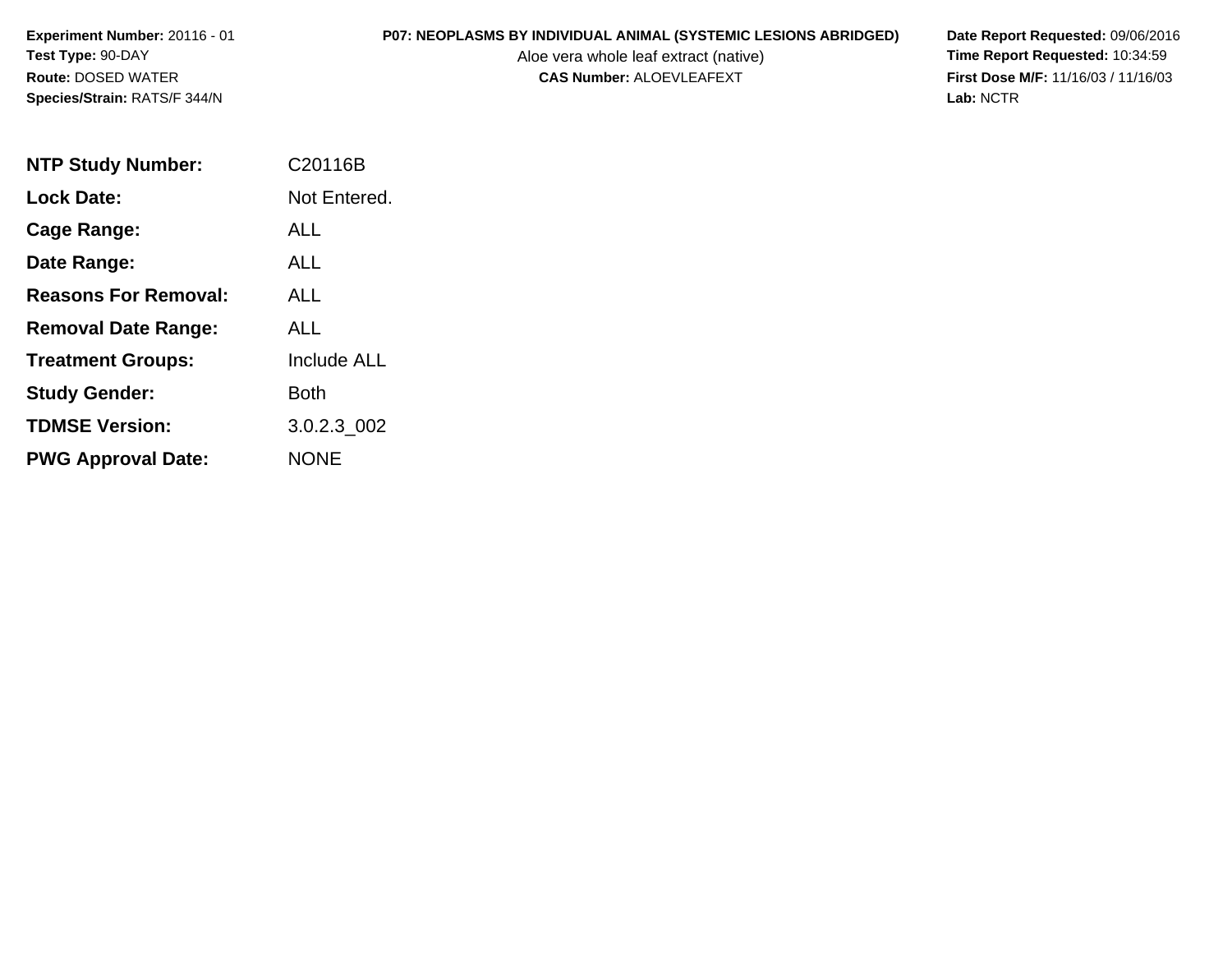Aloe vera whole leaf extract (native)<br>**CAS Number:** ALOEVLEAFEXT

| <b>FISCHER 344 RATS MALE</b>                                                                                                                                        | DAY ON TEST      | $\pmb{0}$<br>$\mathbf{1}$<br>$\pmb{0}$<br>$\mathbf 0$             | $\pmb{0}$<br>$\mathbf{1}$<br>$\pmb{0}$<br>$\mathbf 0$                  | $\mathbf 0$<br>$\overline{1}$<br>$\mathbf 0$<br>0                              | $\pmb{0}$<br>$\mathbf{1}$<br>$\mathbf 0$<br>0                                               | 0<br>$\mathbf{1}$<br>$\mathbf 0$<br>0               | $\pmb{0}$<br>$\mathbf{1}$<br>$\mathbf 0$<br>$\mathbf 0$          | $\mathbf 0$<br>$\mathbf{1}$<br>$\mathbf 0$<br>$\mathbf{1}$ | $\pmb{0}$<br>$\mathbf{1}$<br>0<br>$\mathbf{1}$        | $\pmb{0}$<br>$\mathbf{1}$<br>$\mathbf 0$<br>$\mathbf 1$                      | $\pmb{0}$<br>$\mathbf{1}$<br>0<br>$\overline{1}$                    | $\boldsymbol{0}$<br>$\overline{1}$<br>$\mathbf 0$<br>$\mathbf{1}$                     | 0<br>1<br>0<br>$\mathbf{1}$                                 |                                                                                               |
|---------------------------------------------------------------------------------------------------------------------------------------------------------------------|------------------|-------------------------------------------------------------------|------------------------------------------------------------------------|--------------------------------------------------------------------------------|---------------------------------------------------------------------------------------------|-----------------------------------------------------|------------------------------------------------------------------|------------------------------------------------------------|-------------------------------------------------------|------------------------------------------------------------------------------|---------------------------------------------------------------------|---------------------------------------------------------------------------------------|-------------------------------------------------------------|-----------------------------------------------------------------------------------------------|
| <b>CONTROL</b>                                                                                                                                                      | <b>ANIMAL ID</b> | $\pmb{0}$<br>$_{\rm 0}^{\rm 0}$<br>$\overline{7}$<br>$\mathbf{1}$ | 0<br>$\mathbf 0$<br>$\overline{0}$<br>$\overline{7}$<br>$\overline{2}$ | $\mathbf 0$<br>$\mathbf 0$<br>$\ddot{\mathbf{0}}$<br>$\bf 8$<br>$\overline{1}$ | $\mathbf 0$<br>$\mathbf 0$<br>$\mathbf 0$<br>$\begin{smallmatrix} 8 \\ 2 \end{smallmatrix}$ | 0<br>$\mathbf 0$<br>$\mathbf 0$<br>$\boldsymbol{9}$ | $\pmb{0}$<br>$\mathbf 0$<br>$\ddot{\mathbf{0}}$<br>$\frac{9}{2}$ | 0<br>$\mathbf 0$<br>$\mathbf{1}$<br>$\mathbf 0$<br>1       | 0<br>0<br>$\mathbf{1}$<br>$\pmb{0}$<br>$\overline{2}$ | $\mathbf 0$<br>$\mathbf 0$<br>$\mathbf{1}$<br>$\overline{1}$<br>$\mathbf{1}$ | 0<br>$\mathsf{O}$<br>$\overline{1}$<br>$\overline{1}$<br>$\sqrt{2}$ | $\mathbf 0$<br>$\mathbf 0$<br>$\overline{1}$<br>$\begin{array}{c} 2 \\ 1 \end{array}$ | $\mathbf 0$<br>$\mathbf 0$<br>$\mathbf{1}$<br>$\frac{2}{2}$ | * TOTALS                                                                                      |
| <b>ALIMENTARY SYSTEM</b>                                                                                                                                            |                  |                                                                   |                                                                        |                                                                                |                                                                                             |                                                     |                                                                  |                                                            |                                                       |                                                                              |                                                                     |                                                                                       |                                                             |                                                                                               |
| Esophagus                                                                                                                                                           |                  |                                                                   |                                                                        |                                                                                |                                                                                             |                                                     |                                                                  |                                                            |                                                       |                                                                              |                                                                     |                                                                                       |                                                             | 12                                                                                            |
| Intestine Large, Cecum                                                                                                                                              |                  |                                                                   |                                                                        |                                                                                |                                                                                             |                                                     |                                                                  |                                                            |                                                       |                                                                              |                                                                     |                                                                                       | ÷.                                                          | 12                                                                                            |
| Intestine Large, Colon                                                                                                                                              |                  |                                                                   |                                                                        |                                                                                |                                                                                             |                                                     |                                                                  |                                                            |                                                       |                                                                              |                                                                     |                                                                                       | $\ddot{}$                                                   | 12                                                                                            |
| Intestine Large, Rectum                                                                                                                                             |                  | M                                                                 | $+$                                                                    |                                                                                |                                                                                             |                                                     |                                                                  |                                                            |                                                       | м                                                                            | $+$                                                                 | $\ddot{}$                                                                             | $+$                                                         | 10                                                                                            |
| Intestine Small, Duodenum                                                                                                                                           |                  |                                                                   |                                                                        |                                                                                |                                                                                             |                                                     |                                                                  |                                                            |                                                       |                                                                              |                                                                     |                                                                                       | $\ddot{}$                                                   | 12                                                                                            |
| Intestine Small, Ileum                                                                                                                                              |                  |                                                                   |                                                                        |                                                                                |                                                                                             |                                                     |                                                                  |                                                            |                                                       |                                                                              |                                                                     |                                                                                       |                                                             | 12                                                                                            |
| Intestine Small, Jejunum                                                                                                                                            |                  |                                                                   |                                                                        |                                                                                |                                                                                             |                                                     |                                                                  |                                                            |                                                       |                                                                              |                                                                     |                                                                                       | $\ddot{}$                                                   | 12                                                                                            |
| Liver                                                                                                                                                               |                  |                                                                   |                                                                        |                                                                                |                                                                                             |                                                     |                                                                  |                                                            |                                                       |                                                                              |                                                                     |                                                                                       | $\ddot{}$                                                   | 12                                                                                            |
| Pancreas                                                                                                                                                            |                  |                                                                   |                                                                        |                                                                                |                                                                                             |                                                     |                                                                  |                                                            |                                                       |                                                                              |                                                                     |                                                                                       | $\ddot{}$                                                   | 12                                                                                            |
| Salivary Glands                                                                                                                                                     |                  | $+$                                                               |                                                                        |                                                                                |                                                                                             |                                                     |                                                                  |                                                            |                                                       |                                                                              |                                                                     |                                                                                       | $\ddot{}$                                                   | 12                                                                                            |
| Stomach, Forestomach                                                                                                                                                |                  |                                                                   |                                                                        |                                                                                |                                                                                             |                                                     |                                                                  |                                                            |                                                       |                                                                              |                                                                     |                                                                                       | $\ddot{}$                                                   | 12                                                                                            |
| Stomach, Glandular                                                                                                                                                  |                  |                                                                   |                                                                        |                                                                                |                                                                                             |                                                     |                                                                  |                                                            |                                                       |                                                                              |                                                                     |                                                                                       | $\ddot{}$                                                   | 12                                                                                            |
| <b>CARDIOVASCULAR SYSTEM</b>                                                                                                                                        |                  |                                                                   |                                                                        |                                                                                |                                                                                             |                                                     |                                                                  |                                                            |                                                       |                                                                              |                                                                     |                                                                                       |                                                             |                                                                                               |
| <b>Blood Vessel</b>                                                                                                                                                 |                  |                                                                   |                                                                        |                                                                                |                                                                                             |                                                     |                                                                  |                                                            |                                                       |                                                                              |                                                                     |                                                                                       | $\ddot{}$                                                   | 12                                                                                            |
| Heart                                                                                                                                                               |                  |                                                                   |                                                                        |                                                                                |                                                                                             |                                                     |                                                                  |                                                            |                                                       |                                                                              |                                                                     |                                                                                       | $\ddot{}$                                                   | 12                                                                                            |
| *  Total animals with tissue examined microscopically; Total animals with tumor<br>+  Tissue examined microscopically<br>X  Lesion present<br>I Insufficient tissue |                  |                                                                   |                                                                        |                                                                                |                                                                                             |                                                     |                                                                  |                                                            |                                                       |                                                                              |                                                                     |                                                                                       |                                                             | M  Missing tissue<br>A  Autolysis precludes evaluation<br>BLANK  Not examined microscopically |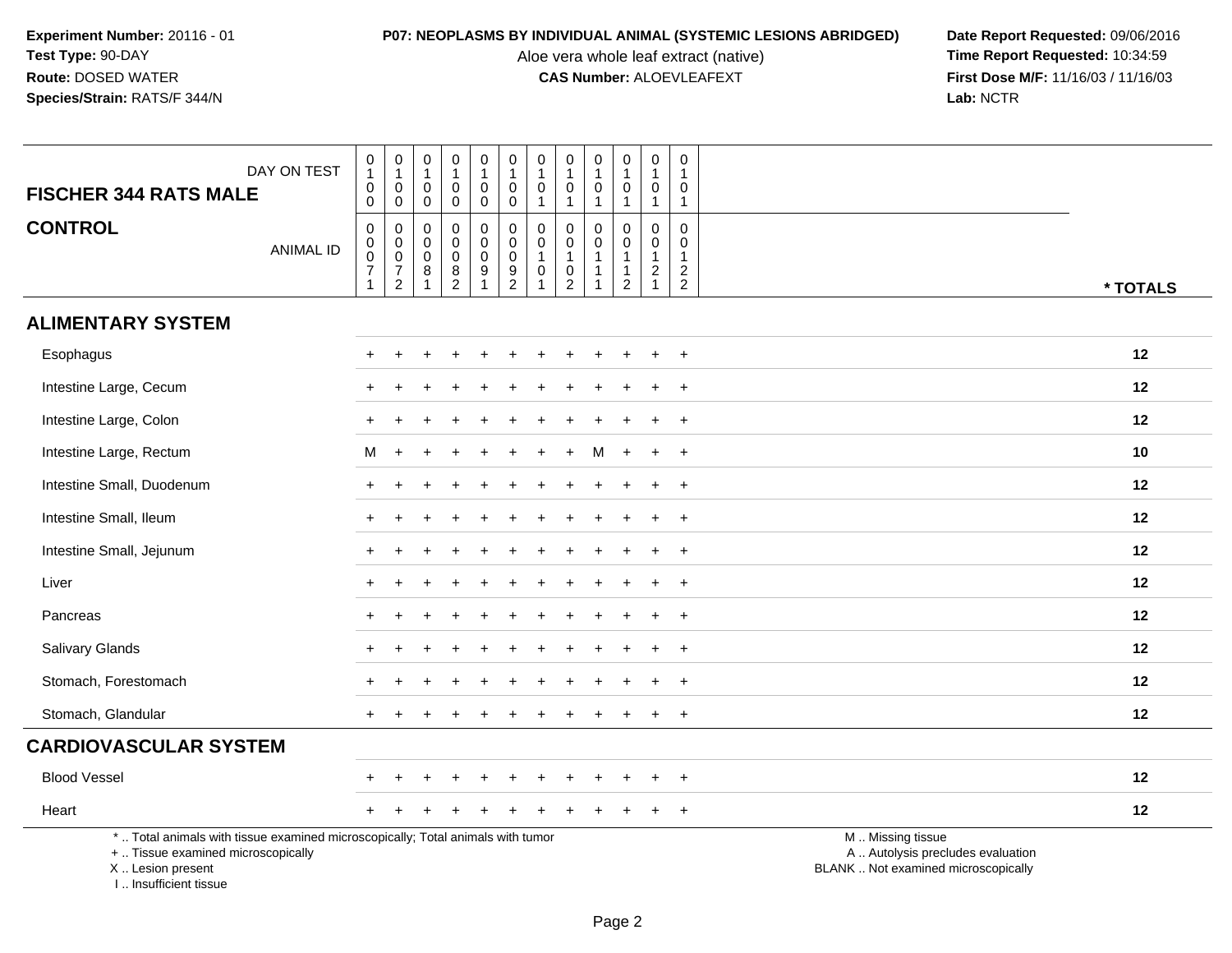Aloe vera whole leaf extract (native)<br>**CAS Number:** ALOEVLEAFEXT

**P07: NEOPLASMS BY INDIVIDUAL ANIMAL (SYSTEMIC LESIONS ABRIDGED) Date Report Requested: 09/06/2016<br>Aloe vera whole leaf extract (native) <b>Time Report Requested:** 10:34:59 **First Dose M/F:** 11/16/03 / 11/16/03<br>Lab: NCTR **Lab:** NCTR

| <b>FISCHER 344 RATS MALE</b> | DAY ON TEST      | $\begin{smallmatrix}0\\1\end{smallmatrix}$<br>$\pmb{0}$<br>$\mathbf 0$ | $\boldsymbol{0}$<br>1<br>0<br>0                                 | 0<br>$\,0\,$<br>$\Omega$ | $\overline{0}$<br>$\boldsymbol{0}$<br>$\mathbf 0$ | 0<br>$\pmb{0}$<br>0 | $\pmb{0}$<br>$\overline{1}$<br>$\pmb{0}$<br>$\mathbf 0$                                       | $\mathbf 0$<br>$\mathbf{1}$<br>0    | $\pmb{0}$<br>$\boldsymbol{0}$                                                      | $\mathbf 0$<br>0 | $\mathbf 0$<br>$\overline{1}$<br>$\boldsymbol{0}$            | $\boldsymbol{0}$<br>$\mathbf 0$ | $\pmb{0}$<br>0                                       |          |
|------------------------------|------------------|------------------------------------------------------------------------|-----------------------------------------------------------------|--------------------------|---------------------------------------------------|---------------------|-----------------------------------------------------------------------------------------------|-------------------------------------|------------------------------------------------------------------------------------|------------------|--------------------------------------------------------------|---------------------------------|------------------------------------------------------|----------|
| <b>CONTROL</b>               | <b>ANIMAL ID</b> | $\mathbf 0$<br>$\pmb{0}$<br>$\frac{0}{7}$<br>$\mathbf{1}$              | 0<br>$\pmb{0}$<br>$\pmb{0}$<br>$\overline{7}$<br>$\overline{c}$ | 0<br>0<br>0<br>8         | $_0^0$<br>$\pmb{0}$<br>$\bf 8$<br>2               | 0<br>0<br>0<br>9    | $\begin{smallmatrix}0\\0\end{smallmatrix}$<br>$\pmb{0}$<br>$\boldsymbol{9}$<br>$\overline{c}$ | 0<br>$\pmb{0}$<br>$\mathbf{1}$<br>0 | $\begin{smallmatrix} 0\\0 \end{smallmatrix}$<br>$\boldsymbol{0}$<br>$\overline{2}$ | 0<br>0           | 0<br>$\mathsf{O}\xspace$<br>$\overline{A}$<br>$\overline{c}$ | 0<br>$\pmb{0}$<br>$\sqrt{2}$    | $\mathbf 0$<br>0<br>$\overline{c}$<br>$\overline{2}$ | * TOTALS |
| <b>ENDOCRINE SYSTEM</b>      |                  |                                                                        |                                                                 |                          |                                                   |                     |                                                                                               |                                     |                                                                                    |                  |                                                              |                                 |                                                      |          |
| <b>Adrenal Cortex</b>        |                  |                                                                        |                                                                 |                          |                                                   |                     |                                                                                               |                                     |                                                                                    |                  |                                                              | $\pm$                           | $+$                                                  | 12       |
| Adrenal Medulla              |                  |                                                                        |                                                                 |                          | $\ddot{}$                                         | $+$                 | $+$                                                                                           | M                                   | $+$                                                                                | $\pm$            | $+$                                                          | $+$                             | $+$                                                  | 11       |
| Islets, Pancreatic           |                  |                                                                        |                                                                 |                          |                                                   | $\div$              |                                                                                               |                                     |                                                                                    | $\pm$            | $+$                                                          | $+$                             | $+$                                                  | 12       |
| Parathyroid Gland            |                  |                                                                        |                                                                 |                          |                                                   |                     |                                                                                               |                                     |                                                                                    |                  | $+$                                                          | $+$                             | $+$                                                  | 12       |
| <b>Pituitary Gland</b>       |                  | $+$                                                                    | M                                                               |                          | M M +                                             |                     | $+$                                                                                           | $\overline{+}$                      | $+$                                                                                | $\pm$            | $+$                                                          | $+$                             | $+$                                                  | 9        |
| <b>Thyroid Gland</b>         |                  | $+$                                                                    |                                                                 |                          |                                                   |                     |                                                                                               |                                     |                                                                                    | $\pm$            | $+$                                                          | $+$                             | $+$                                                  | 12       |
| <b>GENERAL BODY SYSTEM</b>   |                  |                                                                        |                                                                 |                          |                                                   |                     |                                                                                               |                                     |                                                                                    |                  |                                                              |                                 |                                                      |          |
| <b>NONE</b>                  |                  |                                                                        |                                                                 |                          |                                                   |                     |                                                                                               |                                     |                                                                                    |                  |                                                              |                                 |                                                      |          |

### **GENITAL SYSTEM**

| Epididymis             | + + + + + + + + + + + |  |  |  |  |  | 12 |
|------------------------|-----------------------|--|--|--|--|--|----|
| <b>Preputial Gland</b> | + + + + + + + + + + + |  |  |  |  |  | 12 |
| Prostate               | + + + + + + + + + + + |  |  |  |  |  | 12 |
| <b>Seminal Vesicle</b> | + + + + + + + + + + + |  |  |  |  |  | 12 |
| Testes                 | + + + + + + + + + + + |  |  |  |  |  | 12 |

# **HEMATOPOIETIC SYSTEM**

\* .. Total animals with tissue examined microscopically; Total animals with tumor

+ .. Tissue examined microscopically

X .. Lesion present

I .. Insufficient tissue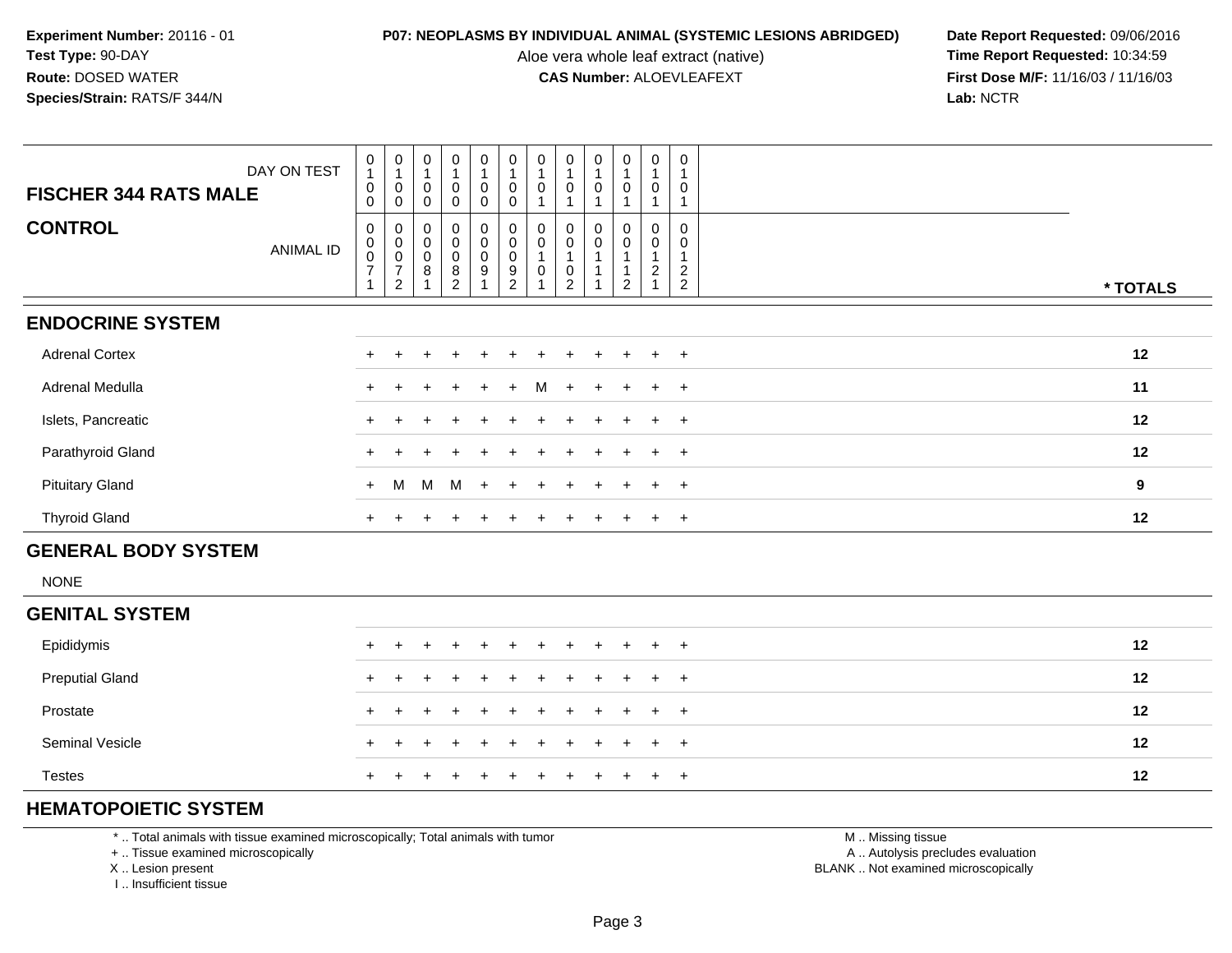Aloe vera whole leaf extract (native)<br>**CAS Number:** ALOEVLEAFEXT

| DAY ON TEST<br><b>FISCHER 344 RATS MALE</b>                                                                                                                         | $\pmb{0}$<br>$\mathbf{1}$<br>$\pmb{0}$<br>$\mathbf 0$                    | $\boldsymbol{0}$<br>$\mathbf{1}$<br>$\boldsymbol{0}$<br>$\mathbf 0$     | $\mathbf 0$<br>1<br>$\mathbf 0$<br>0 | $\pmb{0}$<br>$\mathbf{1}$<br>$\pmb{0}$<br>$\mathsf{O}\xspace$ | $\pmb{0}$<br>$\mathbf{1}$<br>$\mathbf 0$<br>$\mathbf 0$       | $\pmb{0}$<br>$\mathbf{1}$<br>$\mathbf 0$<br>$\mathbf 0$     | $\pmb{0}$<br>$\mathbf{1}$<br>$\pmb{0}$<br>$\mathbf{1}$                  | $\mathbf 0$<br>$\mathbf{1}$<br>$\mathbf 0$<br>$\overline{1}$      | $\pmb{0}$<br>$\mathbf{1}$<br>$\mathbf 0$ | $\mathsf{O}\xspace$<br>$\mathbf{1}$<br>$\mathbf 0$<br>$\mathbf{1}$ | $\mathsf 0$<br>$\mathbf{1}$<br>$\mathbf 0$<br>$\overline{1}$           | $\mathbf 0$<br>1<br>$\overline{0}$<br>$\mathbf{1}$                        |                                                                                               |
|---------------------------------------------------------------------------------------------------------------------------------------------------------------------|--------------------------------------------------------------------------|-------------------------------------------------------------------------|--------------------------------------|---------------------------------------------------------------|---------------------------------------------------------------|-------------------------------------------------------------|-------------------------------------------------------------------------|-------------------------------------------------------------------|------------------------------------------|--------------------------------------------------------------------|------------------------------------------------------------------------|---------------------------------------------------------------------------|-----------------------------------------------------------------------------------------------|
| <b>CONTROL</b><br><b>ANIMAL ID</b>                                                                                                                                  | $\pmb{0}$<br>$\begin{bmatrix} 0 \\ 0 \\ 7 \end{bmatrix}$<br>$\mathbf{1}$ | $\pmb{0}$<br>$\pmb{0}$<br>$\pmb{0}$<br>$\overline{7}$<br>$\overline{2}$ | 0<br>$\mathbf 0$<br>$\mathbf 0$<br>8 | $\pmb{0}$<br>$\pmb{0}$<br>$\pmb{0}$<br>8<br>$\overline{2}$    | 0<br>$\mathsf{O}$<br>$\mathsf{O}\xspace$<br>9<br>$\mathbf{1}$ | $\pmb{0}$<br>$\pmb{0}$<br>$\boldsymbol{0}$<br>$\frac{9}{2}$ | $\mathbf 0$<br>$\pmb{0}$<br>$\mathbf{1}$<br>$\mathbf 0$<br>$\mathbf{1}$ | $\mathbf 0$<br>0<br>$\mathbf{1}$<br>$\mathbf 0$<br>$\overline{2}$ | $\Omega$<br>$\Omega$                     | $\mathbf 0$<br>0<br>$\mathbf{1}$<br>$\overline{1}$<br>$\sqrt{2}$   | $\mathbf 0$<br>0<br>$\overline{1}$<br>$\boldsymbol{2}$<br>$\mathbf{1}$ | $\boldsymbol{0}$<br>$\mathbf 0$<br>-1<br>$\overline{2}$<br>$\overline{2}$ | * TOTALS                                                                                      |
| <b>Bone Marrow</b>                                                                                                                                                  |                                                                          |                                                                         |                                      |                                                               |                                                               |                                                             |                                                                         |                                                                   |                                          |                                                                    | ÷                                                                      | $\ddot{}$                                                                 | 12                                                                                            |
| Lymph Node, Mandibular                                                                                                                                              |                                                                          |                                                                         |                                      |                                                               |                                                               |                                                             |                                                                         |                                                                   |                                          |                                                                    |                                                                        | $\ddot{}$                                                                 | 12                                                                                            |
| Lymph Node, Mesenteric                                                                                                                                              |                                                                          |                                                                         |                                      |                                                               |                                                               |                                                             |                                                                         |                                                                   |                                          |                                                                    |                                                                        | $\div$                                                                    | 12                                                                                            |
| Spleen                                                                                                                                                              |                                                                          |                                                                         |                                      |                                                               |                                                               |                                                             |                                                                         |                                                                   |                                          |                                                                    |                                                                        | $\ddot{}$                                                                 | 12                                                                                            |
| Thymus                                                                                                                                                              |                                                                          |                                                                         |                                      |                                                               |                                                               |                                                             |                                                                         |                                                                   |                                          |                                                                    | $\ddot{}$                                                              | $+$                                                                       | 12                                                                                            |
| <b>INTEGUMENTARY SYSTEM</b>                                                                                                                                         |                                                                          |                                                                         |                                      |                                                               |                                                               |                                                             |                                                                         |                                                                   |                                          |                                                                    |                                                                        |                                                                           |                                                                                               |
| Mammary Gland                                                                                                                                                       |                                                                          |                                                                         |                                      |                                                               |                                                               |                                                             |                                                                         |                                                                   |                                          |                                                                    |                                                                        | $\ddot{}$                                                                 | 12                                                                                            |
| Skin                                                                                                                                                                | $+$                                                                      |                                                                         |                                      |                                                               |                                                               |                                                             |                                                                         |                                                                   |                                          |                                                                    | $\ddot{}$                                                              | $+$                                                                       | 12                                                                                            |
| <b>MUSCULOSKELETAL SYSTEM</b>                                                                                                                                       |                                                                          |                                                                         |                                      |                                                               |                                                               |                                                             |                                                                         |                                                                   |                                          |                                                                    |                                                                        |                                                                           |                                                                                               |
| Bone, Femur                                                                                                                                                         |                                                                          |                                                                         |                                      |                                                               |                                                               |                                                             |                                                                         |                                                                   |                                          |                                                                    |                                                                        | $+$                                                                       | 12                                                                                            |
| <b>NERVOUS SYSTEM</b>                                                                                                                                               |                                                                          |                                                                         |                                      |                                                               |                                                               |                                                             |                                                                         |                                                                   |                                          |                                                                    |                                                                        |                                                                           |                                                                                               |
| Brain, Brain Stem                                                                                                                                                   |                                                                          |                                                                         |                                      |                                                               |                                                               |                                                             |                                                                         |                                                                   |                                          |                                                                    | ÷                                                                      | $\ddot{}$                                                                 | 12                                                                                            |
| Brain, Cerebellum                                                                                                                                                   |                                                                          |                                                                         |                                      |                                                               |                                                               |                                                             |                                                                         |                                                                   |                                          |                                                                    | ÷                                                                      | $\ddot{}$                                                                 | 12                                                                                            |
| Brain, Cerebrum                                                                                                                                                     |                                                                          |                                                                         |                                      |                                                               |                                                               |                                                             |                                                                         |                                                                   |                                          |                                                                    |                                                                        | $\ddot{}$                                                                 | 12                                                                                            |
| <b>RESPIRATORY SYSTEM</b>                                                                                                                                           |                                                                          |                                                                         |                                      |                                                               |                                                               |                                                             |                                                                         |                                                                   |                                          |                                                                    |                                                                        |                                                                           |                                                                                               |
| Lung                                                                                                                                                                |                                                                          |                                                                         |                                      |                                                               |                                                               |                                                             |                                                                         |                                                                   |                                          |                                                                    |                                                                        | $\ddot{}$                                                                 | 12                                                                                            |
| *  Total animals with tissue examined microscopically; Total animals with tumor<br>+  Tissue examined microscopically<br>X  Lesion present<br>I Insufficient tissue |                                                                          |                                                                         |                                      |                                                               |                                                               |                                                             |                                                                         |                                                                   |                                          |                                                                    |                                                                        |                                                                           | M  Missing tissue<br>A  Autolysis precludes evaluation<br>BLANK  Not examined microscopically |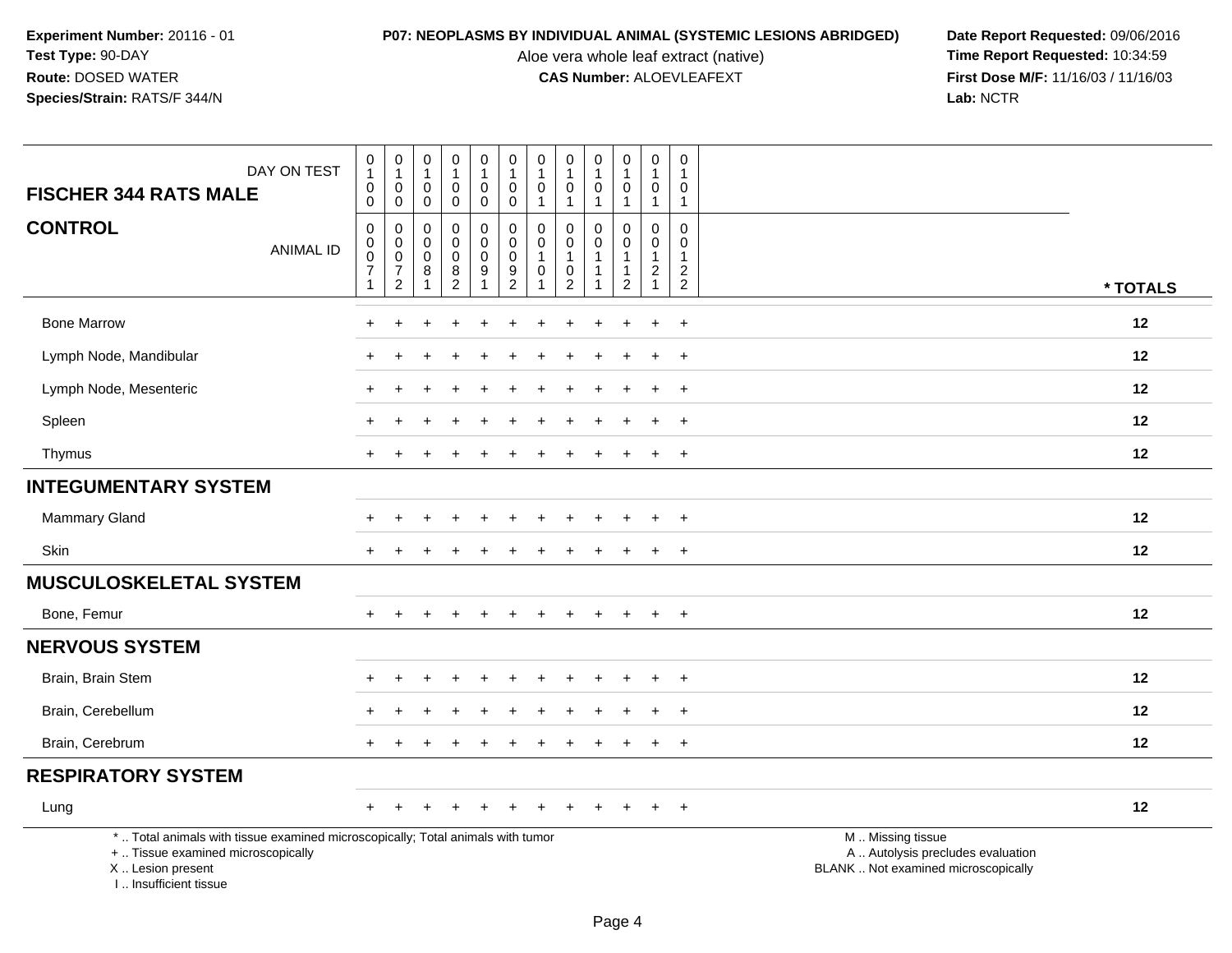Aloe vera whole leaf extract (native)<br>**CAS Number:** ALOEVLEAFEXT

**P07: NEOPLASMS BY INDIVIDUAL ANIMAL (SYSTEMIC LESIONS ABRIDGED) Date Report Requested: 09/06/2016<br>Aloe vera whole leaf extract (native) <b>Time Report Requested:** 10:34:59 **First Dose M/F:** 11/16/03 / 11/16/03<br>Lab: NCTR **Lab:** NCTR

| DAY ON TEST<br><b>FISCHER 344 RATS MALE</b> | $\mathbf 0$<br>$\mathbf{1}$<br>$\pmb{0}$<br>$\mathbf 0$        | $\frac{0}{1}$<br>0<br>0                                          | $\begin{smallmatrix}0\\1\end{smallmatrix}$<br>$\pmb{0}$<br>$\mathbf 0$ | $\begin{smallmatrix}0\\1\end{smallmatrix}$<br>$\pmb{0}$<br>0              | $\begin{smallmatrix}0\\1\end{smallmatrix}$<br>$\mathsf 0$<br>$\mathbf 0$ | $\begin{smallmatrix}0\1\end{smallmatrix}$<br>$\pmb{0}$<br>0          | $\begin{smallmatrix}0\\1\end{smallmatrix}$<br>0 | $\begin{smallmatrix}0\\1\end{smallmatrix}$<br>$\pmb{0}$                     | $\begin{smallmatrix}0\\1\end{smallmatrix}$<br>0 | $\begin{smallmatrix}0\\1\end{smallmatrix}$<br>$\pmb{0}$<br>1               | 0<br>$\mathbf{1}$<br>$\mathbf 0$                        | $\pmb{0}$<br>$\mathbf{1}$<br>0<br>$\mathbf{1}$                         |          |  |
|---------------------------------------------|----------------------------------------------------------------|------------------------------------------------------------------|------------------------------------------------------------------------|---------------------------------------------------------------------------|--------------------------------------------------------------------------|----------------------------------------------------------------------|-------------------------------------------------|-----------------------------------------------------------------------------|-------------------------------------------------|----------------------------------------------------------------------------|---------------------------------------------------------|------------------------------------------------------------------------|----------|--|
| <b>CONTROL</b><br>ANIMAL ID                 | 0<br>$\begin{matrix} 0 \\ 0 \\ 7 \end{matrix}$<br>$\mathbf{1}$ | 0<br>$\begin{matrix} 0 \\ 0 \\ 7 \end{matrix}$<br>$\overline{c}$ | $\begin{matrix} 0 \\ 0 \\ 0 \\ 8 \end{matrix}$                         | $\begin{smallmatrix}0\\0\\0\end{smallmatrix}$<br>$\, 8$<br>$\overline{2}$ | 0<br>$_{\rm 0}^{\rm 0}$<br>$\boldsymbol{9}$                              | $\begin{smallmatrix}0\\0\\0\end{smallmatrix}$<br>9<br>$\overline{2}$ | 0<br>0<br>0                                     | $\boldsymbol{0}$<br>$\pmb{0}$<br>$\mathbf 1$<br>$\pmb{0}$<br>$\overline{2}$ | 0<br>$\pmb{0}$<br>$\overline{1}$                | $\pmb{0}$<br>$\pmb{0}$<br>$\mathbf{1}$<br>$\overline{1}$<br>$\overline{c}$ | 0<br>$\boldsymbol{0}$<br>$\mathbf{1}$<br>$\overline{c}$ | $\mathbf 0$<br>0<br>$\mathbf{1}$<br>$\boldsymbol{2}$<br>$\overline{2}$ | * TOTALS |  |
| Nose                                        | $+$                                                            |                                                                  |                                                                        |                                                                           |                                                                          |                                                                      |                                                 |                                                                             | $\pm$                                           | $\pm$                                                                      | $+$                                                     | $+$                                                                    | 12       |  |
| Trachea                                     | $\pm$                                                          |                                                                  |                                                                        |                                                                           |                                                                          |                                                                      |                                                 |                                                                             |                                                 |                                                                            | $+$                                                     | $+$                                                                    | 12       |  |
| <b>SPECIAL SENSES SYSTEM</b>                |                                                                |                                                                  |                                                                        |                                                                           |                                                                          |                                                                      |                                                 |                                                                             |                                                 |                                                                            |                                                         |                                                                        |          |  |
| Eye                                         | $\pm$                                                          |                                                                  |                                                                        |                                                                           |                                                                          |                                                                      |                                                 |                                                                             | $\pm$                                           |                                                                            | $+$                                                     | $+$                                                                    | 12       |  |
| Harderian Gland                             | $+$                                                            |                                                                  |                                                                        |                                                                           |                                                                          |                                                                      |                                                 |                                                                             | $\ddot{}$                                       | $\pm$                                                                      | $+$                                                     | $+$                                                                    | 12       |  |
| <b>URINARY SYSTEM</b>                       |                                                                |                                                                  |                                                                        |                                                                           |                                                                          |                                                                      |                                                 |                                                                             |                                                 |                                                                            |                                                         |                                                                        |          |  |
| Kidney                                      | $+$                                                            |                                                                  |                                                                        |                                                                           |                                                                          |                                                                      |                                                 |                                                                             | $\pm$                                           |                                                                            | $+$                                                     | $+$                                                                    | 12       |  |
| <b>Urinary Bladder</b>                      | $+$                                                            |                                                                  |                                                                        |                                                                           |                                                                          |                                                                      |                                                 |                                                                             |                                                 |                                                                            | $+$                                                     | $+$                                                                    | 12       |  |
| <b>SYSTEMIC LESIONS</b>                     |                                                                |                                                                  |                                                                        |                                                                           |                                                                          |                                                                      |                                                 |                                                                             |                                                 |                                                                            |                                                         |                                                                        |          |  |
| Multiple Organ                              | $\pm$                                                          |                                                                  |                                                                        |                                                                           |                                                                          |                                                                      |                                                 |                                                                             |                                                 | $\pm$                                                                      | $+$                                                     | $+$                                                                    | 12       |  |

\* .. Total animals with tissue examined microscopically; Total animals with tumor

+ .. Tissue examined microscopically

X .. Lesion present

I .. Insufficient tissue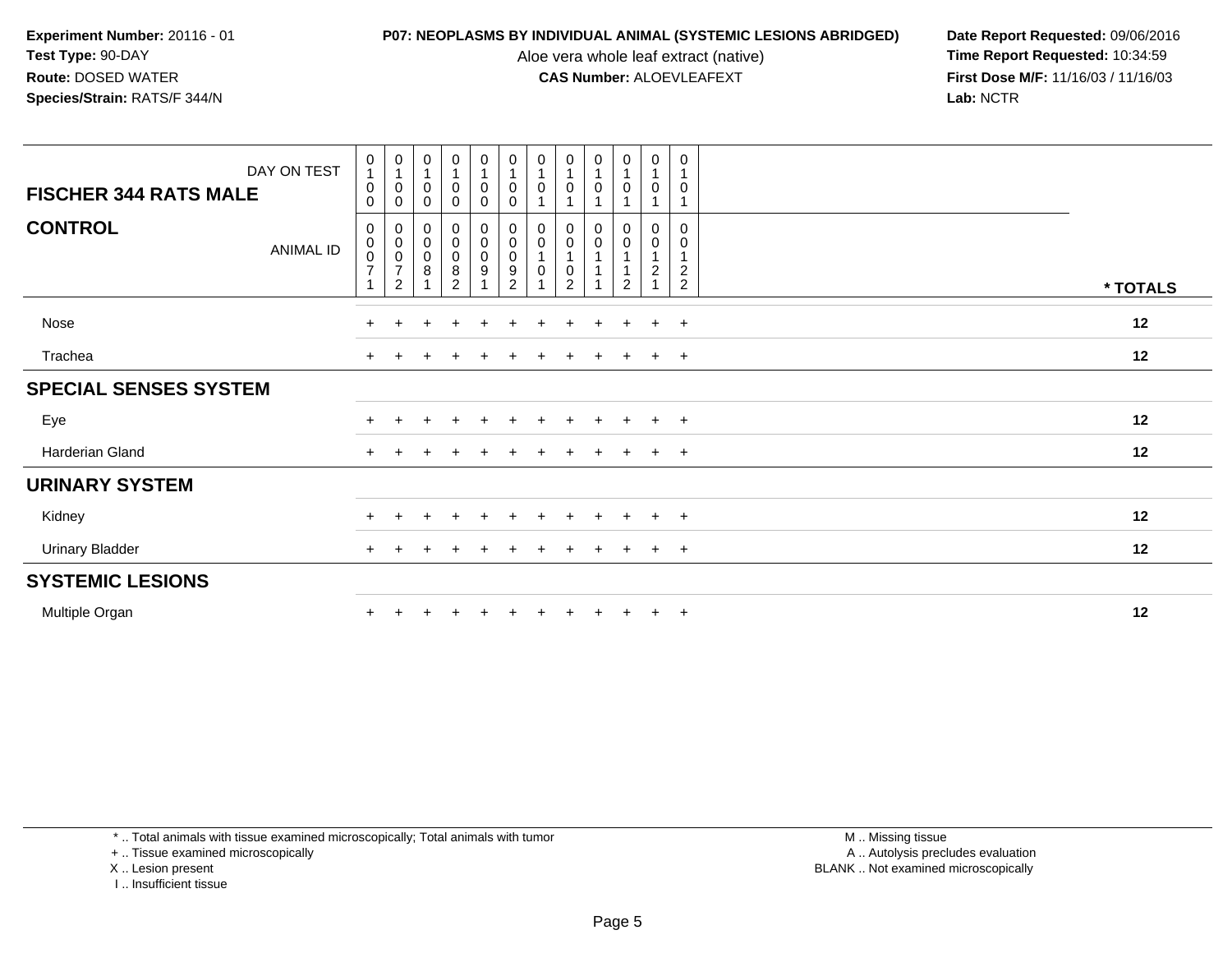Aloe vera whole leaf extract (native)<br>**CAS Number:** ALOEVLEAFEXT

| DAY ON TEST                                                                                                                                                         | 0<br>1                   | $\begin{smallmatrix}0\\1\end{smallmatrix}$ | 0<br>$\mathbf{1}$          | 0<br>1                     | $\pmb{0}$<br>1    | 0<br>$\mathbf{1}$ | $\pmb{0}$<br>$\mathbf{1}$ | 0                             | $\boldsymbol{0}$<br>$\mathbf 1$  | 0<br>1            | $\mathbf 0$<br>$\mathbf 1$  |                                                                                               |              |
|---------------------------------------------------------------------------------------------------------------------------------------------------------------------|--------------------------|--------------------------------------------|----------------------------|----------------------------|-------------------|-------------------|---------------------------|-------------------------------|----------------------------------|-------------------|-----------------------------|-----------------------------------------------------------------------------------------------|--------------|
| <b>FISCHER 344 RATS MALE</b>                                                                                                                                        | $\pmb{0}$<br>$\mathbf 0$ | $\mathbf 0$<br>$\mathbf 0$                 | $\mathbf 0$<br>$\mathbf 0$ | $\mathbf 0$<br>$\mathbf 0$ | 0<br>0            | 0<br>0            | 0<br>$\mathbf{1}$         | 0<br>$\mathbf{1}$             | 0<br>$\mathbf 1$                 | 0<br>$\mathbf{1}$ | $\mathbf 0$<br>$\mathbf{1}$ |                                                                                               |              |
| <b>1% WLN</b>                                                                                                                                                       | $\mathbf 0$<br>0         | $\mathbf 0$                                | 0<br>0                     | 0<br>$\Omega$              | 0<br>$\mathbf 0$  | 0<br>0            | 0<br>$\mathbf 0$          | $\Omega$<br>$\Omega$          | $\mathbf 0$<br>$\mathbf 0$       | 0<br>0            | $\mathbf 0$<br>$\Omega$     |                                                                                               |              |
| <b>ANIMAL ID</b>                                                                                                                                                    | $\mathbf{1}$<br>3        | $\begin{smallmatrix}0\\1\end{smallmatrix}$ | $\mathbf{1}$<br>4          | $\mathbf{1}$<br>4          | $\mathbf{1}$<br>5 | $\mathbf{1}$      | $\mathbf{1}$<br>6         | $\mathbf 1$<br>$\overline{7}$ | $\overline{1}$<br>$\overline{7}$ | $\mathbf{1}$<br>8 | $\mathbf{1}$<br>8           |                                                                                               |              |
|                                                                                                                                                                     |                          | $\frac{3}{2}$                              |                            | $\overline{2}$             |                   | $\frac{5}{2}$     | $\overline{2}$            |                               | 2                                | $\mathbf{1}$      | $\overline{2}$              |                                                                                               | * TOTALS     |
| <b>ALIMENTARY SYSTEM</b>                                                                                                                                            |                          |                                            |                            |                            |                   |                   |                           |                               |                                  |                   |                             |                                                                                               |              |
| Intestine Large, Cecum                                                                                                                                              |                          |                                            |                            |                            |                   |                   |                           |                               |                                  | $\ddot{}$         | $+$                         |                                                                                               | 11           |
| Intestine Large, Colon                                                                                                                                              |                          |                                            |                            |                            |                   |                   |                           |                               |                                  |                   | $\ddot{}$                   |                                                                                               | 11           |
| Liver                                                                                                                                                               |                          |                                            |                            |                            |                   |                   |                           |                               |                                  | $\ddot{}$         | $+$                         |                                                                                               | 11           |
| <b>CARDIOVASCULAR SYSTEM</b>                                                                                                                                        |                          |                                            |                            |                            |                   |                   |                           |                               |                                  |                   |                             |                                                                                               |              |
| <b>NONE</b>                                                                                                                                                         |                          |                                            |                            |                            |                   |                   |                           |                               |                                  |                   |                             |                                                                                               |              |
| <b>ENDOCRINE SYSTEM</b>                                                                                                                                             |                          |                                            |                            |                            |                   |                   |                           |                               |                                  |                   |                             |                                                                                               |              |
| <b>NONE</b>                                                                                                                                                         |                          |                                            |                            |                            |                   |                   |                           |                               |                                  |                   |                             |                                                                                               |              |
| <b>GENERAL BODY SYSTEM</b>                                                                                                                                          |                          |                                            |                            |                            |                   |                   |                           |                               |                                  |                   |                             |                                                                                               |              |
| <b>NONE</b>                                                                                                                                                         |                          |                                            |                            |                            |                   |                   |                           |                               |                                  |                   |                             |                                                                                               |              |
| <b>GENITAL SYSTEM</b>                                                                                                                                               |                          |                                            |                            |                            |                   |                   |                           |                               |                                  |                   |                             |                                                                                               |              |
| <b>NONE</b>                                                                                                                                                         |                          |                                            |                            |                            |                   |                   |                           |                               |                                  |                   |                             |                                                                                               |              |
| <b>HEMATOPOIETIC SYSTEM</b>                                                                                                                                         |                          |                                            |                            |                            |                   |                   |                           |                               |                                  |                   |                             |                                                                                               |              |
| Lymph Node, Mesenteric                                                                                                                                              |                          |                                            |                            | $\ddot{}$                  |                   |                   |                           |                               |                                  | $+$               | $+$                         |                                                                                               | $\mathbf{3}$ |
| Spleen                                                                                                                                                              |                          |                                            |                            |                            |                   |                   | $\pm$                     |                               |                                  | $\ddot{}$         | $+$                         |                                                                                               | 11           |
| <b>INTEGUMENTARY SYSTEM</b>                                                                                                                                         |                          |                                            |                            |                            |                   |                   |                           |                               |                                  |                   |                             |                                                                                               |              |
| *  Total animals with tissue examined microscopically; Total animals with tumor<br>+  Tissue examined microscopically<br>X  Lesion present<br>I Insufficient tissue |                          |                                            |                            |                            |                   |                   |                           |                               |                                  |                   |                             | M  Missing tissue<br>A  Autolysis precludes evaluation<br>BLANK  Not examined microscopically |              |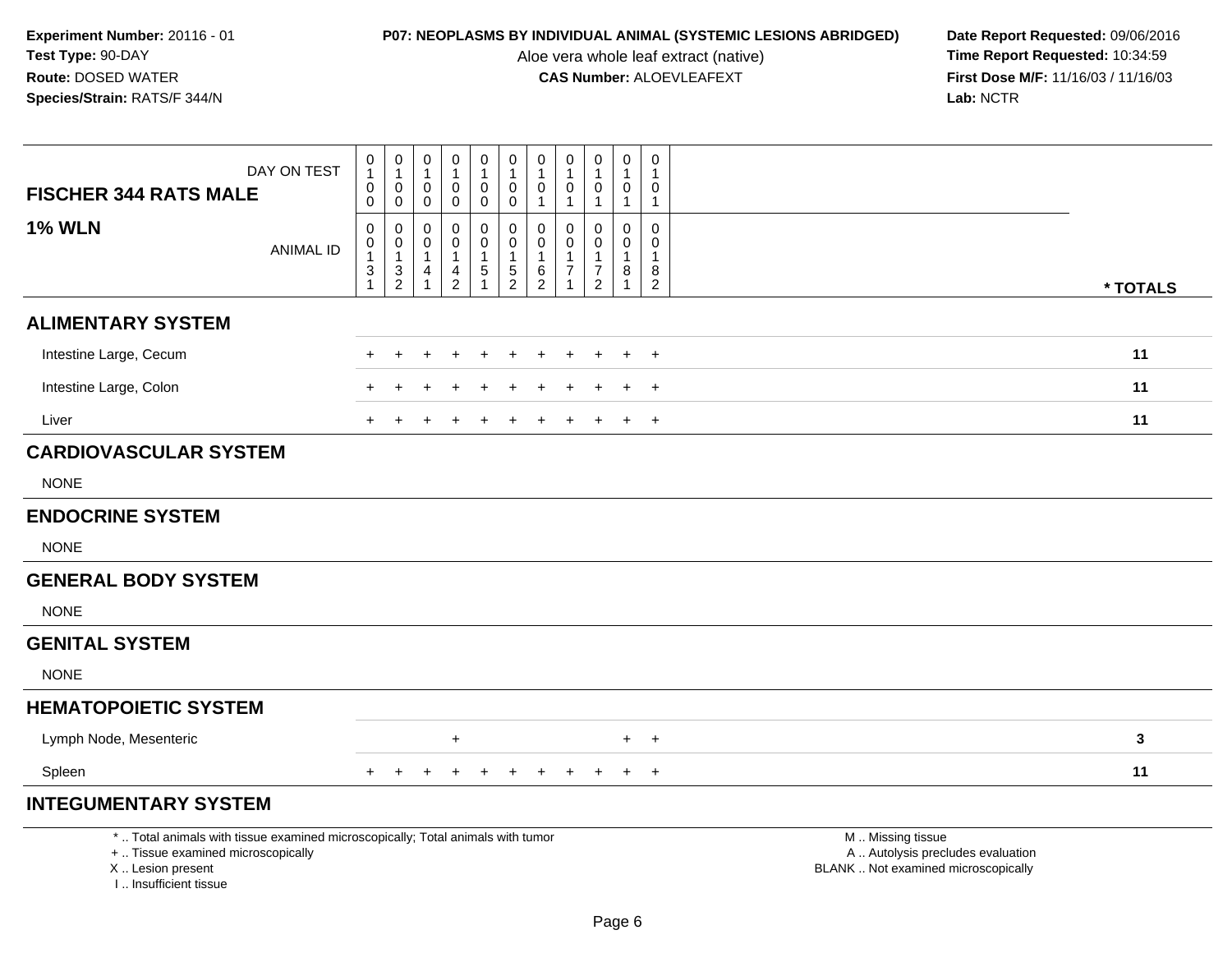Aloe vera whole leaf extract (native)<br>**CAS Number:** ALOEVLEAFEXT

**P07: NEOPLASMS BY INDIVIDUAL ANIMAL (SYSTEMIC LESIONS ABRIDGED) Date Report Requested: 09/06/2016<br>Aloe vera whole leaf extract (native) <b>Time Report Requested:** 10:34:59 **First Dose M/F:** 11/16/03 / 11/16/03<br>Lab: NCTR **Lab:** NCTR

| <b>FISCHER 344 RATS MALE</b>  | DAY ON TEST      | 0<br>$\mathbf{1}$<br>$\mathbf 0$<br>0 | $\pmb{0}$<br>$\overline{1}$<br>0<br>$\mathbf 0$ | 0<br>$\mathbf{1}$<br>0<br>0 | 0<br>1<br>0<br>0                   | 0<br>1<br>0<br>0 | $\pmb{0}$<br>$\mathbf{1}$<br>$\pmb{0}$<br>$\pmb{0}$ | 0<br>0                          | $\mathbf 0$<br>$\overline{1}$<br>0 | 0<br>$\mathbf{1}$<br>0                     | 0<br>1<br>0                      | 0<br>$\mathbf{1}$<br>0<br>$\mathbf{1}$        |          |
|-------------------------------|------------------|---------------------------------------|-------------------------------------------------|-----------------------------|------------------------------------|------------------|-----------------------------------------------------|---------------------------------|------------------------------------|--------------------------------------------|----------------------------------|-----------------------------------------------|----------|
| <b>1% WLN</b>                 | <b>ANIMAL ID</b> | 0<br>0<br>$\mathsf 3$                 | 0<br>$\pmb{0}$<br>$\mathbf{1}$<br>$\frac{3}{2}$ | 0<br>0<br>1<br>4<br>1       | 0<br>0<br>1<br>4<br>$\overline{c}$ | 0<br>0<br>5      | 0<br>$\pmb{0}$<br>1<br>$\frac{5}{2}$                | 0<br>$\pmb{0}$<br>$\frac{6}{2}$ | 0<br>0                             | 0<br>0<br>$\overline{7}$<br>$\overline{2}$ | 0<br>0<br>$\mathbf{1}$<br>8<br>1 | 0<br>0<br>$\mathbf{1}$<br>8<br>$\overline{2}$ | * TOTALS |
| <b>NONE</b>                   |                  |                                       |                                                 |                             |                                    |                  |                                                     |                                 |                                    |                                            |                                  |                                               |          |
| <b>MUSCULOSKELETAL SYSTEM</b> |                  |                                       |                                                 |                             |                                    |                  |                                                     |                                 |                                    |                                            |                                  |                                               |          |
| <b>NONE</b>                   |                  |                                       |                                                 |                             |                                    |                  |                                                     |                                 |                                    |                                            |                                  |                                               |          |
| <b>NERVOUS SYSTEM</b>         |                  |                                       |                                                 |                             |                                    |                  |                                                     |                                 |                                    |                                            |                                  |                                               |          |
| <b>NONE</b>                   |                  |                                       |                                                 |                             |                                    |                  |                                                     |                                 |                                    |                                            |                                  |                                               |          |
| <b>RESPIRATORY SYSTEM</b>     |                  |                                       |                                                 |                             |                                    |                  |                                                     |                                 |                                    |                                            |                                  |                                               |          |
| <b>NONE</b>                   |                  |                                       |                                                 |                             |                                    |                  |                                                     |                                 |                                    |                                            |                                  |                                               |          |
| <b>SPECIAL SENSES SYSTEM</b>  |                  |                                       |                                                 |                             |                                    |                  |                                                     |                                 |                                    |                                            |                                  |                                               |          |
| <b>NONE</b>                   |                  |                                       |                                                 |                             |                                    |                  |                                                     |                                 |                                    |                                            |                                  |                                               |          |
| <b>URINARY SYSTEM</b>         |                  |                                       |                                                 |                             |                                    |                  |                                                     |                                 |                                    |                                            |                                  |                                               |          |
| Kidney                        |                  |                                       |                                                 |                             |                                    |                  | $\pm$                                               | $\pm$                           | $+$                                | $+$                                        | $+$                              | $+$                                           | 11       |
| <b>SYSTEMIC LESIONS</b>       |                  |                                       |                                                 |                             |                                    |                  |                                                     |                                 |                                    |                                            |                                  |                                               |          |
| Multiple Organ                |                  |                                       |                                                 |                             |                                    |                  |                                                     |                                 |                                    |                                            | $\ddot{}$                        | $+$                                           | 11       |

\* .. Total animals with tissue examined microscopically; Total animals with tumor

+ .. Tissue examined microscopically

X .. Lesion present

I .. Insufficient tissue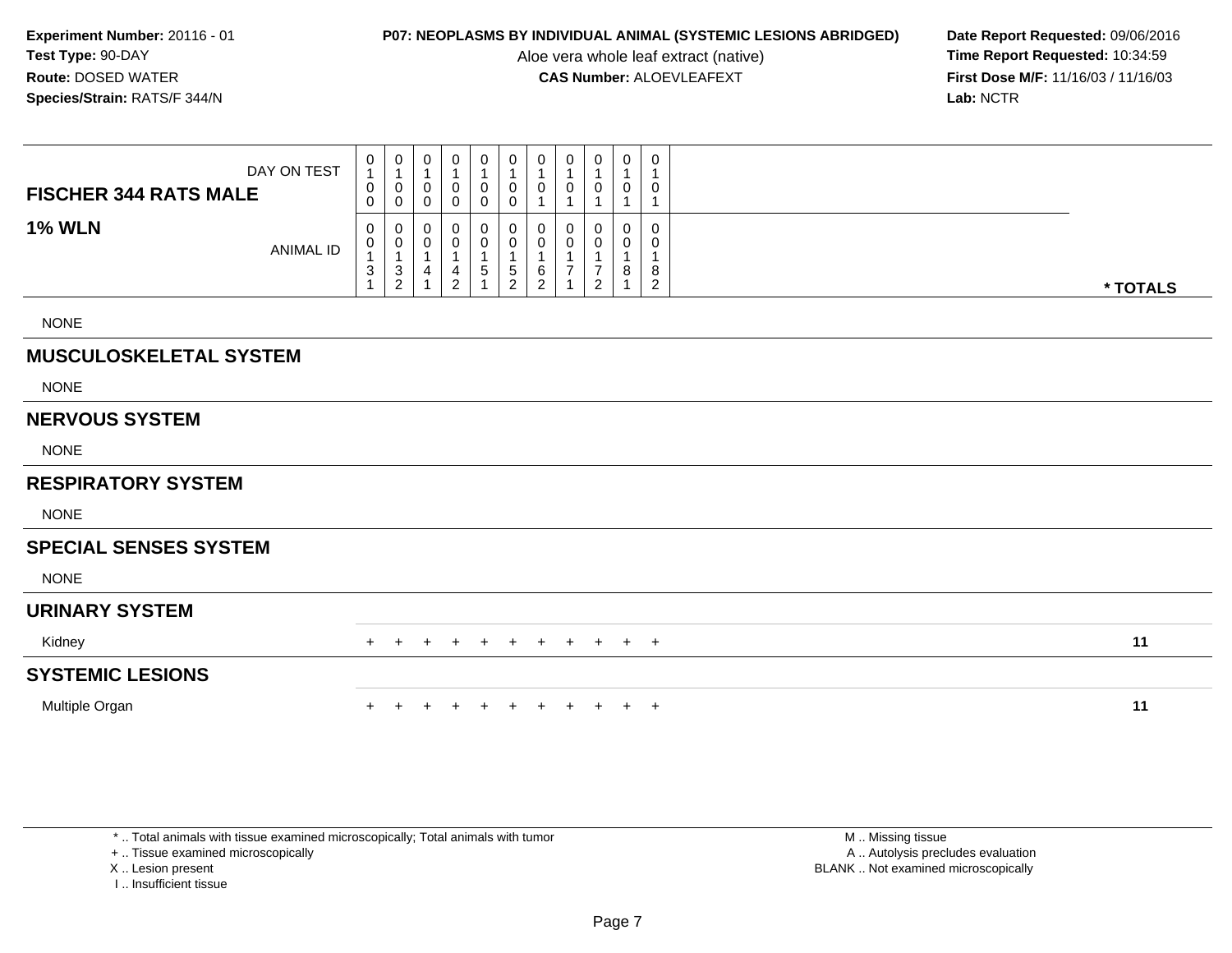Aloe vera whole leaf extract (native)<br>**CAS Number:** ALOEVLEAFEXT

| <b>FISCHER 344 RATS MALE</b>                                                     | DAY ON TEST                                                                     | $\pmb{0}$<br>$\mathbf{1}$<br>$\mathbf 0$<br>0                          | $\pmb{0}$<br>$\mathbf{1}$<br>$\pmb{0}$<br>$\mathbf 0$                               | $\mathbf 0$<br>$\mathbf 0$<br>$\overline{4}$<br>$\,6\,$                             | $\pmb{0}$<br>$\pmb{0}$<br>$\,6\,$<br>$\sqrt{2}$               | $\pmb{0}$<br>$\mathbf{1}$<br>$\mathbf 0$<br>$\mathbf 0$                 | $\pmb{0}$<br>$\mathbf{1}$<br>$\mathbf 0$<br>$\mathbf 0$ | $\pmb{0}$<br>$\mathbf{1}$<br>$\pmb{0}$<br>$\mathbf{1}$ | 0<br>$\mathbf{1}$<br>$\mathbf 0$<br>$\mathbf{1}$          | $\pmb{0}$<br>$\mathbf{1}$<br>0                     | $\mathsf{O}\xspace$<br>$\mathbf{1}$<br>$\mathbf 0$<br>$\mathbf{1}$ | $\mathsf 0$<br>$\overline{1}$<br>$\mathbf 0$<br>$\overline{1}$ | $\mathbf 0$<br>$\mathbf{1}$<br>0<br>$\mathbf{1}$                   |                                                                                               |
|----------------------------------------------------------------------------------|---------------------------------------------------------------------------------|------------------------------------------------------------------------|-------------------------------------------------------------------------------------|-------------------------------------------------------------------------------------|---------------------------------------------------------------|-------------------------------------------------------------------------|---------------------------------------------------------|--------------------------------------------------------|-----------------------------------------------------------|----------------------------------------------------|--------------------------------------------------------------------|----------------------------------------------------------------|--------------------------------------------------------------------|-----------------------------------------------------------------------------------------------|
| <b>2% WLN</b>                                                                    | <b>ANIMAL ID</b>                                                                | 0<br>$\mathbf 0$<br>$\overline{0}$<br>$\overline{1}$<br>$\overline{1}$ | $\mathbf 0$<br>$\mathbf 0$<br>$\ddot{\mathbf{0}}$<br>$\mathbf{1}$<br>$\overline{2}$ | $\mathbf 0$<br>$\mathbf 0$<br>$\mathsf{O}\xspace$<br>$\overline{c}$<br>$\mathbf{1}$ | $\mathbf 0$<br>$\mathbf 0$<br>$\overline{0}$<br>$\frac{2}{2}$ | 0<br>$\mathbf 0$<br>$\ddot{\mathbf{0}}$<br>$\mathbf{3}$<br>$\mathbf{1}$ | 0<br>0<br>$\overline{0}$<br>$\frac{3}{2}$               | 0<br>$\pmb{0}$<br>$\pmb{0}$<br>4<br>$\mathbf{1}$       | 0<br>0<br>$\mathbf 0$<br>$\overline{4}$<br>$\overline{2}$ | $\mathbf 0$<br>$\Omega$<br>$\pmb{0}$<br>$\sqrt{5}$ | $\mathbf 0$<br>$\mathbf 0$<br>$\ddot{\mathbf{0}}$<br>$\frac{5}{2}$ | $\mathbf 0$<br>$\mathbf 0$<br>$\mathbf 0$<br>6<br>$\mathbf{1}$ | $\mathbf 0$<br>$\overline{0}$<br>$\overline{0}$<br>6<br>$\sqrt{2}$ | * TOTALS                                                                                      |
| <b>ALIMENTARY SYSTEM</b>                                                         |                                                                                 |                                                                        |                                                                                     |                                                                                     |                                                               |                                                                         |                                                         |                                                        |                                                           |                                                    |                                                                    |                                                                |                                                                    |                                                                                               |
| Esophagus                                                                        |                                                                                 |                                                                        |                                                                                     |                                                                                     |                                                               |                                                                         |                                                         |                                                        |                                                           |                                                    |                                                                    |                                                                | $\ddot{}$                                                          | 12                                                                                            |
| Intestine Large, Cecum                                                           |                                                                                 |                                                                        |                                                                                     |                                                                                     |                                                               |                                                                         |                                                         |                                                        |                                                           |                                                    |                                                                    |                                                                |                                                                    | 12                                                                                            |
| Intestine Large, Colon                                                           |                                                                                 |                                                                        |                                                                                     |                                                                                     |                                                               |                                                                         |                                                         |                                                        |                                                           |                                                    |                                                                    |                                                                | $\ddot{}$                                                          | 12                                                                                            |
| Intestine Large, Rectum                                                          |                                                                                 |                                                                        |                                                                                     |                                                                                     |                                                               |                                                                         |                                                         |                                                        |                                                           | м                                                  | $\div$                                                             | $\div$                                                         | $+$                                                                | 11                                                                                            |
| Intestine Small, Duodenum                                                        |                                                                                 |                                                                        |                                                                                     |                                                                                     |                                                               |                                                                         |                                                         |                                                        |                                                           |                                                    |                                                                    |                                                                |                                                                    | 12                                                                                            |
| Intestine Small, Ileum                                                           |                                                                                 |                                                                        |                                                                                     |                                                                                     |                                                               |                                                                         |                                                         |                                                        |                                                           |                                                    |                                                                    |                                                                |                                                                    | 12                                                                                            |
| Intestine Small, Jejunum                                                         |                                                                                 |                                                                        |                                                                                     |                                                                                     |                                                               |                                                                         |                                                         |                                                        |                                                           |                                                    |                                                                    | ÷                                                              | $\overline{+}$                                                     | 12                                                                                            |
| Liver                                                                            |                                                                                 |                                                                        |                                                                                     |                                                                                     |                                                               |                                                                         |                                                         |                                                        |                                                           |                                                    |                                                                    |                                                                | $\ddot{}$                                                          | 12                                                                                            |
| Pancreas                                                                         |                                                                                 |                                                                        |                                                                                     |                                                                                     |                                                               |                                                                         |                                                         |                                                        |                                                           |                                                    |                                                                    |                                                                | $\ddot{}$                                                          | 12                                                                                            |
| Salivary Glands                                                                  |                                                                                 |                                                                        |                                                                                     |                                                                                     |                                                               |                                                                         |                                                         |                                                        |                                                           |                                                    |                                                                    |                                                                | $\ddot{}$                                                          | 12                                                                                            |
| Stomach, Forestomach                                                             |                                                                                 |                                                                        |                                                                                     |                                                                                     |                                                               |                                                                         |                                                         |                                                        |                                                           |                                                    |                                                                    |                                                                | $\ddot{}$                                                          | 12                                                                                            |
| Stomach, Glandular                                                               |                                                                                 |                                                                        |                                                                                     |                                                                                     |                                                               |                                                                         |                                                         |                                                        |                                                           |                                                    |                                                                    |                                                                | $+$                                                                | 12                                                                                            |
| <b>CARDIOVASCULAR SYSTEM</b>                                                     |                                                                                 |                                                                        |                                                                                     |                                                                                     |                                                               |                                                                         |                                                         |                                                        |                                                           |                                                    |                                                                    |                                                                |                                                                    |                                                                                               |
| <b>Blood Vessel</b>                                                              |                                                                                 |                                                                        |                                                                                     |                                                                                     |                                                               |                                                                         |                                                         |                                                        |                                                           |                                                    |                                                                    |                                                                | $\ddot{}$                                                          | 12                                                                                            |
| Heart                                                                            |                                                                                 |                                                                        |                                                                                     |                                                                                     |                                                               |                                                                         |                                                         |                                                        |                                                           |                                                    |                                                                    |                                                                | $+$                                                                | 12                                                                                            |
| +  Tissue examined microscopically<br>X  Lesion present<br>I Insufficient tissue | *  Total animals with tissue examined microscopically; Total animals with tumor |                                                                        |                                                                                     |                                                                                     |                                                               |                                                                         |                                                         |                                                        |                                                           |                                                    |                                                                    |                                                                |                                                                    | M  Missing tissue<br>A  Autolysis precludes evaluation<br>BLANK  Not examined microscopically |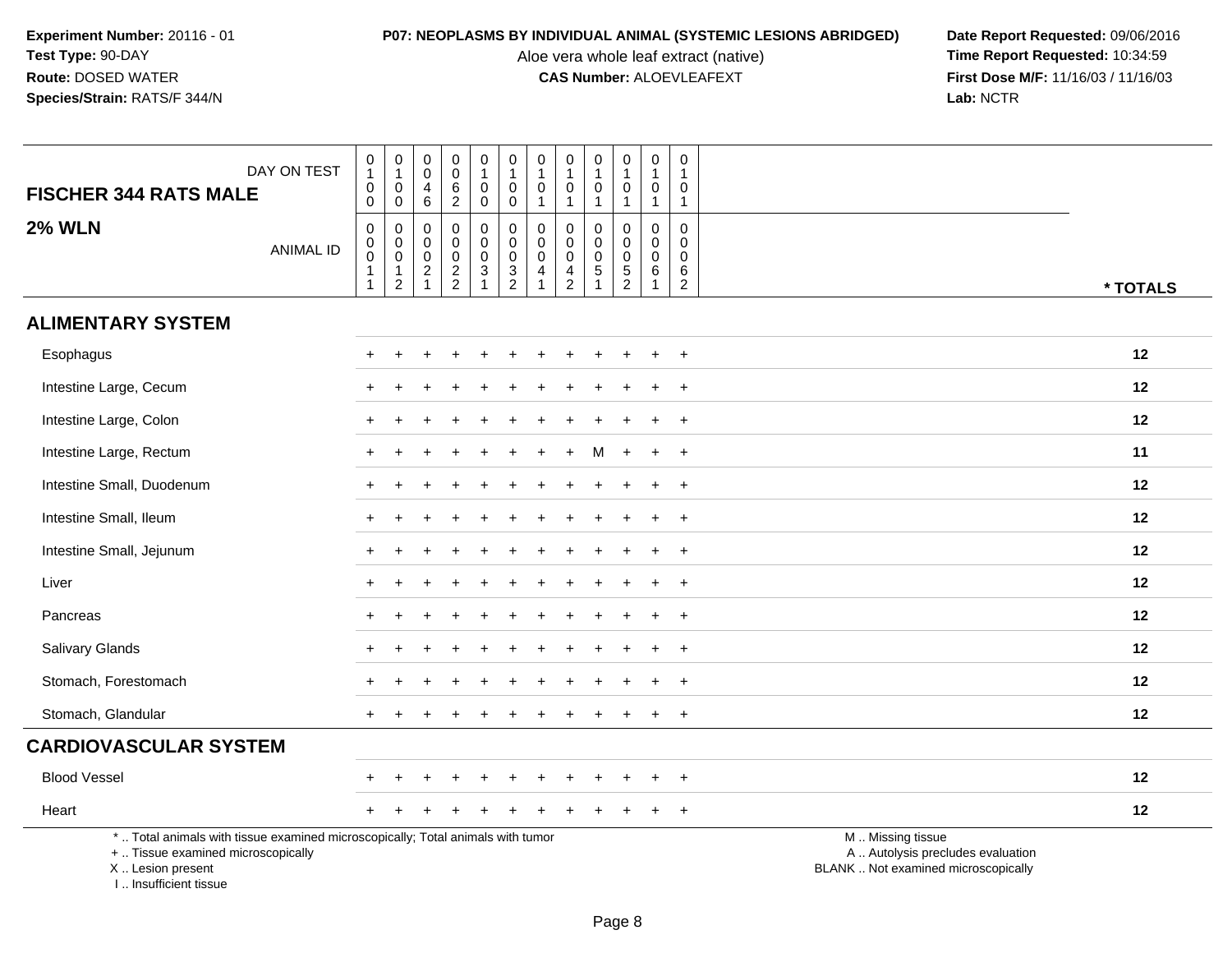Aloe vera whole leaf extract (native)<br>**CAS Number:** ALOEVLEAFEXT

**P07: NEOPLASMS BY INDIVIDUAL ANIMAL (SYSTEMIC LESIONS ABRIDGED) Date Report Requested: 09/06/2016<br>Aloe vera whole leaf extract (native) <b>Time Report Requested:** 10:34:59 **First Dose M/F:** 11/16/03 / 11/16/03<br>**Lab:** NCTR **Lab:** NCTR

| $\pmb{0}$<br>$\pmb{0}$<br>$\pmb{0}$<br>$\pmb{0}$<br>$\pmb{0}$<br>$\,6\,$<br>$\pmb{0}$<br>$\pmb{0}$<br>$\pmb{0}$<br>$\pmb{0}$<br>4<br>$\mathbf 0$<br><b>FISCHER 344 RATS MALE</b><br>6<br>$\overline{2}$<br>0<br>$\pmb{0}$<br>0<br>$\pmb{0}$<br><b>2% WLN</b><br>$\pmb{0}$<br>$\pmb{0}$<br>$\pmb{0}$<br>$\pmb{0}$<br>$\begin{smallmatrix}0\\0\end{smallmatrix}$<br>$\begin{smallmatrix} 0\\0 \end{smallmatrix}$<br>0<br>0<br>0<br>0<br>0<br>0<br>$\overline{0}$<br>$_{\rm 0}^{\rm 0}$<br>$\pmb{0}$<br>$\pmb{0}$<br>$\pmb{0}$<br>$\boldsymbol{0}$<br>$\pmb{0}$<br>0<br>$\pmb{0}$<br>0<br>ANIMAL ID<br>$\frac{0}{2}$<br>$\pmb{0}$<br>$\begin{array}{c} 0 \\ 2 \\ 1 \end{array}$<br>$_3^0$<br>$\begin{array}{c} 0 \\ 3 \\ 2 \end{array}$<br>$\pmb{0}$<br>$\pmb{0}$<br>0<br>$\pmb{0}$<br>0<br>5<br>$\mathbf 1$<br>$\sqrt{5}$<br>6<br>1<br>$\frac{4}{2}$<br>4<br>6<br>$\overline{2}$<br>$\overline{2}$<br>$\overline{ }$<br>2<br><b>ENDOCRINE SYSTEM</b><br><b>Adrenal Cortex</b><br>M<br>$+$<br>$+$<br>$+$<br>$+$<br>$\ddot{}$<br>$+$<br>$+$<br>$\pm$ | Islets, Pancreatic     |             |                                            |                                            |                    |                    |                                            |                                           |                                           |                                            | $\ddot{}$                                 | $\pm$                                     | $+$                                        |              | 12       |  |
|--------------------------------------------------------------------------------------------------------------------------------------------------------------------------------------------------------------------------------------------------------------------------------------------------------------------------------------------------------------------------------------------------------------------------------------------------------------------------------------------------------------------------------------------------------------------------------------------------------------------------------------------------------------------------------------------------------------------------------------------------------------------------------------------------------------------------------------------------------------------------------------------------------------------------------------------------------------------------------------------------------------------------------------------------|------------------------|-------------|--------------------------------------------|--------------------------------------------|--------------------|--------------------|--------------------------------------------|-------------------------------------------|-------------------------------------------|--------------------------------------------|-------------------------------------------|-------------------------------------------|--------------------------------------------|--------------|----------|--|
| Adrenal Medulla<br>M<br>M<br>$+$<br>$\ddot{}$<br>$+$<br>$+$<br>$+$                                                                                                                                                                                                                                                                                                                                                                                                                                                                                                                                                                                                                                                                                                                                                                                                                                                                                                                                                                               |                        |             |                                            |                                            |                    |                    |                                            |                                           |                                           |                                            |                                           |                                           |                                            |              |          |  |
| $+$                                                                                                                                                                                                                                                                                                                                                                                                                                                                                                                                                                                                                                                                                                                                                                                                                                                                                                                                                                                                                                              | <b>Pituitary Gland</b> |             |                                            |                                            |                    |                    |                                            |                                           |                                           |                                            |                                           |                                           | $+$                                        |              | 12       |  |
| Parathyroid Gland<br>$+$                                                                                                                                                                                                                                                                                                                                                                                                                                                                                                                                                                                                                                                                                                                                                                                                                                                                                                                                                                                                                         |                        |             |                                            |                                            |                    |                    |                                            |                                           |                                           |                                            |                                           |                                           |                                            |              |          |  |
| $+$                                                                                                                                                                                                                                                                                                                                                                                                                                                                                                                                                                                                                                                                                                                                                                                                                                                                                                                                                                                                                                              | <b>Thyroid Gland</b>   |             |                                            |                                            |                    |                    |                                            |                                           |                                           |                                            |                                           |                                           | $+$                                        | $+$          | 12       |  |
|                                                                                                                                                                                                                                                                                                                                                                                                                                                                                                                                                                                                                                                                                                                                                                                                                                                                                                                                                                                                                                                  |                        |             |                                            |                                            |                    |                    |                                            |                                           |                                           |                                            |                                           |                                           |                                            |              |          |  |
|                                                                                                                                                                                                                                                                                                                                                                                                                                                                                                                                                                                                                                                                                                                                                                                                                                                                                                                                                                                                                                                  |                        |             |                                            |                                            |                    |                    |                                            |                                           |                                           |                                            |                                           |                                           |                                            |              |          |  |
|                                                                                                                                                                                                                                                                                                                                                                                                                                                                                                                                                                                                                                                                                                                                                                                                                                                                                                                                                                                                                                                  |                        |             |                                            |                                            |                    |                    |                                            |                                           |                                           |                                            |                                           |                                           |                                            |              |          |  |
|                                                                                                                                                                                                                                                                                                                                                                                                                                                                                                                                                                                                                                                                                                                                                                                                                                                                                                                                                                                                                                                  |                        |             |                                            |                                            |                    |                    |                                            |                                           |                                           |                                            |                                           |                                           |                                            |              | 12       |  |
|                                                                                                                                                                                                                                                                                                                                                                                                                                                                                                                                                                                                                                                                                                                                                                                                                                                                                                                                                                                                                                                  |                        |             |                                            |                                            |                    |                    |                                            |                                           |                                           |                                            |                                           |                                           |                                            |              |          |  |
|                                                                                                                                                                                                                                                                                                                                                                                                                                                                                                                                                                                                                                                                                                                                                                                                                                                                                                                                                                                                                                                  |                        |             |                                            |                                            |                    |                    |                                            |                                           |                                           |                                            |                                           |                                           |                                            |              | 10       |  |
|                                                                                                                                                                                                                                                                                                                                                                                                                                                                                                                                                                                                                                                                                                                                                                                                                                                                                                                                                                                                                                                  |                        |             |                                            |                                            |                    |                    |                                            |                                           |                                           |                                            |                                           |                                           |                                            |              | 11       |  |
|                                                                                                                                                                                                                                                                                                                                                                                                                                                                                                                                                                                                                                                                                                                                                                                                                                                                                                                                                                                                                                                  |                        |             |                                            |                                            |                    |                    |                                            |                                           |                                           |                                            |                                           |                                           |                                            |              |          |  |
|                                                                                                                                                                                                                                                                                                                                                                                                                                                                                                                                                                                                                                                                                                                                                                                                                                                                                                                                                                                                                                                  |                        |             |                                            |                                            |                    |                    |                                            |                                           |                                           |                                            |                                           |                                           |                                            |              | * TOTALS |  |
| 0                                                                                                                                                                                                                                                                                                                                                                                                                                                                                                                                                                                                                                                                                                                                                                                                                                                                                                                                                                                                                                                |                        | DAY ON TEST | $\begin{smallmatrix}0\\1\end{smallmatrix}$ | $\begin{smallmatrix}0\\1\end{smallmatrix}$ | $_{\rm 0}^{\rm 0}$ | $_{\rm 0}^{\rm 0}$ | $\begin{smallmatrix}0\\1\end{smallmatrix}$ | $\begin{smallmatrix}0\1\end{smallmatrix}$ | $\begin{smallmatrix}0\1\end{smallmatrix}$ | $\begin{smallmatrix}0\\1\end{smallmatrix}$ | $\begin{smallmatrix}0\1\end{smallmatrix}$ | $\begin{smallmatrix}0\1\end{smallmatrix}$ | $\begin{smallmatrix}0\\1\end{smallmatrix}$ | $\mathbf{1}$ |          |  |

### Epididymis <sup>+</sup> <sup>+</sup> <sup>+</sup> <sup>+</sup> <sup>+</sup> <sup>+</sup> <sup>+</sup> <sup>+</sup> <sup>+</sup> <sup>+</sup> <sup>+</sup> <sup>+</sup> **<sup>12</sup>** Preputial Glandd  $+$  <sup>+</sup> <sup>+</sup> <sup>+</sup> <sup>+</sup> <sup>+</sup> <sup>+</sup> <sup>+</sup> <sup>+</sup> <sup>+</sup> <sup>+</sup> <sup>+</sup> **<sup>12</sup>** Prostate $e$  + <sup>+</sup> <sup>+</sup> <sup>+</sup> <sup>+</sup> <sup>+</sup> <sup>+</sup> <sup>+</sup> <sup>+</sup> <sup>+</sup> <sup>+</sup> <sup>+</sup> **<sup>12</sup>** Seminal Vesicle $e$  + <sup>+</sup> <sup>+</sup> <sup>+</sup> <sup>+</sup> <sup>+</sup> <sup>+</sup> <sup>+</sup> <sup>+</sup> <sup>+</sup> <sup>+</sup> <sup>+</sup> **<sup>12</sup>** Testes <sup>+</sup><sup>+</sup> <sup>+</sup> <sup>+</sup> <sup>+</sup> <sup>+</sup> <sup>+</sup> <sup>+</sup> <sup>+</sup> <sup>+</sup> <sup>+</sup> <sup>+</sup> **<sup>12</sup>**

# **HEMATOPOIETIC SYSTEM**

\* .. Total animals with tissue examined microscopically; Total animals with tumor

+ .. Tissue examined microscopically

X .. Lesion present

I .. Insufficient tissue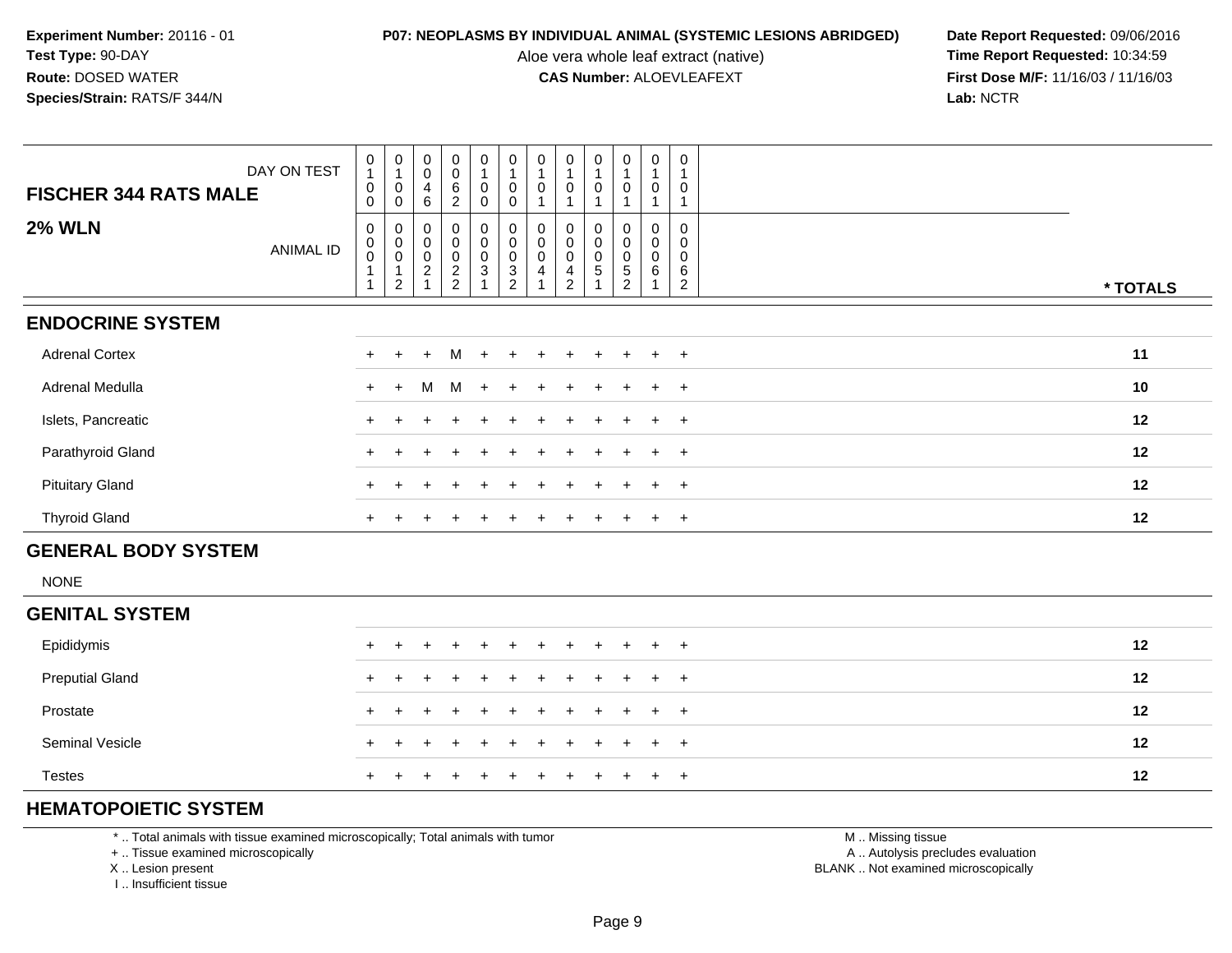Aloe vera whole leaf extract (native)<br>**CAS Number:** ALOEVLEAFEXT

| <b>FISCHER 344 RATS MALE</b>                                                                                                                                         | DAY ON TEST      | $\mathbf 0$<br>$\mathbf{1}$<br>$\pmb{0}$                 | $\mathbf 0$<br>$\mathbf{1}$<br>$\mathbf 0$                                   | $\pmb{0}$<br>$\mathbf 0$<br>$\overline{4}$                                       | $\pmb{0}$<br>$\ddot{\mathbf{0}}$<br>$\,6\,$                                | $\begin{smallmatrix}0\\1\end{smallmatrix}$<br>$\mathsf{O}\xspace$                                   | $\begin{smallmatrix}0\\1\end{smallmatrix}$<br>$\mathbf 0$                 | 0<br>1<br>$\mathbf 0$                   | $\pmb{0}$<br>$\mathbf{1}$<br>$\pmb{0}$                                   | $\pmb{0}$<br>$\mathbf{1}$<br>$\mathbf 0$               | $\pmb{0}$<br>$\mathbf{1}$<br>$\mathbf 0$                       | $\pmb{0}$<br>$\mathbf{1}$<br>$\mathbf 0$                                             | 0<br>$\overline{1}$<br>0                                                       |                                                                                               |
|----------------------------------------------------------------------------------------------------------------------------------------------------------------------|------------------|----------------------------------------------------------|------------------------------------------------------------------------------|----------------------------------------------------------------------------------|----------------------------------------------------------------------------|-----------------------------------------------------------------------------------------------------|---------------------------------------------------------------------------|-----------------------------------------|--------------------------------------------------------------------------|--------------------------------------------------------|----------------------------------------------------------------|--------------------------------------------------------------------------------------|--------------------------------------------------------------------------------|-----------------------------------------------------------------------------------------------|
| <b>2% WLN</b>                                                                                                                                                        | <b>ANIMAL ID</b> | 0<br>0<br>0<br>$\pmb{0}$<br>$\mathbf{1}$<br>$\mathbf{1}$ | $\mathbf 0$<br>0<br>$\mathbf 0$<br>$\mathbf 0$<br>$\mathbf{1}$<br>$\sqrt{2}$ | 6<br>$\mathbf 0$<br>$\pmb{0}$<br>$\mathbf 0$<br>$\overline{c}$<br>$\overline{1}$ | $\overline{2}$<br>$\mathbf 0$<br>$\mathbf 0$<br>$\pmb{0}$<br>$\frac{2}{2}$ | $\mathbf 0$<br>$\pmb{0}$<br>$\mathbf 0$<br>$\pmb{0}$<br>$\ensuremath{\mathsf{3}}$<br>$\overline{1}$ | $\mathbf 0$<br>$\mathbf 0$<br>$\mathbf 0$<br>$\mathbf 0$<br>$\frac{3}{2}$ | $\mathbf{1}$<br>0<br>0<br>$\Omega$<br>4 | $\mathbf{1}$<br>$\mathbf 0$<br>$\pmb{0}$<br>$\mathbf 0$<br>$\frac{4}{2}$ | $\mathbf{1}$<br>0<br>$\Omega$<br>$\mathbf 0$<br>5<br>1 | $\mathbf{1}$<br>0<br>$\mathbf 0$<br>$\pmb{0}$<br>$\frac{5}{2}$ | $\mathbf{1}$<br>$\mathbf 0$<br>$\mathbf 0$<br>$\mathbf 0$<br>$\,6\,$<br>$\mathbf{1}$ | $\mathbf{1}$<br>$\mathbf 0$<br>$\mathbf{0}$<br>$\Omega$<br>$\,6$<br>$\sqrt{2}$ | * TOTALS                                                                                      |
| <b>Bone Marrow</b>                                                                                                                                                   |                  |                                                          |                                                                              |                                                                                  |                                                                            |                                                                                                     |                                                                           |                                         |                                                                          |                                                        |                                                                |                                                                                      |                                                                                | 12                                                                                            |
|                                                                                                                                                                      |                  |                                                          |                                                                              |                                                                                  |                                                                            |                                                                                                     |                                                                           |                                         |                                                                          |                                                        |                                                                |                                                                                      | $\ddot{}$                                                                      |                                                                                               |
| Lymph Node, Mandibular                                                                                                                                               |                  |                                                          |                                                                              |                                                                                  |                                                                            |                                                                                                     |                                                                           |                                         |                                                                          |                                                        |                                                                |                                                                                      | $\overline{+}$                                                                 | 12                                                                                            |
| Lymph Node, Mesenteric                                                                                                                                               |                  |                                                          |                                                                              |                                                                                  |                                                                            |                                                                                                     |                                                                           |                                         |                                                                          | $\ddot{}$                                              | M                                                              | $+$                                                                                  | $+$                                                                            | 11                                                                                            |
| Spleen                                                                                                                                                               |                  |                                                          |                                                                              |                                                                                  |                                                                            |                                                                                                     |                                                                           |                                         |                                                                          |                                                        |                                                                |                                                                                      | $\overline{+}$                                                                 | 12                                                                                            |
| Thymus                                                                                                                                                               |                  |                                                          | $+$                                                                          | м                                                                                |                                                                            |                                                                                                     |                                                                           |                                         |                                                                          |                                                        |                                                                |                                                                                      | $+$                                                                            | 11                                                                                            |
| <b>INTEGUMENTARY SYSTEM</b>                                                                                                                                          |                  |                                                          |                                                                              |                                                                                  |                                                                            |                                                                                                     |                                                                           |                                         |                                                                          |                                                        |                                                                |                                                                                      |                                                                                |                                                                                               |
| <b>Mammary Gland</b>                                                                                                                                                 |                  | $\div$                                                   | $\overline{ }$                                                               | М                                                                                | M                                                                          | м                                                                                                   | $\div$                                                                    |                                         |                                                                          | $+$                                                    | M                                                              | $+$                                                                                  | $+$                                                                            | 8                                                                                             |
| Skin                                                                                                                                                                 |                  |                                                          |                                                                              |                                                                                  | ٠                                                                          |                                                                                                     |                                                                           |                                         |                                                                          | $\div$                                                 | $\pm$                                                          | $\pm$                                                                                | $+$                                                                            | 12                                                                                            |
| <b>MUSCULOSKELETAL SYSTEM</b>                                                                                                                                        |                  |                                                          |                                                                              |                                                                                  |                                                                            |                                                                                                     |                                                                           |                                         |                                                                          |                                                        |                                                                |                                                                                      |                                                                                |                                                                                               |
| Bone, Femur                                                                                                                                                          |                  |                                                          |                                                                              |                                                                                  |                                                                            |                                                                                                     |                                                                           |                                         |                                                                          |                                                        |                                                                |                                                                                      | $+$                                                                            | 12                                                                                            |
| <b>NERVOUS SYSTEM</b>                                                                                                                                                |                  |                                                          |                                                                              |                                                                                  |                                                                            |                                                                                                     |                                                                           |                                         |                                                                          |                                                        |                                                                |                                                                                      |                                                                                |                                                                                               |
| Brain, Brain Stem                                                                                                                                                    |                  |                                                          |                                                                              |                                                                                  |                                                                            |                                                                                                     |                                                                           |                                         |                                                                          |                                                        |                                                                |                                                                                      | $\ddot{}$                                                                      | 12                                                                                            |
| Brain, Cerebellum                                                                                                                                                    |                  |                                                          |                                                                              |                                                                                  |                                                                            |                                                                                                     |                                                                           |                                         |                                                                          |                                                        |                                                                |                                                                                      | $\ddot{}$                                                                      | 12                                                                                            |
| Brain, Cerebrum                                                                                                                                                      |                  |                                                          |                                                                              |                                                                                  |                                                                            |                                                                                                     |                                                                           |                                         |                                                                          |                                                        |                                                                |                                                                                      | $+$                                                                            | 12                                                                                            |
| <b>RESPIRATORY SYSTEM</b>                                                                                                                                            |                  |                                                          |                                                                              |                                                                                  |                                                                            |                                                                                                     |                                                                           |                                         |                                                                          |                                                        |                                                                |                                                                                      |                                                                                |                                                                                               |
| Lung                                                                                                                                                                 |                  |                                                          |                                                                              |                                                                                  |                                                                            |                                                                                                     |                                                                           |                                         |                                                                          |                                                        |                                                                |                                                                                      | $\ddot{}$                                                                      | 12                                                                                            |
| *  Total animals with tissue examined microscopically; Total animals with tumor<br>+  Tissue examined microscopically<br>X  Lesion present<br>I  Insufficient tissue |                  |                                                          |                                                                              |                                                                                  |                                                                            |                                                                                                     |                                                                           |                                         |                                                                          |                                                        |                                                                |                                                                                      |                                                                                | M  Missing tissue<br>A  Autolysis precludes evaluation<br>BLANK  Not examined microscopically |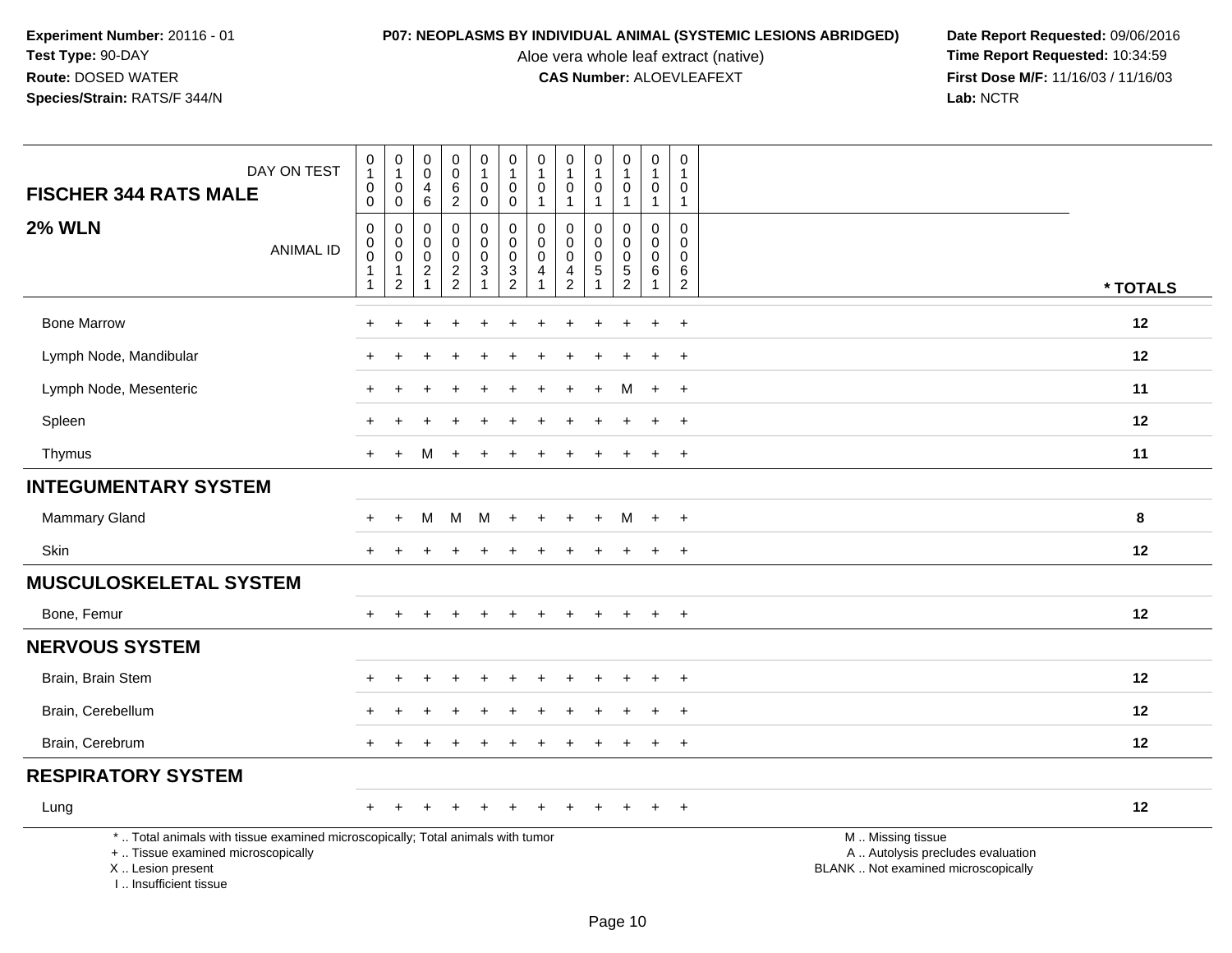Aloe vera whole leaf extract (native)<br>**CAS Number:** ALOEVLEAFEXT

**P07: NEOPLASMS BY INDIVIDUAL ANIMAL (SYSTEMIC LESIONS ABRIDGED) Date Report Requested: 09/06/2016<br>Aloe vera whole leaf extract (native) <b>Time Report Requested:** 10:34:59 **First Dose M/F:** 11/16/03 / 11/16/03<br>Lab: NCTR **Lab:** NCTR

| DAY ON TEST<br><b>FISCHER 344 RATS MALE</b> | $\pmb{0}$<br>$\overline{A}$<br>0<br>0 | $\begin{smallmatrix}0\\1\end{smallmatrix}$<br>$\begin{smallmatrix} 0\\0 \end{smallmatrix}$ | $_{\rm 0}^{\rm 0}$<br>$\overline{\mathbf{4}}$<br>$\,6\,$ | $\begin{smallmatrix}0\0\0\end{smallmatrix}$<br>$\overline{6}$<br>$\overline{c}$ | $\begin{smallmatrix}0\\1\end{smallmatrix}$<br>0<br>$\mathbf 0$ | $\begin{smallmatrix}0\\1\end{smallmatrix}$<br>$\pmb{0}$<br>$\mathbf 0$ | $\begin{smallmatrix}0\\1\end{smallmatrix}$<br>$\pmb{0}$ | $\begin{smallmatrix}0\\1\end{smallmatrix}$<br>$\pmb{0}$<br>1 | $\frac{0}{1}$<br>$\mathbf 0$                 | $\begin{smallmatrix}0\\1\end{smallmatrix}$<br>$\mathbf 0$ | $\begin{smallmatrix}0\\1\end{smallmatrix}$<br>$\mathsf{O}\xspace$<br>1 | 0<br>$\mathbf{1}$<br>0             |          |
|---------------------------------------------|---------------------------------------|--------------------------------------------------------------------------------------------|----------------------------------------------------------|---------------------------------------------------------------------------------|----------------------------------------------------------------|------------------------------------------------------------------------|---------------------------------------------------------|--------------------------------------------------------------|----------------------------------------------|-----------------------------------------------------------|------------------------------------------------------------------------|------------------------------------|----------|
| <b>2% WLN</b><br><b>ANIMAL ID</b>           | 0<br>$\pmb{0}$<br>$\pmb{0}$           | 00001                                                                                      | 00002                                                    | 00002                                                                           | 0<br>$\mathsf 0$<br>$\frac{0}{3}$                              | 0<br>$\begin{matrix}0\\0\\3\\2\end{matrix}$                            | 0<br>$\mathsf 0$<br>$\pmb{0}$<br>$\overline{4}$         | 0<br>$\overline{0}$<br>$\frac{4}{2}$                         | 0<br>$\mathbf 0$<br>$\mathsf{O}\xspace$<br>5 | $\boldsymbol{0}$<br>$\mathbf 0$<br>$\frac{0}{5}$          | 0<br>$\pmb{0}$<br>$\mathbf 0$<br>$\,6\,$                               | 0<br>0<br>0<br>6<br>$\overline{2}$ | * TOTALS |
| Nose                                        | $+$                                   | $\pm$                                                                                      |                                                          |                                                                                 |                                                                |                                                                        |                                                         | $\pm$                                                        | $\div$                                       | $\pm$                                                     | $+$                                                                    | $+$                                | 12       |
| Trachea                                     | $\pm$                                 |                                                                                            |                                                          |                                                                                 |                                                                |                                                                        |                                                         |                                                              |                                              |                                                           | $+$                                                                    | $+$                                | 12       |
| <b>SPECIAL SENSES SYSTEM</b>                |                                       |                                                                                            |                                                          |                                                                                 |                                                                |                                                                        |                                                         |                                                              |                                              |                                                           |                                                                        |                                    |          |
| Eye                                         | $\pm$                                 |                                                                                            |                                                          |                                                                                 | $\ddot{}$                                                      | $\pm$                                                                  |                                                         |                                                              | $\div$                                       | $+$                                                       | $+$                                                                    | $+$                                | 12       |
| Harderian Gland                             | $\pm$                                 |                                                                                            |                                                          |                                                                                 |                                                                |                                                                        |                                                         |                                                              |                                              |                                                           | $+$                                                                    | $+$                                | 12       |
| <b>URINARY SYSTEM</b>                       |                                       |                                                                                            |                                                          |                                                                                 |                                                                |                                                                        |                                                         |                                                              |                                              |                                                           |                                                                        |                                    |          |
| Kidney                                      | $\pm$                                 |                                                                                            |                                                          |                                                                                 |                                                                |                                                                        |                                                         |                                                              | $\div$                                       |                                                           | $+$                                                                    | $+$                                | 12       |
| <b>Urinary Bladder</b>                      | $\ddot{}$                             |                                                                                            |                                                          |                                                                                 |                                                                |                                                                        |                                                         |                                                              |                                              |                                                           | $+$                                                                    | $+$                                | 12       |
| <b>SYSTEMIC LESIONS</b>                     |                                       |                                                                                            |                                                          |                                                                                 |                                                                |                                                                        |                                                         |                                                              |                                              |                                                           |                                                                        |                                    |          |
| Multiple Organ                              | $\pm$                                 |                                                                                            |                                                          |                                                                                 |                                                                |                                                                        |                                                         |                                                              |                                              |                                                           | $+$                                                                    | $+$                                | 12       |

\* .. Total animals with tissue examined microscopically; Total animals with tumor

+ .. Tissue examined microscopically

X .. Lesion present

I .. Insufficient tissue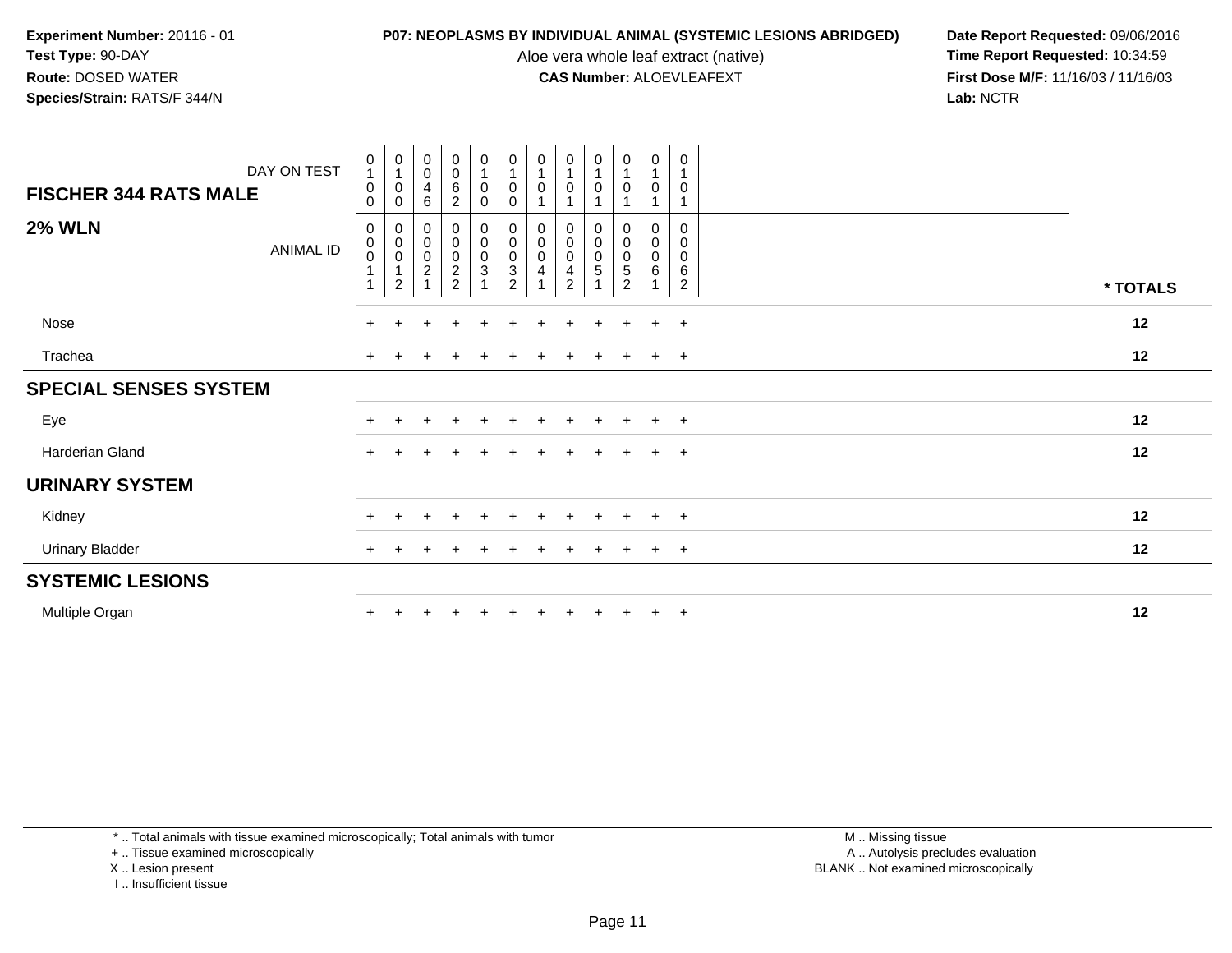Aloe vera whole leaf extract (native)<br>**CAS Number:** ALOEVLEAFEXT

| <b>FISCHER 344 RATS MALE</b>                                                                                                                                        | DAY ON TEST      | $\,0\,$<br>$\mathbf{1}$<br>$\pmb{0}$<br>$\mathbf 0$                                             | $\pmb{0}$<br>$\frac{0}{3}$                        | $\pmb{0}$<br>$\pmb{0}$<br>$\mathbf 3$<br>$\overline{1}$             | $\pmb{0}$<br>$\mathsf{O}\xspace$<br>$\sqrt{3}$<br>$\overline{4}$              | 0<br>$\mathbf{1}$<br>$\mathbf 0$<br>0   | $\pmb{0}$<br>$\mathbf{1}$<br>$\mathsf{O}\xspace$<br>$\mathbf 0$ | $\mathsf 0$<br>$\mathsf{O}\xspace$<br>3<br>$\overline{4}$                    | $\pmb{0}$<br>$\mathbf{1}$<br>0<br>1       | $\pmb{0}$<br>$\frac{0}{3}$<br>$\overline{4}$      | $\pmb{0}$<br>$\mathbf{1}$<br>0<br>$\overline{1}$ | $\pmb{0}$<br>$\overline{1}$<br>$\mathbf 0$<br>$\mathbf{1}$                     | 0<br>1<br>0<br>$\mathbf{1}$                               |                                                                                               |
|---------------------------------------------------------------------------------------------------------------------------------------------------------------------|------------------|-------------------------------------------------------------------------------------------------|---------------------------------------------------|---------------------------------------------------------------------|-------------------------------------------------------------------------------|-----------------------------------------|-----------------------------------------------------------------|------------------------------------------------------------------------------|-------------------------------------------|---------------------------------------------------|--------------------------------------------------|--------------------------------------------------------------------------------|-----------------------------------------------------------|-----------------------------------------------------------------------------------------------|
| <b>3% WLN</b>                                                                                                                                                       | <b>ANIMAL ID</b> | $\pmb{0}$<br>$\begin{smallmatrix}0\1\end{smallmatrix}$<br>$\begin{array}{c} 9 \\ 1 \end{array}$ | 0<br>$\pmb{0}$<br>$\overline{1}$<br>$\frac{9}{2}$ | 0<br>$\mathbf 0$<br>$\overline{2}$<br>$\mathbf 0$<br>$\overline{1}$ | $\mathbf 0$<br>$\mathbf 0$<br>$\overline{2}$<br>$\mathbf 0$<br>$\overline{2}$ | 0<br>$\mathbf 0$<br>$\overline{2}$<br>1 | $\pmb{0}$<br>$\frac{0}{2}$<br>$\mathbf{1}$<br>$\overline{2}$    | 0<br>$\mathsf{O}\xspace$<br>$\overline{2}$<br>$\overline{c}$<br>$\mathbf{1}$ | 0<br>0<br>$\overline{2}$<br>$\frac{2}{2}$ | 0<br>$\pmb{0}$<br>$\frac{2}{3}$<br>$\overline{1}$ | 0<br>0<br>$\overline{2}$<br>$\frac{3}{2}$        | $\mathbf 0$<br>$\mathbf 0$<br>$\overline{2}$<br>$\overline{4}$<br>$\mathbf{1}$ | 0<br>$\mathbf 0$<br>$\overline{2}$<br>4<br>$\overline{c}$ | * TOTALS                                                                                      |
| <b>ALIMENTARY SYSTEM</b>                                                                                                                                            |                  |                                                                                                 |                                                   |                                                                     |                                                                               |                                         |                                                                 |                                                                              |                                           |                                                   |                                                  |                                                                                |                                                           |                                                                                               |
| Esophagus                                                                                                                                                           |                  |                                                                                                 |                                                   |                                                                     |                                                                               |                                         |                                                                 |                                                                              |                                           |                                                   |                                                  |                                                                                | $\overline{ }$                                            | 12                                                                                            |
| Intestine Large, Cecum                                                                                                                                              |                  |                                                                                                 |                                                   |                                                                     |                                                                               |                                         |                                                                 |                                                                              |                                           |                                                   |                                                  |                                                                                | $\ddot{}$                                                 | 12                                                                                            |
| Intestine Large, Colon                                                                                                                                              |                  |                                                                                                 |                                                   |                                                                     |                                                                               |                                         |                                                                 |                                                                              |                                           |                                                   |                                                  |                                                                                | $\ddot{}$                                                 | 12                                                                                            |
| Intestine Large, Rectum                                                                                                                                             |                  |                                                                                                 |                                                   |                                                                     |                                                                               | M                                       |                                                                 |                                                                              |                                           |                                                   |                                                  |                                                                                | $\ddot{}$                                                 | 11                                                                                            |
| Intestine Small, Duodenum                                                                                                                                           |                  |                                                                                                 |                                                   |                                                                     |                                                                               |                                         |                                                                 |                                                                              |                                           |                                                   |                                                  |                                                                                | $\ddot{}$                                                 | 12                                                                                            |
| Intestine Small, Ileum                                                                                                                                              |                  |                                                                                                 |                                                   |                                                                     |                                                                               |                                         |                                                                 |                                                                              |                                           |                                                   |                                                  |                                                                                |                                                           | 12                                                                                            |
| Intestine Small, Jejunum                                                                                                                                            |                  |                                                                                                 |                                                   |                                                                     |                                                                               |                                         |                                                                 |                                                                              |                                           |                                                   |                                                  | $\ddot{}$                                                                      | $\ddot{}$                                                 | 12                                                                                            |
| Liver                                                                                                                                                               |                  |                                                                                                 |                                                   |                                                                     |                                                                               |                                         |                                                                 |                                                                              |                                           |                                                   |                                                  |                                                                                | $\ddot{}$                                                 | 12                                                                                            |
| Pancreas                                                                                                                                                            |                  |                                                                                                 |                                                   |                                                                     |                                                                               |                                         |                                                                 |                                                                              |                                           |                                                   |                                                  |                                                                                | $\ddot{}$                                                 | 12                                                                                            |
| Salivary Glands                                                                                                                                                     |                  |                                                                                                 |                                                   |                                                                     |                                                                               |                                         |                                                                 |                                                                              |                                           |                                                   |                                                  |                                                                                | $\ddot{}$                                                 | 12                                                                                            |
| Stomach, Forestomach                                                                                                                                                |                  |                                                                                                 |                                                   |                                                                     |                                                                               |                                         |                                                                 |                                                                              |                                           |                                                   |                                                  |                                                                                | $\ddot{}$                                                 | 12                                                                                            |
| Stomach, Glandular                                                                                                                                                  |                  |                                                                                                 |                                                   |                                                                     |                                                                               |                                         |                                                                 |                                                                              |                                           |                                                   |                                                  |                                                                                | $\ddot{}$                                                 | 12                                                                                            |
| <b>CARDIOVASCULAR SYSTEM</b>                                                                                                                                        |                  |                                                                                                 |                                                   |                                                                     |                                                                               |                                         |                                                                 |                                                                              |                                           |                                                   |                                                  |                                                                                |                                                           |                                                                                               |
| <b>Blood Vessel</b>                                                                                                                                                 |                  |                                                                                                 |                                                   |                                                                     |                                                                               |                                         |                                                                 |                                                                              |                                           |                                                   |                                                  |                                                                                | $\ddot{}$                                                 | 12                                                                                            |
| Heart                                                                                                                                                               |                  |                                                                                                 |                                                   |                                                                     |                                                                               |                                         |                                                                 |                                                                              |                                           |                                                   |                                                  |                                                                                | $\ddot{}$                                                 | 12                                                                                            |
| *  Total animals with tissue examined microscopically; Total animals with tumor<br>+  Tissue examined microscopically<br>X  Lesion present<br>I Insufficient tissue |                  |                                                                                                 |                                                   |                                                                     |                                                                               |                                         |                                                                 |                                                                              |                                           |                                                   |                                                  |                                                                                |                                                           | M  Missing tissue<br>A  Autolysis precludes evaluation<br>BLANK  Not examined microscopically |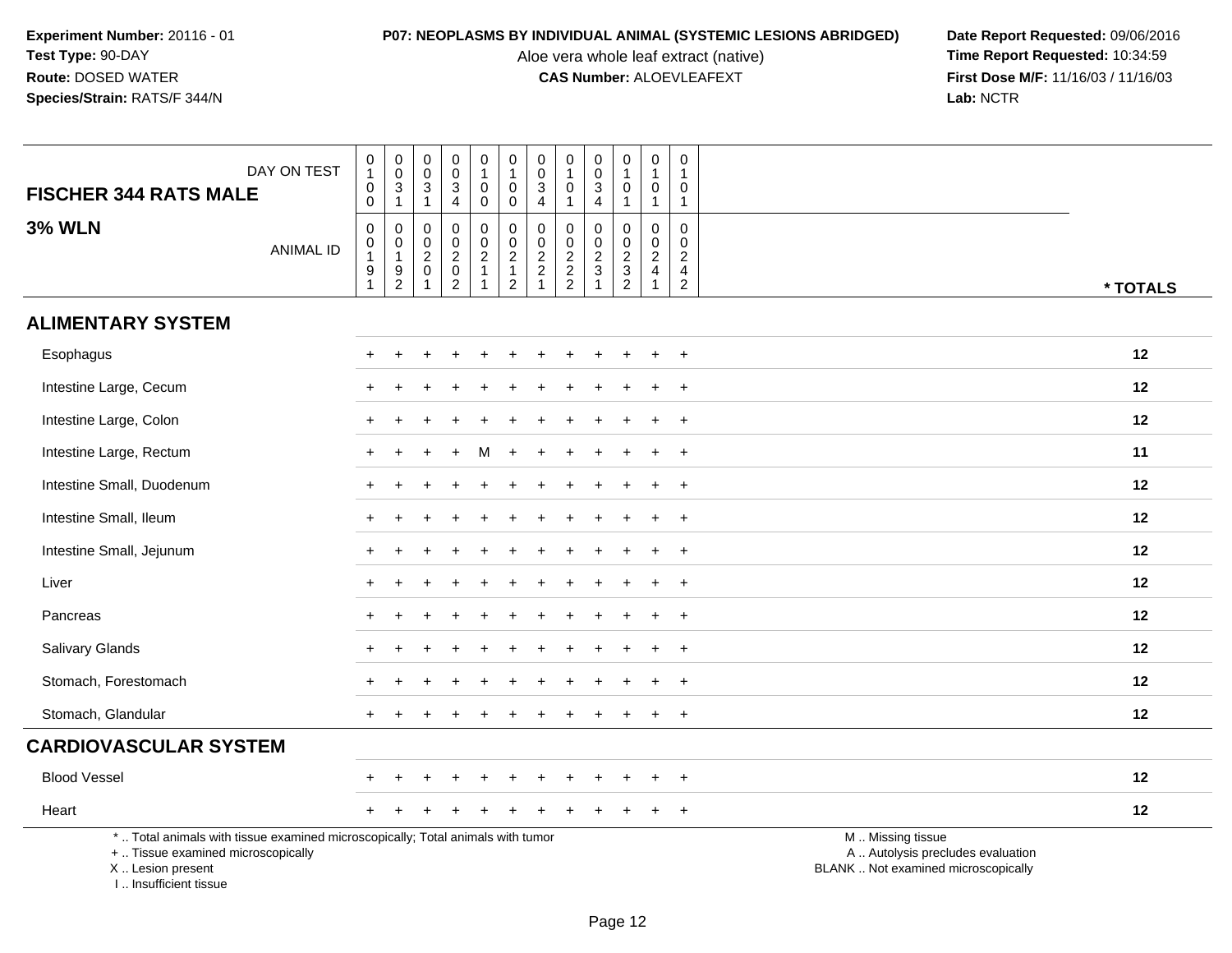Aloe vera whole leaf extract (native)<br>**CAS Number:** ALOEVLEAFEXT

**P07: NEOPLASMS BY INDIVIDUAL ANIMAL (SYSTEMIC LESIONS ABRIDGED) Date Report Requested: 09/06/2016<br>Aloe vera whole leaf extract (native) <b>Time Report Requested:** 10:34:59 **First Dose M/F:** 11/16/03 / 11/16/03<br>Lab: NCTR **Lab:** NCTR

| DAY ON TEST<br><b>FISCHER 344 RATS MALE</b> | $\mathbf 0$<br>$\overline{1}$<br>$\pmb{0}$<br>$\mathbf 0$ | $\begin{smallmatrix} 0\\0 \end{smallmatrix}$<br>$\ensuremath{\mathsf{3}}$ | $_{\rm 0}^{\rm 0}$<br>$\ensuremath{\mathsf{3}}$ | $\begin{smallmatrix}0\0\0\end{smallmatrix}$<br>$\ensuremath{\mathsf{3}}$<br>4 | $\frac{0}{4}$<br>0<br>0 | $\begin{smallmatrix}0\\1\end{smallmatrix}$<br>$\pmb{0}$<br>$\mathbf 0$ | $_{\rm 0}^{\rm 0}$<br>$\mathbf{3}$<br>4 | $\begin{smallmatrix}0\\1\end{smallmatrix}$<br>$\pmb{0}$ | $_0^0$<br>3<br>4                | $\begin{smallmatrix}0\\1\end{smallmatrix}$<br>$\pmb{0}$                       | 0<br>$\overline{A}$<br>0                                             | $\mathbf 0$<br>0                                          |          |  |
|---------------------------------------------|-----------------------------------------------------------|---------------------------------------------------------------------------|-------------------------------------------------|-------------------------------------------------------------------------------|-------------------------|------------------------------------------------------------------------|-----------------------------------------|---------------------------------------------------------|---------------------------------|-------------------------------------------------------------------------------|----------------------------------------------------------------------|-----------------------------------------------------------|----------|--|
| <b>3% WLN</b><br><b>ANIMAL ID</b>           | 0<br>$\pmb{0}$<br>$\boldsymbol{9}$                        | 0<br>$\pmb{0}$<br>9<br>2                                                  | 0<br>$\pmb{0}$<br>$\frac{2}{0}$                 | $_0^0$<br>$^2_{\rm 0}$<br>$\overline{2}$                                      | 0<br>0<br>$\frac{2}{4}$ | 0002<br>$\overline{2}$                                                 | 0<br>$\pmb{0}$<br>$\frac{2}{2}$         | 0<br>$\frac{0}{2}$<br>$\overline{2}$                    | 0<br>$\pmb{0}$<br>$\frac{2}{3}$ | $\begin{smallmatrix}0\\0\end{smallmatrix}$<br>$\frac{2}{3}$<br>$\overline{2}$ | 0<br>$\boldsymbol{0}$<br>$\boldsymbol{2}$<br>$\overline{\mathbf{4}}$ | $\mathbf 0$<br>0<br>$\overline{c}$<br>4<br>$\overline{2}$ | * TOTALS |  |
| <b>ENDOCRINE SYSTEM</b>                     |                                                           |                                                                           |                                                 |                                                                               |                         |                                                                        |                                         |                                                         |                                 |                                                                               |                                                                      |                                                           |          |  |
| <b>Adrenal Cortex</b>                       | $+$                                                       |                                                                           |                                                 |                                                                               | ÷                       |                                                                        |                                         |                                                         | $\pm$                           |                                                                               | $+$                                                                  | $+$                                                       | 12       |  |
| Adrenal Medulla                             | $+$                                                       |                                                                           |                                                 |                                                                               | $\pm$                   |                                                                        | $\pm$                                   | $+$                                                     | $\pm$                           | $+$                                                                           | M                                                                    | $+$                                                       | 11       |  |
| Islets, Pancreatic                          | $+$                                                       |                                                                           |                                                 |                                                                               |                         |                                                                        |                                         |                                                         |                                 |                                                                               | $+$                                                                  | $+$                                                       | 12       |  |
| Parathyroid Gland                           |                                                           |                                                                           |                                                 |                                                                               | $+$                     |                                                                        | $\ddot{}$                               | $+$                                                     | $\overline{+}$                  | $+$                                                                           | $+$                                                                  | $+$                                                       | 12       |  |
| <b>Pituitary Gland</b>                      | M                                                         | $\ddot{}$                                                                 |                                                 |                                                                               | $+$                     | $+$                                                                    | $+$                                     | $+$                                                     | $+$                             | $+$                                                                           | M                                                                    | $+$                                                       | 10       |  |
| <b>Thyroid Gland</b>                        | $+$                                                       |                                                                           |                                                 |                                                                               | ÷                       |                                                                        |                                         |                                                         | $\div$                          |                                                                               | $+$                                                                  | $+$                                                       | 12       |  |

## **GENERAL BODY SYSTEM**

NONE

## **GENITAL SYSTEM**

| <b>Coagulating Gland</b>                                                                                    |     |         | $+$                   |  | $+$ | $+$ |  |                        | 3  |  |
|-------------------------------------------------------------------------------------------------------------|-----|---------|-----------------------|--|-----|-----|--|------------------------|----|--|
| Epididymis                                                                                                  |     | $+$ $+$ | + + + + + + + + + +   |  |     |     |  |                        | 12 |  |
| <b>Preputial Gland</b>                                                                                      |     |         | + + + + + + + + + + + |  |     |     |  |                        | 12 |  |
| Prostate                                                                                                    | $+$ |         | + + + + + + + + + + + |  |     |     |  |                        | 12 |  |
| <b>Seminal Vesicle</b>                                                                                      |     |         | + + + + + + + + + + + |  |     |     |  |                        | 12 |  |
| <b>Testes</b>                                                                                               |     |         | + + + + + + + + + + + |  |     |     |  |                        | 12 |  |
| $\star$ . The localization of the theory is considered as increased as the Tatal pattern because the second |     |         |                       |  |     |     |  | $M = M_{\text{total}}$ |    |  |

\* .. Total animals with tissue examined microscopically; Total animals with tumor

+ .. Tissue examined microscopically

X .. Lesion present

I .. Insufficient tissue

M .. Missing tissue

y the contract of the contract of the contract of the contract of the contract of the contract of the contract of  $A$ . Autolysis precludes evaluation

Lesion present BLANK .. Not examined microscopically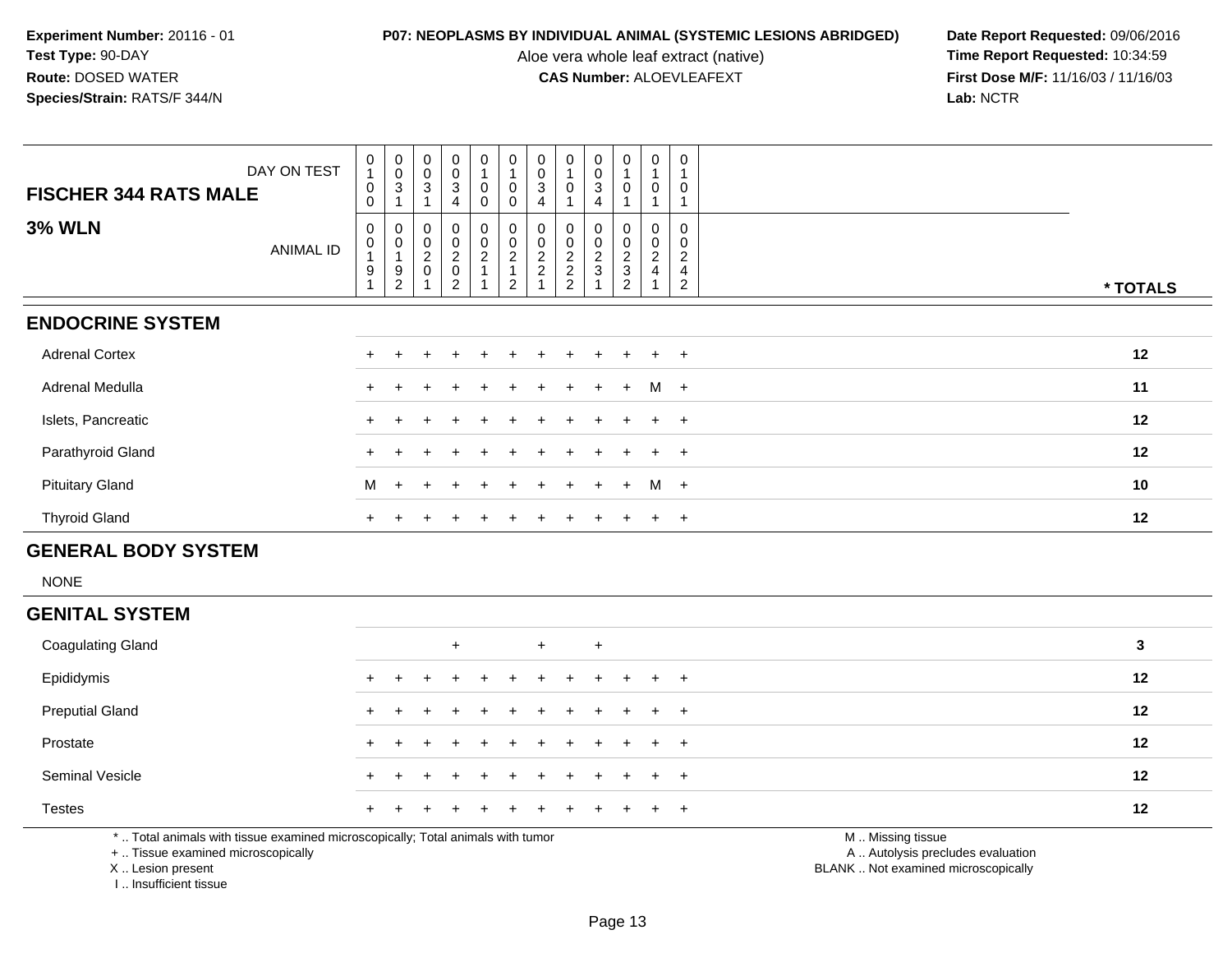Aloe vera whole leaf extract (native)<br>**CAS Number:** ALOEVLEAFEXT

**P07: NEOPLASMS BY INDIVIDUAL ANIMAL (SYSTEMIC LESIONS ABRIDGED)** Date Report Requested: 09/06/2016<br>Aloe vera whole leaf extract (native) **Time Report Requested:** 10:34:59 **First Dose M/F:** 11/16/03 / 11/16/03<br>Lab: NCTR **Lab:** NCTR

| DAY ON TEST                                                                                                                                | $\mathbf 0$<br>$\mathbf{1}$                  | $\pmb{0}$<br>$\pmb{0}$                                    | 0<br>$\mathbf 0$                   | $\mathbf 0$<br>$\pmb{0}$                                                    | $\mathbf 0$<br>$\mathbf{1}$                                       | $\pmb{0}$<br>$\mathbf{1}$                                                      | $\boldsymbol{0}$<br>$\pmb{0}$                  | $\pmb{0}$<br>$\mathbf{1}$       | $\pmb{0}$<br>$\pmb{0}$                  | $\pmb{0}$<br>$\mathbf{1}$         | $\mathbf 0$<br>$\mathbf{1}$                            | 0                                                                             |                                                                                               |
|--------------------------------------------------------------------------------------------------------------------------------------------|----------------------------------------------|-----------------------------------------------------------|------------------------------------|-----------------------------------------------------------------------------|-------------------------------------------------------------------|--------------------------------------------------------------------------------|------------------------------------------------|---------------------------------|-----------------------------------------|-----------------------------------|--------------------------------------------------------|-------------------------------------------------------------------------------|-----------------------------------------------------------------------------------------------|
| <b>FISCHER 344 RATS MALE</b>                                                                                                               | $\mathbf 0$<br>$\mathbf 0$                   | $\mathbf{3}$<br>$\mathbf{1}$                              | 3<br>$\mathbf{1}$                  | 3<br>4                                                                      | $\mathbf 0$<br>0                                                  | 0<br>0                                                                         | $\mathbf{3}$<br>$\overline{4}$                 | $\mathbf 0$<br>$\mathbf{1}$     | 3<br>4                                  | 0<br>$\mathbf{1}$                 | 0<br>$\mathbf{1}$                                      | 0<br>$\overline{1}$                                                           |                                                                                               |
| <b>3% WLN</b><br><b>ANIMAL ID</b>                                                                                                          | $\mathbf 0$<br>0<br>1<br>9<br>$\overline{1}$ | $\mathbf 0$<br>$\pmb{0}$<br>$\mathbf{1}$<br>$\frac{9}{2}$ | 0<br>0<br>$\overline{c}$<br>0<br>1 | 0<br>$\mathsf{O}\xspace$<br>$\overline{a}$<br>$\mathbf 0$<br>$\overline{2}$ | 0<br>$\mathbf 0$<br>$\overline{c}$<br>$\mathbf{1}$<br>$\mathbf 1$ | $\mathbf 0$<br>$\pmb{0}$<br>$\overline{c}$<br>$\mathbf{1}$<br>$\boldsymbol{2}$ | 0<br>$\pmb{0}$<br>$\sqrt{2}$<br>$\overline{c}$ | 0<br>$\pmb{0}$<br>$\frac{2}{2}$ | 0<br>$\mathbf 0$<br>$\overline{c}$<br>3 | 0<br>$\mathbf 0$<br>$\frac{2}{3}$ | $\mathbf 0$<br>$\mathbf 0$<br>$\overline{2}$<br>4<br>1 | $\mathbf 0$<br>$\Omega$<br>$\overline{2}$<br>$\overline{4}$<br>$\overline{2}$ | * TOTALS                                                                                      |
|                                                                                                                                            |                                              |                                                           |                                    |                                                                             |                                                                   |                                                                                |                                                |                                 |                                         |                                   |                                                        |                                                                               |                                                                                               |
| <b>HEMATOPOIETIC SYSTEM</b>                                                                                                                |                                              |                                                           |                                    |                                                                             |                                                                   |                                                                                |                                                |                                 |                                         |                                   |                                                        |                                                                               |                                                                                               |
| <b>Bone Marrow</b>                                                                                                                         |                                              |                                                           |                                    |                                                                             |                                                                   |                                                                                |                                                |                                 |                                         |                                   |                                                        | $\div$                                                                        | 12                                                                                            |
| Lymph Node                                                                                                                                 |                                              |                                                           |                                    |                                                                             |                                                                   |                                                                                | $\ddot{}$                                      |                                 |                                         |                                   |                                                        |                                                                               | $\mathbf{1}$                                                                                  |
| Lymph Node, Mandibular                                                                                                                     |                                              |                                                           |                                    |                                                                             |                                                                   |                                                                                |                                                |                                 |                                         |                                   |                                                        |                                                                               | 12                                                                                            |
| Lymph Node, Mesenteric                                                                                                                     |                                              |                                                           |                                    |                                                                             |                                                                   |                                                                                |                                                |                                 |                                         |                                   |                                                        | $\div$                                                                        | 12                                                                                            |
| Spleen                                                                                                                                     |                                              |                                                           |                                    |                                                                             |                                                                   |                                                                                |                                                |                                 |                                         |                                   |                                                        | $\ddot{}$                                                                     | 12                                                                                            |
| Thymus                                                                                                                                     |                                              |                                                           |                                    |                                                                             |                                                                   |                                                                                |                                                |                                 |                                         |                                   |                                                        |                                                                               | 12                                                                                            |
| <b>INTEGUMENTARY SYSTEM</b>                                                                                                                |                                              |                                                           |                                    |                                                                             |                                                                   |                                                                                |                                                |                                 |                                         |                                   |                                                        |                                                                               |                                                                                               |
| Mammary Gland                                                                                                                              |                                              |                                                           |                                    |                                                                             |                                                                   |                                                                                |                                                | ÷.                              | M                                       | $+$                               | $+$                                                    | $+$                                                                           | 11                                                                                            |
| Skin                                                                                                                                       |                                              |                                                           |                                    |                                                                             |                                                                   |                                                                                |                                                |                                 |                                         |                                   |                                                        | $\ddot{}$                                                                     | 12                                                                                            |
| <b>MUSCULOSKELETAL SYSTEM</b>                                                                                                              |                                              |                                                           |                                    |                                                                             |                                                                   |                                                                                |                                                |                                 |                                         |                                   |                                                        |                                                                               |                                                                                               |
| Bone, Femur                                                                                                                                | $+$                                          |                                                           |                                    |                                                                             | $\div$                                                            |                                                                                |                                                |                                 | $\ddot{}$                               | $+$                               | $+$                                                    | $\ddot{}$                                                                     | 12                                                                                            |
| <b>NERVOUS SYSTEM</b>                                                                                                                      |                                              |                                                           |                                    |                                                                             |                                                                   |                                                                                |                                                |                                 |                                         |                                   |                                                        |                                                                               |                                                                                               |
| Brain, Brain Stem                                                                                                                          |                                              |                                                           |                                    |                                                                             |                                                                   |                                                                                |                                                |                                 |                                         |                                   |                                                        |                                                                               | 12                                                                                            |
| Brain, Cerebellum                                                                                                                          |                                              |                                                           |                                    |                                                                             |                                                                   |                                                                                |                                                |                                 |                                         |                                   |                                                        | $\ddot{}$                                                                     | 12                                                                                            |
| Brain, Cerebrum                                                                                                                            |                                              |                                                           |                                    |                                                                             |                                                                   |                                                                                |                                                |                                 |                                         |                                   |                                                        | $\ddot{}$                                                                     | 12                                                                                            |
| *  Total animals with tissue examined microscopically; Total animals with tumor<br>+  Tissue examined microscopically<br>X  Lesion present |                                              |                                                           |                                    |                                                                             |                                                                   |                                                                                |                                                |                                 |                                         |                                   |                                                        |                                                                               | M  Missing tissue<br>A  Autolysis precludes evaluation<br>BLANK  Not examined microscopically |

I .. Insufficient tissue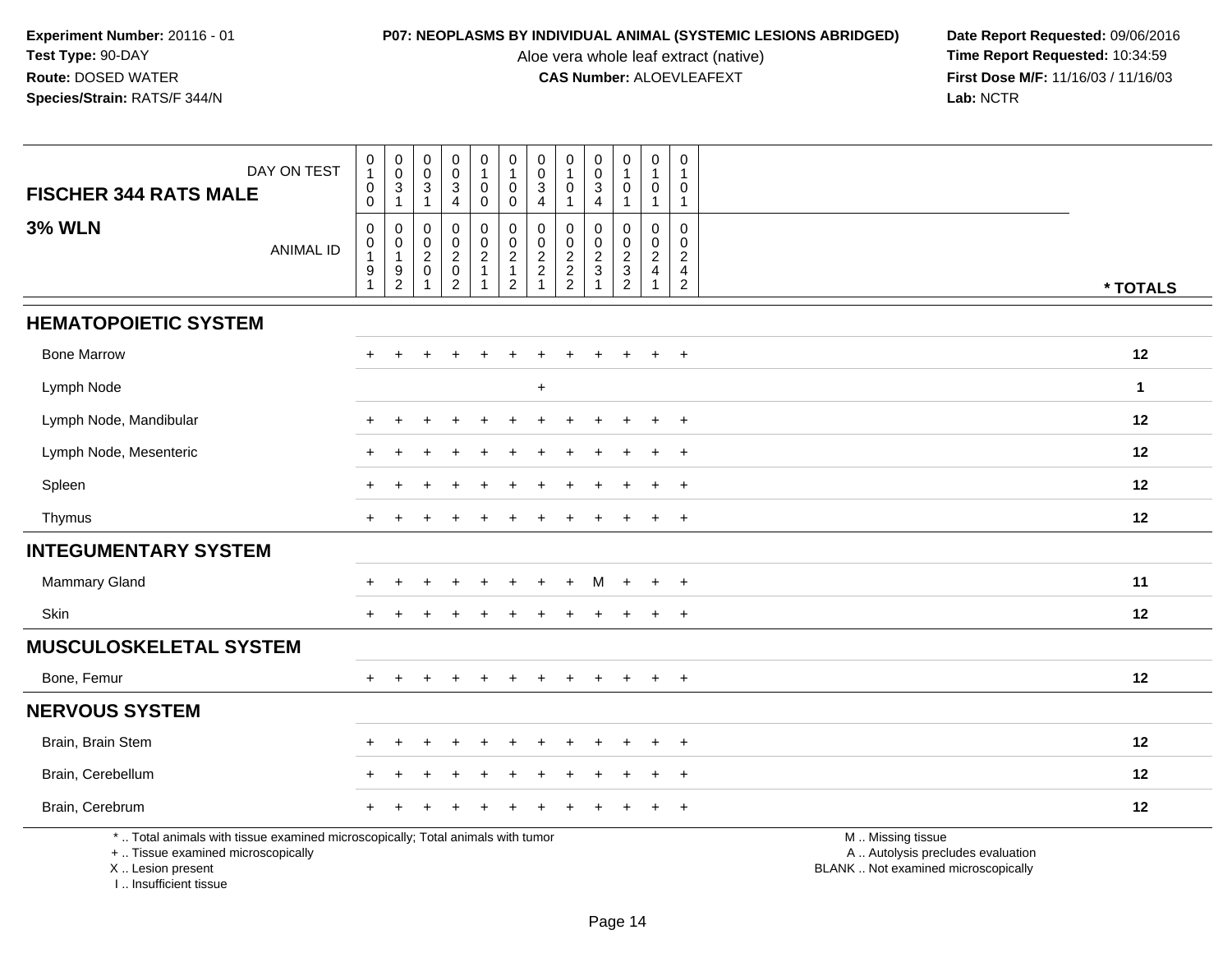Aloe vera whole leaf extract (native)<br>**CAS Number:** ALOEVLEAFEXT

**P07: NEOPLASMS BY INDIVIDUAL ANIMAL (SYSTEMIC LESIONS ABRIDGED) Date Report Requested: 09/06/2016<br>Aloe vera whole leaf extract (native) <b>Time Report Requested:** 10:34:59 **First Dose M/F:** 11/16/03 / 11/16/03<br>Lab: NCTR **Lab:** NCTR

| DAY ON TEST<br><b>FISCHER 344 RATS MALE</b> | $\begin{smallmatrix}0\\1\end{smallmatrix}$<br>$\pmb{0}$<br>$\mathbf 0$           | $\begin{smallmatrix} 0\\0 \end{smallmatrix}$<br>$\mathbf{3}$         | $\begin{smallmatrix} 0\\0 \end{smallmatrix}$<br>$\sqrt{3}$ | $_{\rm 0}^{\rm 0}$<br>$\overline{3}$<br>4 | $\begin{smallmatrix}0\\1\end{smallmatrix}$<br>$\pmb{0}$<br>$\mathbf 0$ | $\begin{smallmatrix}0\\1\end{smallmatrix}$<br>$\mathbf 0$<br>$\pmb{0}$ | $_{\rm 0}^{\rm 0}$<br>3<br>4                    | $\begin{smallmatrix}0\1\end{smallmatrix}$<br>0 | $\begin{smallmatrix} 0\\0\\3 \end{smallmatrix}$<br>4 | $\pmb{0}$<br>$\overline{1}$<br>0                     | $\begin{smallmatrix}0\\1\end{smallmatrix}$<br>$\mathbf 0$<br>$\overline{1}$ | 0<br>$\mathbf{1}$<br>0<br>$\mathbf{1}$                       |          |
|---------------------------------------------|----------------------------------------------------------------------------------|----------------------------------------------------------------------|------------------------------------------------------------|-------------------------------------------|------------------------------------------------------------------------|------------------------------------------------------------------------|-------------------------------------------------|------------------------------------------------|------------------------------------------------------|------------------------------------------------------|-----------------------------------------------------------------------------|--------------------------------------------------------------|----------|
| <b>3% WLN</b><br><b>ANIMAL ID</b>           | $\pmb{0}$<br>$\begin{smallmatrix}0\\1\end{smallmatrix}$<br>$\boldsymbol{9}$<br>1 | 0<br>$\pmb{0}$<br>$\mathbf{1}$<br>$\boldsymbol{9}$<br>$\overline{2}$ | 0<br>$\frac{0}{2}$<br>$\overline{1}$                       | 0002020                                   | $\begin{array}{c} 0 \\ 0 \\ 2 \\ 1 \end{array}$                        | $\begin{array}{c} 0 \\ 0 \\ 2 \\ 1 \end{array}$<br>$\overline{2}$      | 0<br>$\begin{array}{c} 0 \\ 2 \\ 2 \end{array}$ | 0<br>$\frac{0}{2}$<br>2<br>2                   | 0<br>$\pmb{0}$<br>$\frac{2}{3}$                      | 0<br>$\begin{array}{c} 0 \\ 2 \\ 3 \\ 2 \end{array}$ | $\pmb{0}$<br>$\frac{0}{2}$                                                  | 0<br>0<br>$\overline{c}$<br>$\overline{4}$<br>$\overline{2}$ | * TOTALS |
| <b>RESPIRATORY SYSTEM</b>                   |                                                                                  |                                                                      |                                                            |                                           |                                                                        |                                                                        |                                                 |                                                |                                                      |                                                      |                                                                             |                                                              |          |
| Lung                                        | $\pm$                                                                            |                                                                      |                                                            | ٠                                         | +                                                                      |                                                                        |                                                 |                                                |                                                      | $\pm$                                                | $\ddot{}$                                                                   | $+$                                                          | 12       |
| Nose                                        |                                                                                  |                                                                      |                                                            |                                           |                                                                        |                                                                        |                                                 |                                                |                                                      |                                                      |                                                                             | $\overline{+}$                                               | 12       |
| Trachea                                     | $+$                                                                              |                                                                      |                                                            |                                           |                                                                        |                                                                        |                                                 |                                                |                                                      |                                                      | $\pm$                                                                       | $+$                                                          | 12       |
| <b>SPECIAL SENSES SYSTEM</b>                |                                                                                  |                                                                      |                                                            |                                           |                                                                        |                                                                        |                                                 |                                                |                                                      |                                                      |                                                                             |                                                              |          |
| Eye                                         |                                                                                  |                                                                      |                                                            | $\ddot{}$                                 | $\ddot{}$                                                              | $\ddot{}$                                                              | ÷                                               |                                                | $\ddot{}$                                            | $+$                                                  | $+$                                                                         | $+$                                                          | 12       |
| <b>Harderian Gland</b>                      |                                                                                  |                                                                      |                                                            |                                           |                                                                        |                                                                        |                                                 |                                                |                                                      |                                                      |                                                                             | $+$                                                          | 12       |
| <b>URINARY SYSTEM</b>                       |                                                                                  |                                                                      |                                                            |                                           |                                                                        |                                                                        |                                                 |                                                |                                                      |                                                      |                                                                             |                                                              |          |
| Kidney                                      |                                                                                  |                                                                      |                                                            | $\pm$                                     |                                                                        |                                                                        |                                                 |                                                | $\ddot{}$                                            | $\overline{+}$                                       | $+$                                                                         | $+$                                                          | 12       |
| <b>Urinary Bladder</b>                      |                                                                                  |                                                                      |                                                            |                                           |                                                                        |                                                                        |                                                 |                                                | $\pm$                                                | $\pm$                                                | $+$                                                                         | $+$                                                          | 12       |
| <b>SYSTEMIC LESIONS</b>                     |                                                                                  |                                                                      |                                                            |                                           |                                                                        |                                                                        |                                                 |                                                |                                                      |                                                      |                                                                             |                                                              |          |
| Multiple Organ                              |                                                                                  |                                                                      |                                                            |                                           |                                                                        |                                                                        |                                                 |                                                |                                                      |                                                      | $+$                                                                         | $+$                                                          | 12       |

\*\*\* END OF MALE DATA \*\*\*

\* .. Total animals with tissue examined microscopically; Total animals with tumor

+ .. Tissue examined microscopically

X .. Lesion present

I .. Insufficient tissue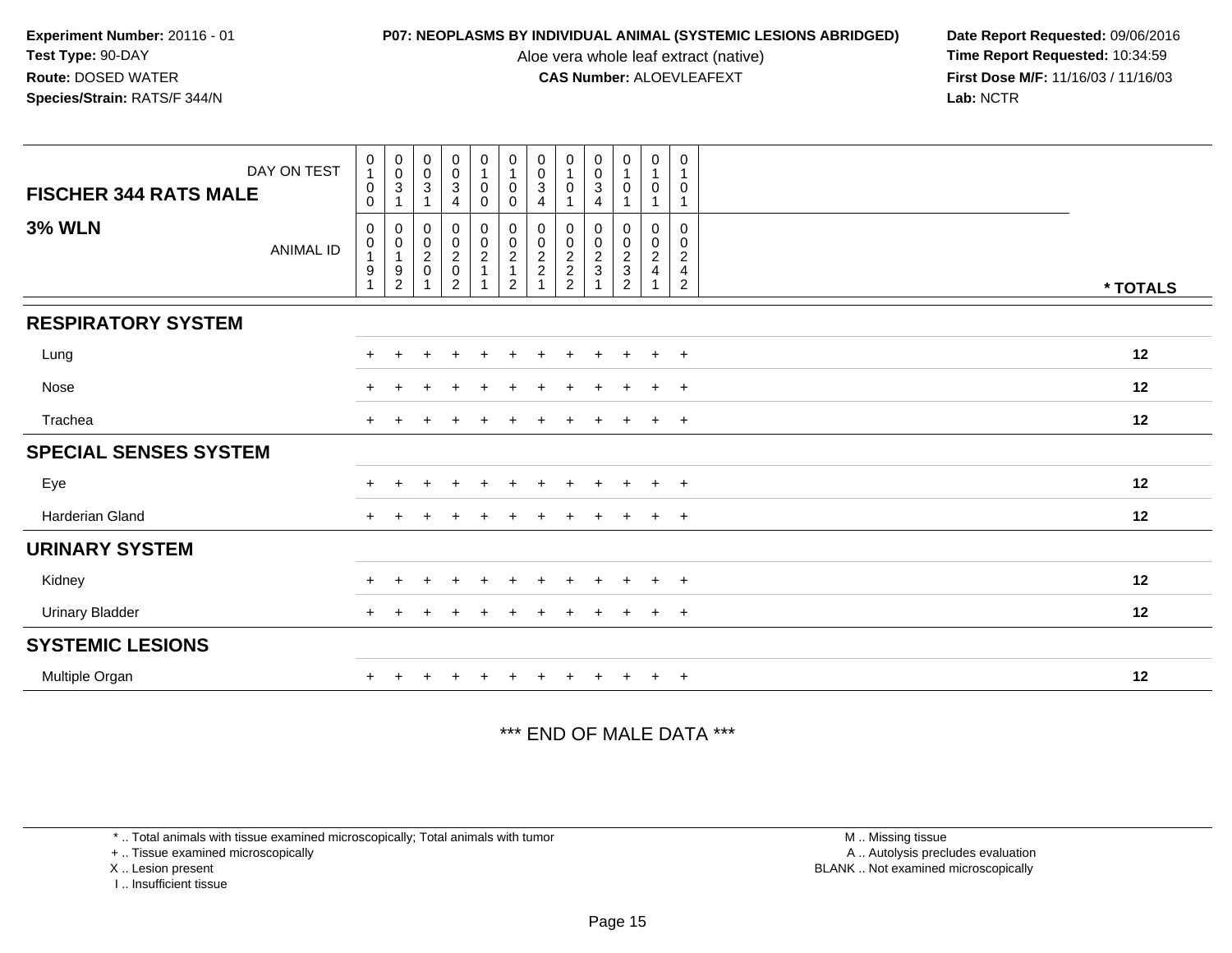Aloe vera whole leaf extract (native)<br>**CAS Number:** ALOEVLEAFEXT

| <b>FISCHER 344 RATS FEMALE</b>                                                   | DAY ON TEST                                                                     | $\pmb{0}$<br>$\mathbf{1}$<br>$\pmb{0}$<br>0 | $\pmb{0}$<br>$\mathbf{1}$<br>$\mathsf 0$<br>$\mathbf 0$ | $\mathbf 0$<br>$\overline{1}$<br>$\mathbf 0$<br>$\mathbf 0$        | $\pmb{0}$<br>$\overline{1}$<br>$\mathbf 0$<br>$\mathbf 0$ | $\mathbf 0$<br>$\mathbf{1}$<br>$\mathbf 0$<br>0 | $\pmb{0}$<br>$\overline{1}$<br>$\boldsymbol{0}$<br>$\mathbf 0$ | $\mathbf 0$<br>$\mathbf{1}$<br>$\mathbf 0$<br>$\mathbf{1}$ | 0<br>$\mathbf{1}$<br>$\mathsf{O}\xspace$<br>$\mathbf{1}$                             | $\pmb{0}$<br>$\mathbf{1}$<br>$\mathbf 0$<br>$\mathbf{1}$ | $\pmb{0}$<br>$\mathbf{1}$<br>$\pmb{0}$<br>$\overline{1}$ | $\mathbf 0$<br>$\overline{1}$<br>$\mathbf 0$<br>$\mathbf{1}$                | 0<br>0<br>$\mathbf{1}$                     |                                                                                               |
|----------------------------------------------------------------------------------|---------------------------------------------------------------------------------|---------------------------------------------|---------------------------------------------------------|--------------------------------------------------------------------|-----------------------------------------------------------|-------------------------------------------------|----------------------------------------------------------------|------------------------------------------------------------|--------------------------------------------------------------------------------------|----------------------------------------------------------|----------------------------------------------------------|-----------------------------------------------------------------------------|--------------------------------------------|-----------------------------------------------------------------------------------------------|
| <b>CONTROL</b>                                                                   | <b>ANIMAL ID</b>                                                                | $\pmb{0}$<br>0, 2, 5, 1                     | 0<br>$0$<br>$2$<br>$5$<br>$2$                           | $\mathbf 0$<br>$\boldsymbol{0}$<br>$\frac{2}{6}$<br>$\overline{1}$ | $\mathbf 0$<br>$\mathbf 0$<br>$\frac{2}{6}$               | 0<br>$\mathbf 0$<br>$\frac{2}{7}$               | 0<br>$\begin{array}{c} 0 \\ 2 \\ 7 \\ 2 \end{array}$           | $\mathbf 0$<br>$\mathbf 0$<br>$\overline{2}$<br>8          | $\mathbf 0$<br>0<br>$\overline{a}$<br>$\begin{smallmatrix} 8 \\ 2 \end{smallmatrix}$ | $\mathbf 0$<br>$\pmb{0}$<br>$\frac{2}{9}$<br>1           | 0<br>$\mathbf 0$<br>$\frac{2}{9}$                        | $\mathbf 0$<br>$\mathbf 0$<br>$\mathbf{3}$<br>$\mathbf 0$<br>$\overline{1}$ | $\mathbf 0$<br>0<br>3<br>0<br>$\mathbf{2}$ | * TOTALS                                                                                      |
| <b>ALIMENTARY SYSTEM</b>                                                         |                                                                                 |                                             |                                                         |                                                                    |                                                           |                                                 |                                                                |                                                            |                                                                                      |                                                          |                                                          |                                                                             |                                            |                                                                                               |
| Esophagus                                                                        |                                                                                 |                                             |                                                         |                                                                    |                                                           |                                                 |                                                                |                                                            |                                                                                      |                                                          |                                                          |                                                                             |                                            | 12                                                                                            |
| Intestine Large, Cecum                                                           |                                                                                 |                                             |                                                         |                                                                    |                                                           |                                                 |                                                                |                                                            |                                                                                      |                                                          |                                                          |                                                                             |                                            | 12                                                                                            |
| Intestine Large, Colon                                                           |                                                                                 |                                             |                                                         |                                                                    |                                                           |                                                 |                                                                |                                                            |                                                                                      |                                                          |                                                          |                                                                             |                                            | 12                                                                                            |
| Intestine Large, Rectum                                                          |                                                                                 |                                             |                                                         |                                                                    |                                                           |                                                 |                                                                |                                                            |                                                                                      |                                                          | м                                                        | $\ddot{}$                                                                   | $\ddot{}$                                  | 11                                                                                            |
| Intestine Small, Duodenum                                                        |                                                                                 |                                             |                                                         |                                                                    |                                                           |                                                 |                                                                |                                                            |                                                                                      |                                                          |                                                          |                                                                             |                                            | 12                                                                                            |
| Intestine Small, Ileum                                                           |                                                                                 |                                             |                                                         |                                                                    |                                                           |                                                 |                                                                |                                                            |                                                                                      |                                                          |                                                          |                                                                             | $\ddot{}$                                  | 12                                                                                            |
| Intestine Small, Jejunum                                                         |                                                                                 |                                             |                                                         |                                                                    |                                                           |                                                 |                                                                |                                                            |                                                                                      |                                                          |                                                          | $\ddot{}$                                                                   | $\overline{+}$                             | 12                                                                                            |
| Liver                                                                            |                                                                                 |                                             |                                                         |                                                                    |                                                           |                                                 |                                                                |                                                            |                                                                                      |                                                          |                                                          |                                                                             | $\div$                                     | 12                                                                                            |
| Pancreas                                                                         |                                                                                 |                                             |                                                         |                                                                    |                                                           |                                                 |                                                                |                                                            |                                                                                      |                                                          |                                                          |                                                                             | $\ddot{}$                                  | 12                                                                                            |
| Salivary Glands                                                                  |                                                                                 |                                             |                                                         |                                                                    |                                                           |                                                 |                                                                |                                                            |                                                                                      |                                                          |                                                          |                                                                             | $\ddot{}$                                  | 12                                                                                            |
| Stomach, Forestomach                                                             |                                                                                 |                                             |                                                         |                                                                    |                                                           |                                                 |                                                                |                                                            |                                                                                      |                                                          |                                                          |                                                                             | $\div$                                     | 12                                                                                            |
| Stomach, Glandular                                                               |                                                                                 |                                             |                                                         |                                                                    |                                                           |                                                 |                                                                |                                                            |                                                                                      |                                                          |                                                          |                                                                             | $\ddot{}$                                  | 12                                                                                            |
| <b>CARDIOVASCULAR SYSTEM</b>                                                     |                                                                                 |                                             |                                                         |                                                                    |                                                           |                                                 |                                                                |                                                            |                                                                                      |                                                          |                                                          |                                                                             |                                            |                                                                                               |
| <b>Blood Vessel</b>                                                              |                                                                                 |                                             |                                                         |                                                                    |                                                           |                                                 |                                                                |                                                            |                                                                                      |                                                          |                                                          |                                                                             | $\ddot{}$                                  | 12                                                                                            |
| Heart                                                                            |                                                                                 |                                             |                                                         |                                                                    |                                                           |                                                 |                                                                |                                                            |                                                                                      |                                                          |                                                          |                                                                             | $\ddot{}$                                  | 12                                                                                            |
| +  Tissue examined microscopically<br>X  Lesion present<br>I Insufficient tissue | *  Total animals with tissue examined microscopically; Total animals with tumor |                                             |                                                         |                                                                    |                                                           |                                                 |                                                                |                                                            |                                                                                      |                                                          |                                                          |                                                                             |                                            | M  Missing tissue<br>A  Autolysis precludes evaluation<br>BLANK  Not examined microscopically |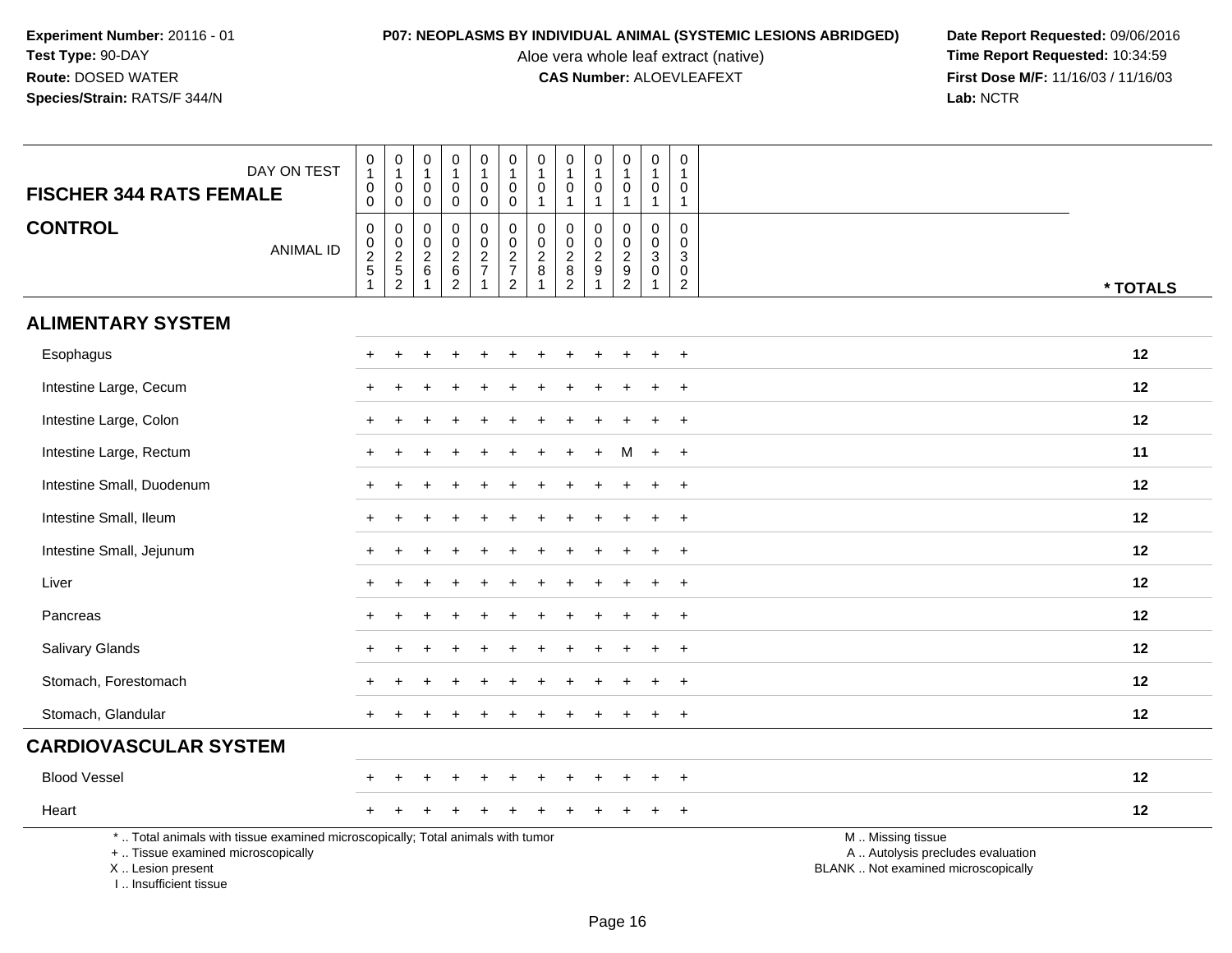I .. Insufficient tissue

Aloe vera whole leaf extract (native)<br>**CAS Number:** ALOEVLEAFEXT

| <b>FISCHER 344 RATS FEMALE</b>                          | DAY ON TEST                                                                     | $\pmb{0}$<br>$\mathbf{1}$<br>$\pmb{0}$<br>$\mathbf 0$                     | $\mathbf 0$<br>$\mathbf{1}$<br>$\mathbf 0$<br>$\mathbf 0$                                   | $\mathbf 0$<br>$\mathbf{1}$<br>$\mathbf 0$<br>$\mathbf 0$ | 0<br>$\mathbf{1}$<br>$\mathbf 0$<br>$\mathbf 0$                 | $\pmb{0}$<br>$\mathbf{1}$<br>$\mathbf 0$<br>$\pmb{0}$        | $\mathbf 0$<br>$\mathbf{1}$<br>$\mathbf 0$<br>$\mathbf 0$              | $\begin{smallmatrix}0\\1\end{smallmatrix}$<br>$\mathbf 0$<br>$\overline{1}$ | 0<br>$\mathbf{1}$<br>$\mathbf 0$<br>$\mathbf{1}$            | 0<br>$\mathbf{1}$<br>$\Omega$<br>$\mathbf{1}$            | $\pmb{0}$<br>$\mathbf{1}$<br>$\mathbf 0$<br>1 | $\pmb{0}$<br>$\mathbf{1}$<br>$\mathbf 0$<br>$\mathbf{1}$ | $\pmb{0}$<br>$\mathbf 1$<br>0<br>$\mathbf{1}$                                     |                                                                                               |
|---------------------------------------------------------|---------------------------------------------------------------------------------|---------------------------------------------------------------------------|---------------------------------------------------------------------------------------------|-----------------------------------------------------------|-----------------------------------------------------------------|--------------------------------------------------------------|------------------------------------------------------------------------|-----------------------------------------------------------------------------|-------------------------------------------------------------|----------------------------------------------------------|-----------------------------------------------|----------------------------------------------------------|-----------------------------------------------------------------------------------|-----------------------------------------------------------------------------------------------|
| <b>CONTROL</b>                                          | <b>ANIMAL ID</b>                                                                | $\mathbf 0$<br>$\begin{array}{c} 0 \\ 2 \\ 5 \end{array}$<br>$\mathbf{1}$ | $\mathbf 0$<br>$\begin{smallmatrix} 0\\2 \end{smallmatrix}$<br>$\sqrt{5}$<br>$\overline{c}$ | $\mathbf 0$<br>$\mathbf 0$<br>$\sqrt{2}$<br>6             | 0<br>$\mathbf 0$<br>$\overline{c}$<br>$\,6\,$<br>$\overline{c}$ | $\mathbf 0$<br>$\pmb{0}$<br>$\overline{2}$<br>$\overline{7}$ | 0<br>$\mathbf 0$<br>$\overline{2}$<br>$\overline{7}$<br>$\overline{2}$ | $\mathbf 0$<br>$\ddot{\mathbf{0}}$<br>$\overline{2}$<br>$\, 8$<br>-1        | 0<br>$\mathbf 0$<br>$\sqrt{2}$<br>$\bf 8$<br>$\overline{c}$ | $\Omega$<br>$\mathbf 0$<br>$\overline{c}$<br>$9\,$<br>-1 | 0<br>0<br>$\overline{2}$<br>$\frac{9}{2}$     | $\mathbf 0$<br>$\mathbf 0$<br>3<br>$\mathbf 0$<br>-1     | $\mathbf 0$<br>$\mathbf 0$<br>$\sqrt{3}$<br>$\mathsf{O}\xspace$<br>$\overline{2}$ | * TOTALS                                                                                      |
| <b>ENDOCRINE SYSTEM</b>                                 |                                                                                 |                                                                           |                                                                                             |                                                           |                                                                 |                                                              |                                                                        |                                                                             |                                                             |                                                          |                                               |                                                          |                                                                                   |                                                                                               |
| <b>Adrenal Cortex</b>                                   |                                                                                 | $\ddot{}$                                                                 |                                                                                             |                                                           |                                                                 |                                                              |                                                                        |                                                                             |                                                             |                                                          |                                               | $+$                                                      | $^{+}$                                                                            | 12                                                                                            |
| Adrenal Medulla                                         |                                                                                 |                                                                           |                                                                                             |                                                           |                                                                 |                                                              |                                                                        |                                                                             |                                                             |                                                          |                                               |                                                          | $\overline{+}$                                                                    | 12                                                                                            |
| Islets, Pancreatic                                      |                                                                                 |                                                                           |                                                                                             |                                                           |                                                                 |                                                              |                                                                        |                                                                             |                                                             |                                                          |                                               |                                                          | $\ddot{}$                                                                         | 12                                                                                            |
| Parathyroid Gland                                       |                                                                                 | ÷.                                                                        |                                                                                             |                                                           |                                                                 |                                                              |                                                                        |                                                                             |                                                             |                                                          |                                               | $\div$                                                   | $+$                                                                               | 11                                                                                            |
| <b>Pituitary Gland</b>                                  |                                                                                 |                                                                           |                                                                                             |                                                           |                                                                 |                                                              |                                                                        |                                                                             |                                                             |                                                          |                                               |                                                          | $+$                                                                               | 12                                                                                            |
| <b>Thyroid Gland</b>                                    |                                                                                 |                                                                           |                                                                                             |                                                           |                                                                 |                                                              |                                                                        |                                                                             |                                                             |                                                          |                                               |                                                          | $\overline{+}$                                                                    | 12                                                                                            |
| <b>GENERAL BODY SYSTEM</b>                              |                                                                                 |                                                                           |                                                                                             |                                                           |                                                                 |                                                              |                                                                        |                                                                             |                                                             |                                                          |                                               |                                                          |                                                                                   |                                                                                               |
| <b>NONE</b>                                             |                                                                                 |                                                                           |                                                                                             |                                                           |                                                                 |                                                              |                                                                        |                                                                             |                                                             |                                                          |                                               |                                                          |                                                                                   |                                                                                               |
| <b>GENITAL SYSTEM</b>                                   |                                                                                 |                                                                           |                                                                                             |                                                           |                                                                 |                                                              |                                                                        |                                                                             |                                                             |                                                          |                                               |                                                          |                                                                                   |                                                                                               |
| <b>Clitoral Gland</b>                                   |                                                                                 |                                                                           |                                                                                             |                                                           |                                                                 |                                                              |                                                                        |                                                                             |                                                             |                                                          |                                               |                                                          | $\ddot{}$                                                                         | 12                                                                                            |
| Ovary                                                   |                                                                                 |                                                                           |                                                                                             |                                                           |                                                                 |                                                              |                                                                        |                                                                             |                                                             |                                                          |                                               | $\ddot{}$                                                | $\overline{+}$                                                                    | 12                                                                                            |
| Uterus                                                  |                                                                                 |                                                                           |                                                                                             |                                                           |                                                                 |                                                              |                                                                        |                                                                             |                                                             |                                                          |                                               | $\div$                                                   | $\overline{+}$                                                                    | 12                                                                                            |
| <b>HEMATOPOIETIC SYSTEM</b>                             |                                                                                 |                                                                           |                                                                                             |                                                           |                                                                 |                                                              |                                                                        |                                                                             |                                                             |                                                          |                                               |                                                          |                                                                                   |                                                                                               |
| <b>Bone Marrow</b>                                      |                                                                                 |                                                                           |                                                                                             |                                                           |                                                                 |                                                              |                                                                        |                                                                             |                                                             |                                                          |                                               | $\pm$                                                    | $^{+}$                                                                            | 12                                                                                            |
| Lymph Node, Mandibular                                  |                                                                                 |                                                                           |                                                                                             |                                                           |                                                                 |                                                              |                                                                        |                                                                             |                                                             |                                                          |                                               |                                                          | $\overline{+}$                                                                    | 12                                                                                            |
| +  Tissue examined microscopically<br>X  Lesion present | *  Total animals with tissue examined microscopically; Total animals with tumor |                                                                           |                                                                                             |                                                           |                                                                 |                                                              |                                                                        |                                                                             |                                                             |                                                          |                                               |                                                          |                                                                                   | M  Missing tissue<br>A  Autolysis precludes evaluation<br>BLANK  Not examined microscopically |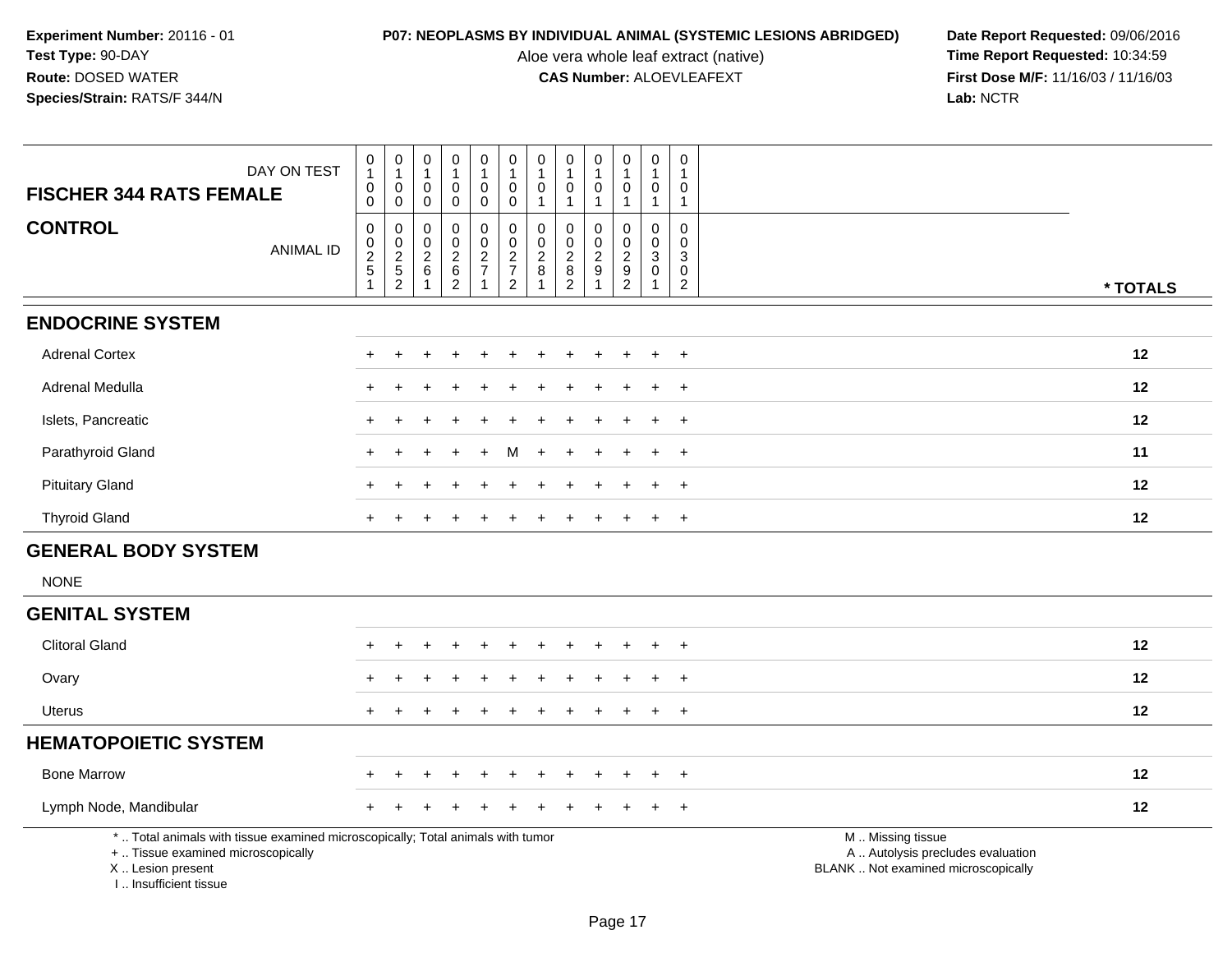Aloe vera whole leaf extract (native)<br>**CAS Number:** ALOEVLEAFEXT

**P07: NEOPLASMS BY INDIVIDUAL ANIMAL (SYSTEMIC LESIONS ABRIDGED) Date Report Requested: 09/06/2016<br>Aloe vera whole leaf extract (native) <b>Time Report Requested:** 10:34:59 **First Dose M/F:** 11/16/03 / 11/16/03<br>Lab: NCTR **Lab:** NCTR

| DAY ON TEST<br><b>FISCHER 344 RATS FEMALE</b>                                                                         | $\pmb{0}$<br>$\mathbf{1}$<br>$\mathbf 0$<br>$\mathbf 0$                          | $\pmb{0}$<br>$\mathbf{1}$<br>0<br>0         | $\pmb{0}$<br>$\overline{1}$<br>$\mathbf 0$<br>$\mathbf 0$ | $\pmb{0}$<br>$\mathbf{1}$<br>$\pmb{0}$<br>$\mathbf 0$ | $\pmb{0}$<br>$\mathbf{1}$<br>$\pmb{0}$<br>$\mathbf 0$ | $\mathsf{O}\xspace$<br>$\mathbf{1}$<br>$\pmb{0}$<br>$\mathbf 0$ | $\pmb{0}$<br>1<br>0<br>$\mathbf{1}$ | $\pmb{0}$<br>$\mathbf{1}$<br>$\pmb{0}$<br>$\mathbf{1}$ | $\pmb{0}$<br>$\overline{1}$<br>0<br>$\overline{1}$ | $\pmb{0}$<br>$\mathbf{1}$<br>$\mathbf 0$<br>$\mathbf{1}$ | 0<br>1<br>0<br>$\mathbf{1}$             | 0<br>$\overline{1}$<br>$\mathbf 0$<br>$\mathbf{1}$                         |                                                        |
|-----------------------------------------------------------------------------------------------------------------------|----------------------------------------------------------------------------------|---------------------------------------------|-----------------------------------------------------------|-------------------------------------------------------|-------------------------------------------------------|-----------------------------------------------------------------|-------------------------------------|--------------------------------------------------------|----------------------------------------------------|----------------------------------------------------------|-----------------------------------------|----------------------------------------------------------------------------|--------------------------------------------------------|
| <b>CONTROL</b><br><b>ANIMAL ID</b>                                                                                    | $\mathsf{O}\xspace$<br>$\mathsf{O}\xspace$<br>$\overline{2}$<br>$\,$ 5 $\,$<br>1 | $\mathbf 0$<br>$\mathbf 0$<br>$\frac{2}{2}$ | $\mathbf 0$<br>$\mathsf{O}$<br>$\overline{2}$<br>$\,6\,$  | 0<br>$\mathbf 0$<br>$\frac{2}{6}$<br>$\overline{2}$   | $\pmb{0}$<br>$\mathsf{O}\xspace$<br>$\frac{2}{7}$     | $\mathbf 0$<br>$\mathbf 0$<br>$\frac{2}{7}$<br>$\overline{2}$   | 0<br>0<br>$\overline{c}$<br>$\,8\,$ | $\mathbf 0$<br>$\mathbf 0$<br>$\frac{2}{8}$            | 0<br>$\mathbf 0$<br>$\frac{2}{9}$                  | 0<br>$\mathbf 0$<br>$\frac{2}{9}$                        | 0<br>$\overline{0}$<br>3<br>$\mathbf 0$ | $\mathbf 0$<br>$\mathbf{0}$<br>$\sqrt{3}$<br>$\mathbf 0$<br>$\overline{2}$ | * TOTALS                                               |
| Lymph Node, Mesenteric                                                                                                | $\ddot{}$                                                                        | $\ddot{}$                                   | ÷                                                         | $\ddot{}$                                             | $\ddot{}$                                             | $\ddot{}$                                                       | $\ddot{}$                           | $\overline{ }$                                         | $\ddot{}$                                          | $\ddot{}$                                                | $\ddot{}$                               | $\ddot{}$                                                                  | 12                                                     |
| Spleen                                                                                                                |                                                                                  |                                             |                                                           |                                                       |                                                       |                                                                 |                                     |                                                        |                                                    |                                                          |                                         | $\ddot{}$                                                                  | 12                                                     |
| Thymus                                                                                                                | $+$                                                                              |                                             |                                                           |                                                       |                                                       |                                                                 |                                     |                                                        |                                                    |                                                          | $+$                                     | $\ddot{}$                                                                  | 12                                                     |
| <b>INTEGUMENTARY SYSTEM</b>                                                                                           |                                                                                  |                                             |                                                           |                                                       |                                                       |                                                                 |                                     |                                                        |                                                    |                                                          |                                         |                                                                            |                                                        |
| Mammary Gland                                                                                                         |                                                                                  |                                             |                                                           |                                                       |                                                       |                                                                 |                                     |                                                        |                                                    |                                                          |                                         | $\ddot{}$                                                                  | 12                                                     |
| Skin                                                                                                                  | $\pm$                                                                            |                                             |                                                           |                                                       |                                                       |                                                                 |                                     |                                                        |                                                    |                                                          |                                         | $\ddot{}$                                                                  | 12                                                     |
| <b>MUSCULOSKELETAL SYSTEM</b>                                                                                         |                                                                                  |                                             |                                                           |                                                       |                                                       |                                                                 |                                     |                                                        |                                                    |                                                          |                                         |                                                                            |                                                        |
| Bone, Femur                                                                                                           | $\ddot{}$                                                                        |                                             |                                                           |                                                       |                                                       |                                                                 |                                     |                                                        |                                                    |                                                          | $\ddot{}$                               | $\ddot{}$                                                                  | 12                                                     |
| <b>NERVOUS SYSTEM</b>                                                                                                 |                                                                                  |                                             |                                                           |                                                       |                                                       |                                                                 |                                     |                                                        |                                                    |                                                          |                                         |                                                                            |                                                        |
| Brain, Brain Stem                                                                                                     |                                                                                  |                                             |                                                           |                                                       |                                                       |                                                                 |                                     |                                                        |                                                    |                                                          |                                         | $\ddot{}$                                                                  | 12                                                     |
| Brain, Cerebellum                                                                                                     | $\div$                                                                           |                                             |                                                           |                                                       |                                                       |                                                                 |                                     |                                                        |                                                    |                                                          |                                         |                                                                            | 12                                                     |
| Brain, Cerebrum                                                                                                       | $+$                                                                              |                                             |                                                           |                                                       |                                                       |                                                                 |                                     |                                                        |                                                    |                                                          | $\ddot{}$                               | $\ddot{}$                                                                  | 12                                                     |
| <b>RESPIRATORY SYSTEM</b>                                                                                             |                                                                                  |                                             |                                                           |                                                       |                                                       |                                                                 |                                     |                                                        |                                                    |                                                          |                                         |                                                                            |                                                        |
| Lung                                                                                                                  | $\pm$                                                                            |                                             |                                                           |                                                       |                                                       |                                                                 |                                     |                                                        |                                                    |                                                          | $\div$                                  | $\ddot{}$                                                                  | 12                                                     |
| Nose                                                                                                                  | $\ddot{}$                                                                        |                                             |                                                           |                                                       |                                                       |                                                                 |                                     |                                                        |                                                    |                                                          | $\div$                                  | $\ddot{}$                                                                  | 12                                                     |
| Trachea                                                                                                               | $\ddot{}$                                                                        |                                             |                                                           |                                                       |                                                       |                                                                 |                                     |                                                        |                                                    |                                                          |                                         | $\ddot{}$                                                                  | 12                                                     |
| *  Total animals with tissue examined microscopically; Total animals with tumor<br>+  Tissue examined microscopically |                                                                                  |                                             |                                                           |                                                       |                                                       |                                                                 |                                     |                                                        |                                                    |                                                          |                                         |                                                                            | M  Missing tissue<br>A  Autolysis precludes evaluation |

X .. Lesion present

I .. Insufficient tissue

Lesion present BLANK .. Not examined microscopically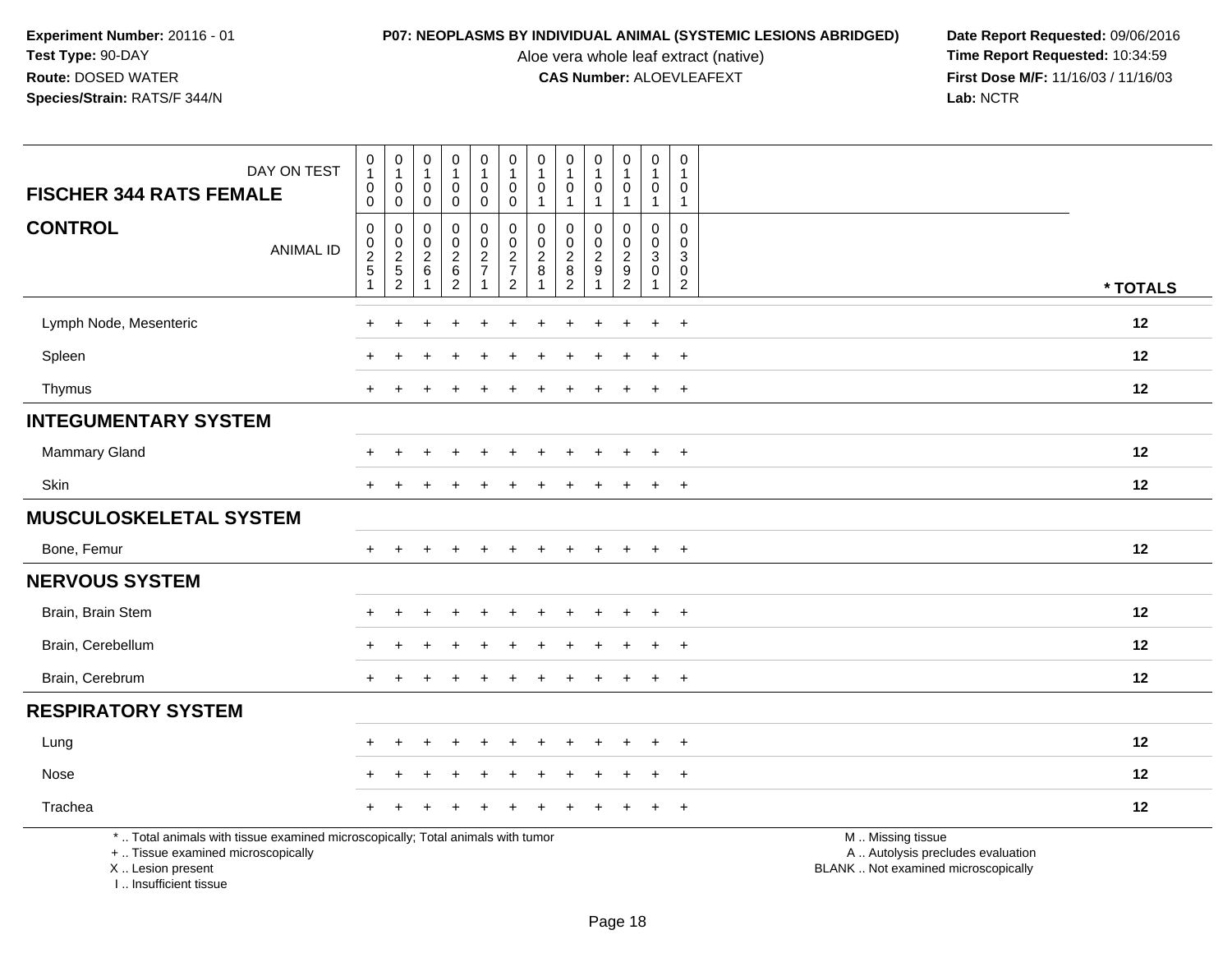Aloe vera whole leaf extract (native)<br>**CAS Number:** ALOEVLEAFEXT

| DAY ON TEST<br><b>FISCHER 344 RATS FEMALE</b> | $\mathbf 0$<br>$\mathbf{1}$<br>$\boldsymbol{0}$<br>$\Omega$ | $\frac{0}{4}$<br>0<br>$\mathbf 0$                                              | 0<br>$\overline{A}$<br>0<br>0   | $\pmb{0}$<br>$\pmb{0}$<br>$\mathbf 0$ | $\frac{0}{1}$<br>0<br>$\mathbf 0$ | $\begin{smallmatrix}0\\1\end{smallmatrix}$<br>$\pmb{0}$<br>$\mathbf 0$ | 0<br>$\pmb{0}$                                                         | $\begin{smallmatrix}0\\1\end{smallmatrix}$<br>0                                                        | 0<br>0                            | $\begin{smallmatrix}0\\1\end{smallmatrix}$<br>$\mathbf 0$         | $\pmb{0}$<br>$\overline{1}$<br>0                         | 0<br>0                          |          |
|-----------------------------------------------|-------------------------------------------------------------|--------------------------------------------------------------------------------|---------------------------------|---------------------------------------|-----------------------------------|------------------------------------------------------------------------|------------------------------------------------------------------------|--------------------------------------------------------------------------------------------------------|-----------------------------------|-------------------------------------------------------------------|----------------------------------------------------------|---------------------------------|----------|
| <b>CONTROL</b><br>ANIMAL ID                   | 0<br>$\pmb{0}$<br>$\frac{2}{5}$                             | $\begin{smallmatrix}0\0\0\end{smallmatrix}$<br>$\frac{2}{5}$<br>$\overline{2}$ | 0<br>$\pmb{0}$<br>$\frac{2}{6}$ | 00026<br>$\overline{2}$               | 00027                             | 00027<br>$\overline{2}$                                                | $\boldsymbol{0}$<br>$\pmb{0}$<br>$\begin{array}{c} 2 \\ 8 \end{array}$ | $\begin{smallmatrix}0\0\0\end{smallmatrix}$<br>$\begin{array}{c} 2 \\ 8 \end{array}$<br>$\overline{2}$ | 0<br>$\mathsf 0$<br>$\frac{2}{9}$ | $\begin{smallmatrix}0\0\0\end{smallmatrix}$<br>$\frac{2}{9}$<br>2 | 0<br>$\pmb{0}$<br>$\ensuremath{\mathsf{3}}$<br>$\pmb{0}$ | 0<br>$\mathbf 0$<br>3<br>0<br>2 | * TOTALS |
| <b>SPECIAL SENSES SYSTEM</b>                  |                                                             |                                                                                |                                 |                                       |                                   |                                                                        |                                                                        |                                                                                                        |                                   |                                                                   |                                                          |                                 |          |
| Eye                                           |                                                             |                                                                                |                                 |                                       |                                   |                                                                        |                                                                        |                                                                                                        |                                   |                                                                   |                                                          | $\overline{+}$                  | 12       |
| Harderian Gland                               | $+$                                                         |                                                                                |                                 |                                       |                                   |                                                                        |                                                                        |                                                                                                        | $\ddot{}$                         | $\ddot{}$                                                         | $+$                                                      | $+$                             | 12       |
| <b>URINARY SYSTEM</b>                         |                                                             |                                                                                |                                 |                                       |                                   |                                                                        |                                                                        |                                                                                                        |                                   |                                                                   |                                                          |                                 |          |
| Kidney                                        |                                                             |                                                                                |                                 |                                       |                                   |                                                                        |                                                                        |                                                                                                        |                                   |                                                                   | $+$                                                      | $+$                             | 12       |
| <b>Urinary Bladder</b>                        |                                                             |                                                                                |                                 |                                       |                                   |                                                                        |                                                                        |                                                                                                        | $\pm$                             | $\pm$                                                             | $+$                                                      | $+$                             | 12       |
| <b>SYSTEMIC LESIONS</b>                       |                                                             |                                                                                |                                 |                                       |                                   |                                                                        |                                                                        |                                                                                                        |                                   |                                                                   |                                                          |                                 |          |
| Multiple Organ                                |                                                             |                                                                                |                                 |                                       |                                   |                                                                        |                                                                        |                                                                                                        | $\pm$                             |                                                                   | $+$                                                      | $\overline{+}$                  | 12       |

- X .. Lesion present
- I .. Insufficient tissue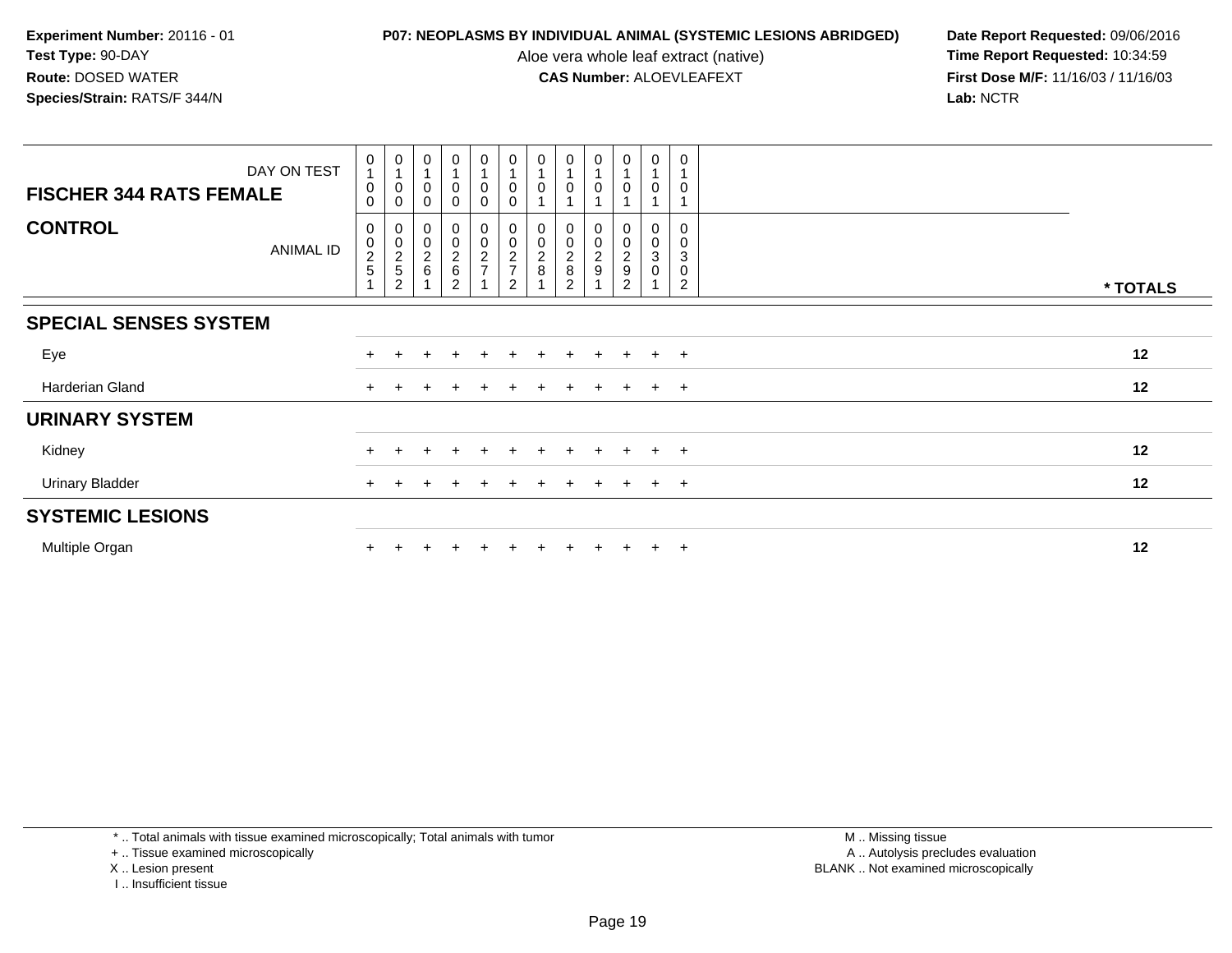Aloe vera whole leaf extract (native)<br>**CAS Number:** ALOEVLEAFEXT

| <b>FISCHER 344 RATS FEMALE</b>                                                                                                                                     | DAY ON TEST      | 0<br>1<br>0                                | $\mathbf 0$<br>$\mathbf{1}$<br>$\mathbf 0$ | 0<br>$\mathbf 1$<br>$\mathbf 0$             | $\mathbf 0$<br>$\mathbf{1}$<br>$\mathbf 0$  | 0<br>$\mathbf{1}$<br>0          | $\pmb{0}$<br>$\mathbf{1}$<br>$\mathbf 0$ | 0<br>$\mathbf{1}$<br>$\mathbf 0$ | 0<br>1<br>$\mathbf 0$         | 0<br>$\mathbf 0$        | $\mathbf 0$<br>$\mathbf{1}$<br>$\mathbf 0$ | $\mathbf 0$<br>$\mathbf{1}$<br>$\mathbf 0$ | $\mathbf 0$<br>1<br>0 |                                                                                               |
|--------------------------------------------------------------------------------------------------------------------------------------------------------------------|------------------|--------------------------------------------|--------------------------------------------|---------------------------------------------|---------------------------------------------|---------------------------------|------------------------------------------|----------------------------------|-------------------------------|-------------------------|--------------------------------------------|--------------------------------------------|-----------------------|-----------------------------------------------------------------------------------------------|
|                                                                                                                                                                    |                  | 0                                          | $\mathbf 0$                                | 0                                           | 0                                           | 0                               | $\mathbf 0$                              | $\mathbf{1}$                     | $\mathbf{1}$                  |                         | $\mathbf{1}$                               | $\mathbf{1}$                               | 1                     |                                                                                               |
| <b>1% WLN</b>                                                                                                                                                      |                  | $\pmb{0}$                                  | 0                                          | $\Omega$<br>0                               | $\mathbf 0$                                 | 0                               | $\mathbf 0$<br>$\pmb{0}$                 | 0<br>0                           | $\Omega$<br>0                 | $\Omega$<br>$\mathbf 0$ | $\Omega$<br>$\mathbf 0$                    | $\Omega$<br>$\mathbf 0$                    | $\Omega$<br>0         |                                                                                               |
|                                                                                                                                                                    | <b>ANIMAL ID</b> | $\begin{array}{c} 0 \\ 3 \\ 7 \end{array}$ | $\begin{array}{c} 0 \\ 3 \\ 7 \end{array}$ | $\ensuremath{\mathsf{3}}$<br>$\overline{8}$ | $\begin{smallmatrix}0\3\8\end{smallmatrix}$ | $\frac{0}{3}$<br>$\overline{9}$ | $\overline{3}$<br>$\overline{9}$         | 4<br>$\pmb{0}$                   | $\overline{4}$<br>$\mathbf 0$ | 4                       | 4<br>$\overline{1}$                        | $\overline{4}$<br>$\boldsymbol{2}$         | 4<br>$\sqrt{2}$       |                                                                                               |
|                                                                                                                                                                    |                  | $\mathbf{1}$                               | $\overline{2}$                             |                                             | $\overline{2}$                              |                                 | $\overline{c}$                           |                                  | $\overline{2}$                |                         | $\overline{2}$                             | $\mathbf{1}$                               | $\overline{2}$        | * TOTALS                                                                                      |
| <b>ALIMENTARY SYSTEM</b>                                                                                                                                           |                  |                                            |                                            |                                             |                                             |                                 |                                          |                                  |                               |                         |                                            |                                            |                       |                                                                                               |
| Intestine Large, Cecum                                                                                                                                             |                  |                                            |                                            |                                             |                                             |                                 |                                          |                                  |                               |                         |                                            |                                            | $+$                   | 12                                                                                            |
| Intestine Large, Colon                                                                                                                                             |                  |                                            |                                            |                                             |                                             |                                 |                                          |                                  |                               |                         |                                            |                                            |                       | 12                                                                                            |
| Liver                                                                                                                                                              |                  |                                            |                                            |                                             |                                             |                                 |                                          |                                  |                               |                         |                                            | $+$                                        | $+$                   | 12                                                                                            |
| <b>CARDIOVASCULAR SYSTEM</b>                                                                                                                                       |                  |                                            |                                            |                                             |                                             |                                 |                                          |                                  |                               |                         |                                            |                                            |                       |                                                                                               |
| <b>NONE</b>                                                                                                                                                        |                  |                                            |                                            |                                             |                                             |                                 |                                          |                                  |                               |                         |                                            |                                            |                       |                                                                                               |
| <b>ENDOCRINE SYSTEM</b>                                                                                                                                            |                  |                                            |                                            |                                             |                                             |                                 |                                          |                                  |                               |                         |                                            |                                            |                       |                                                                                               |
| <b>NONE</b>                                                                                                                                                        |                  |                                            |                                            |                                             |                                             |                                 |                                          |                                  |                               |                         |                                            |                                            |                       |                                                                                               |
| <b>GENERAL BODY SYSTEM</b>                                                                                                                                         |                  |                                            |                                            |                                             |                                             |                                 |                                          |                                  |                               |                         |                                            |                                            |                       |                                                                                               |
| <b>NONE</b>                                                                                                                                                        |                  |                                            |                                            |                                             |                                             |                                 |                                          |                                  |                               |                         |                                            |                                            |                       |                                                                                               |
| <b>GENITAL SYSTEM</b>                                                                                                                                              |                  |                                            |                                            |                                             |                                             |                                 |                                          |                                  |                               |                         |                                            |                                            |                       |                                                                                               |
| Uterus                                                                                                                                                             |                  |                                            |                                            |                                             | $+$                                         | $+$                             |                                          |                                  |                               |                         |                                            |                                            |                       | $\overline{\mathbf{2}}$                                                                       |
| <b>HEMATOPOIETIC SYSTEM</b>                                                                                                                                        |                  |                                            |                                            |                                             |                                             |                                 |                                          |                                  |                               |                         |                                            |                                            |                       |                                                                                               |
| Lymph Node, Mesenteric                                                                                                                                             |                  |                                            |                                            | $\ddot{}$                                   |                                             |                                 | $\ddot{}$                                |                                  |                               |                         | $\ddot{}$                                  |                                            | $\ddot{}$             | 4                                                                                             |
| Spleen                                                                                                                                                             |                  |                                            |                                            |                                             |                                             |                                 |                                          |                                  |                               |                         |                                            | $\ddot{}$                                  | $+$                   | 12                                                                                            |
| <b>INTEGUMENTARY SYSTEM</b>                                                                                                                                        |                  |                                            |                                            |                                             |                                             |                                 |                                          |                                  |                               |                         |                                            |                                            |                       |                                                                                               |
| *  Total animals with tissue examined microscopically; Total animals with tumor<br>+  Tissue examined microscopically<br>X Lesion present<br>I Insufficient tissue |                  |                                            |                                            |                                             |                                             |                                 |                                          |                                  |                               |                         |                                            |                                            |                       | M  Missing tissue<br>A  Autolysis precludes evaluation<br>BLANK  Not examined microscopically |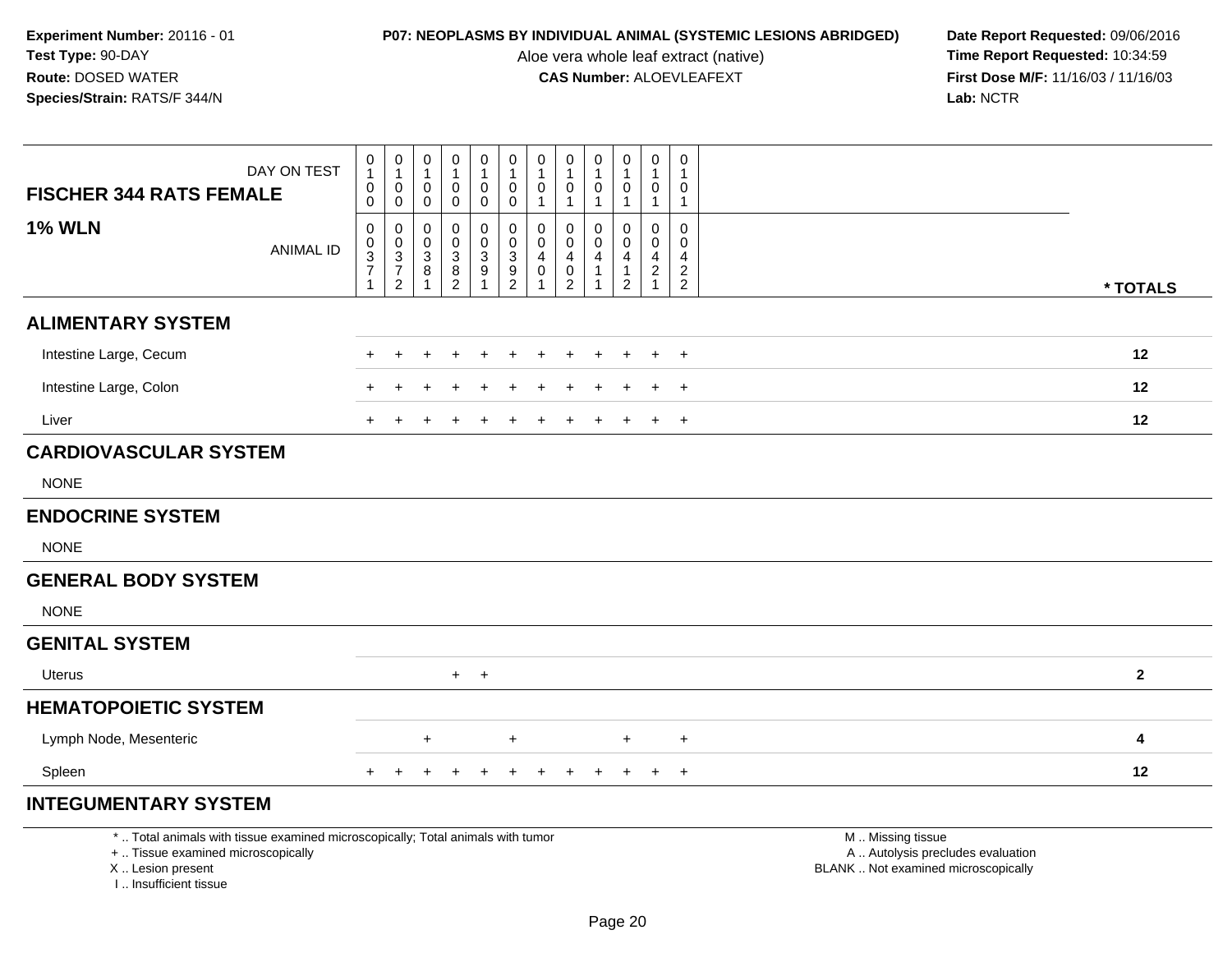Aloe vera whole leaf extract (native)<br>**CAS Number:** ALOEVLEAFEXT

**P07: NEOPLASMS BY INDIVIDUAL ANIMAL (SYSTEMIC LESIONS ABRIDGED) Date Report Requested: 09/06/2016<br>Aloe vera whole leaf extract (native) <b>Time Report Requested:** 10:34:59 **First Dose M/F:** 11/16/03 / 11/16/03<br>Lab: NCTR **Lab:** NCTR

| <b>FISCHER 344 RATS FEMALE</b> | DAY ON TEST      | 0<br>$\mathbf{1}$<br>0  | $\mathbf 0$<br>$\overline{1}$<br>$\pmb{0}$                | 0<br>$\mathbf{1}$<br>0                        | 0<br>1<br>0                         | 0<br>$\mathbf{1}$<br>$\mathbf 0$                 | $\mathbf 0$<br>$\mathbf{1}$<br>$\pmb{0}$ | 0<br>$\mathbf 1$<br>0                     | $\mathbf 0$<br>$\mathbf{1}$<br>0 | 0<br>$\mathbf{1}$<br>0 | 0<br>1<br>0         | 0<br>$\mathbf{1}$<br>$\pmb{0}$   | 0<br>1<br>0                      |          |
|--------------------------------|------------------|-------------------------|-----------------------------------------------------------|-----------------------------------------------|-------------------------------------|--------------------------------------------------|------------------------------------------|-------------------------------------------|----------------------------------|------------------------|---------------------|----------------------------------|----------------------------------|----------|
|                                |                  | 0                       | $\mathbf 0$                                               | $\mathbf 0$                                   | 0                                   | $\pmb{0}$                                        | $\pmb{0}$                                |                                           |                                  | $\overline{1}$         |                     | $\mathbf{1}$                     |                                  |          |
| <b>1% WLN</b>                  | <b>ANIMAL ID</b> | 0<br>0<br>$\frac{3}{7}$ | $\mathbf 0$<br>$\begin{array}{c} 0 \\ 3 \\ 7 \end{array}$ | 0<br>$\mathbf 0$<br>$\ensuremath{\mathsf{3}}$ | 0<br>0<br>$\ensuremath{\mathsf{3}}$ | 0<br>$\begin{smallmatrix}0\3\9\end{smallmatrix}$ | $\pmb{0}$<br>$\mathsf 0$                 | 0<br>$\pmb{0}$<br>$\overline{\mathbf{4}}$ | 0<br>$\mathbf 0$<br>4            | 0<br>0<br>4            | 0<br>0<br>4         | 0<br>0<br>$\overline{4}$         | 0<br>0<br>4                      |          |
|                                |                  | $\mathbf{1}$            | $\sqrt{2}$                                                | 8<br>$\mathbf{1}$                             | 8<br>$\boldsymbol{2}$               |                                                  | $\frac{3}{9}$                            | $\pmb{0}$                                 | $\pmb{0}$<br>$\overline{2}$      | 1                      | 1<br>$\overline{c}$ | $\boldsymbol{2}$<br>$\mathbf{1}$ | $\overline{c}$<br>$\overline{2}$ | * TOTALS |
| <b>NONE</b>                    |                  |                         |                                                           |                                               |                                     |                                                  |                                          |                                           |                                  |                        |                     |                                  |                                  |          |
| <b>MUSCULOSKELETAL SYSTEM</b>  |                  |                         |                                                           |                                               |                                     |                                                  |                                          |                                           |                                  |                        |                     |                                  |                                  |          |
| <b>NONE</b>                    |                  |                         |                                                           |                                               |                                     |                                                  |                                          |                                           |                                  |                        |                     |                                  |                                  |          |
| <b>NERVOUS SYSTEM</b>          |                  |                         |                                                           |                                               |                                     |                                                  |                                          |                                           |                                  |                        |                     |                                  |                                  |          |
| <b>NONE</b>                    |                  |                         |                                                           |                                               |                                     |                                                  |                                          |                                           |                                  |                        |                     |                                  |                                  |          |
| <b>RESPIRATORY SYSTEM</b>      |                  |                         |                                                           |                                               |                                     |                                                  |                                          |                                           |                                  |                        |                     |                                  |                                  |          |
| <b>NONE</b>                    |                  |                         |                                                           |                                               |                                     |                                                  |                                          |                                           |                                  |                        |                     |                                  |                                  |          |
| <b>SPECIAL SENSES SYSTEM</b>   |                  |                         |                                                           |                                               |                                     |                                                  |                                          |                                           |                                  |                        |                     |                                  |                                  |          |
| <b>NONE</b>                    |                  |                         |                                                           |                                               |                                     |                                                  |                                          |                                           |                                  |                        |                     |                                  |                                  |          |
| <b>URINARY SYSTEM</b>          |                  |                         |                                                           |                                               |                                     |                                                  |                                          |                                           |                                  |                        |                     |                                  |                                  |          |
| Kidney                         |                  |                         |                                                           |                                               |                                     |                                                  |                                          |                                           |                                  | $\pm$                  | $\overline{+}$      | $+$                              | $+$                              | 12       |
| <b>SYSTEMIC LESIONS</b>        |                  |                         |                                                           |                                               |                                     |                                                  |                                          |                                           |                                  |                        |                     |                                  |                                  |          |
| Multiple Organ                 |                  |                         |                                                           |                                               |                                     |                                                  |                                          |                                           |                                  |                        |                     | $+$                              | $+$                              | 12       |

\* .. Total animals with tissue examined microscopically; Total animals with tumor

+ .. Tissue examined microscopically

X .. Lesion present

I .. Insufficient tissue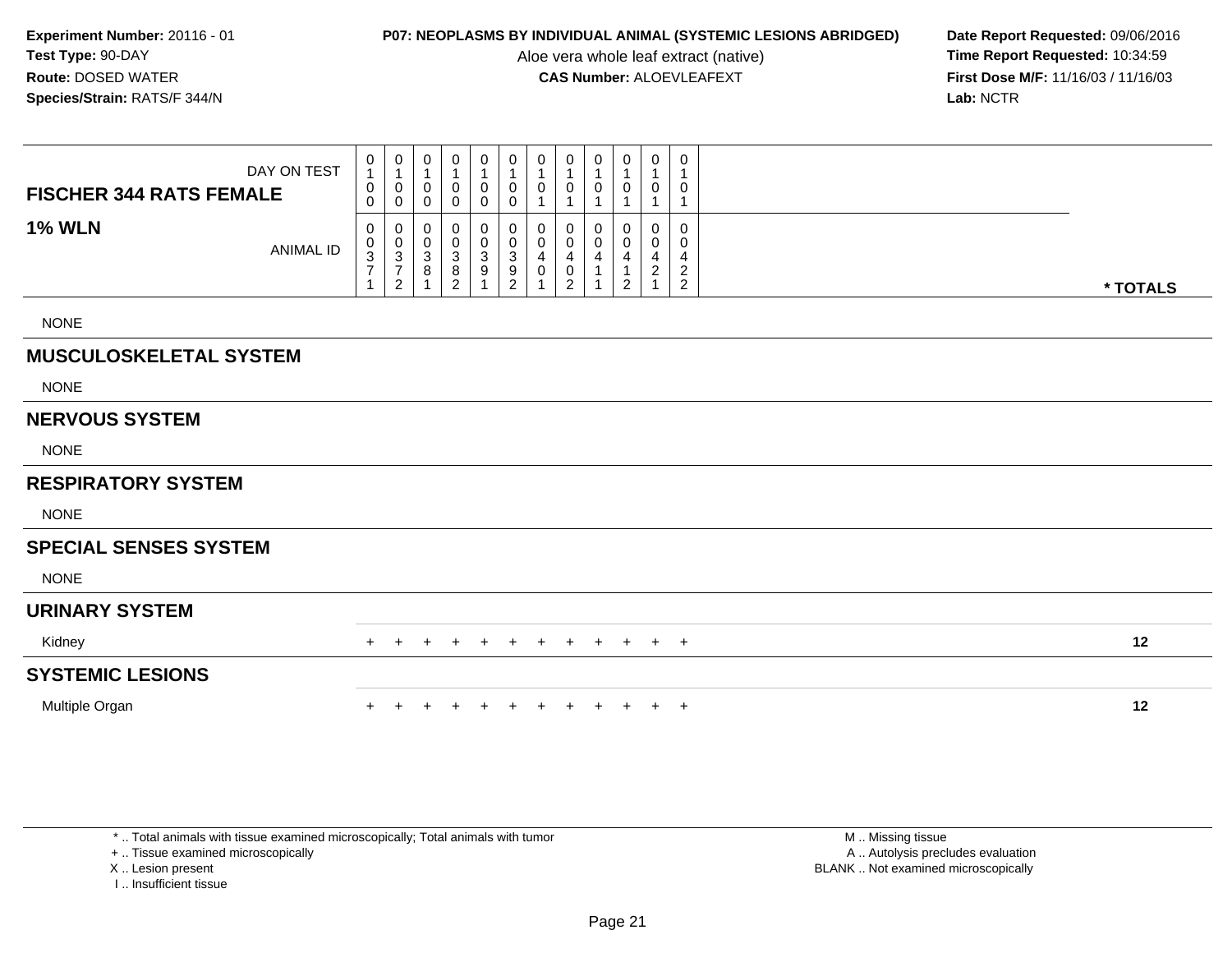Aloe vera whole leaf extract (native)<br>**CAS Number:** ALOEVLEAFEXT

| <b>FISCHER 344 RATS FEMALE</b>                                                   | DAY ON TEST                                                                     | $\pmb{0}$<br>$\mathbf{1}$<br>$\pmb{0}$<br>$\mathbf 0$                        | $\pmb{0}$<br>$\overline{1}$<br>$\pmb{0}$<br>$\mathbf 0$       | 0<br>$\mathbf{1}$<br>0<br>$\mathbf 0$ | $\pmb{0}$<br>$\mathbf 0$<br>$\mathfrak{S}$<br>$\mathbf{1}$                   | $\pmb{0}$<br>$\ddot{\mathbf{0}}$<br>4<br>6        | $\pmb{0}$<br>$\overline{1}$<br>$\mathbf 0$<br>0             | $\pmb{0}$<br>$\overline{0}$<br>$\mathbf{3}$<br>$\mathbf{1}$ | $\pmb{0}$<br>$\overline{1}$<br>$\mathbf 0$<br>$\overline{1}$              | $\mathbf 0$<br>$\boldsymbol{0}$<br>$\mathbf{3}$<br>$\overline{1}$ | $\pmb{0}$<br>$\mathbf{1}$<br>$\pmb{0}$<br>$\mathbf{1}$                 | $\boldsymbol{0}$<br>$\mathbf{1}$<br>$\mathbf 0$<br>$\mathbf{1}$        | 0<br>1<br>0<br>$\mathbf{1}$                         |                                                                                               |
|----------------------------------------------------------------------------------|---------------------------------------------------------------------------------|------------------------------------------------------------------------------|---------------------------------------------------------------|---------------------------------------|------------------------------------------------------------------------------|---------------------------------------------------|-------------------------------------------------------------|-------------------------------------------------------------|---------------------------------------------------------------------------|-------------------------------------------------------------------|------------------------------------------------------------------------|------------------------------------------------------------------------|-----------------------------------------------------|-----------------------------------------------------------------------------------------------|
| <b>2% WLN</b>                                                                    | <b>ANIMAL ID</b>                                                                | 0<br>$\pmb{0}$<br>$\overline{\mathcal{A}}$<br>$\ensuremath{\mathsf{3}}$<br>1 | $\mathbf 0$<br>$\mathbf 0$<br>$\overline{4}$<br>$\frac{3}{2}$ | 0<br>0<br>4<br>$\overline{4}$         | $\mathbf 0$<br>$\mathbf 0$<br>4<br>$\overline{\mathbf{4}}$<br>$\overline{2}$ | 0<br>$\mathsf{O}$<br>$\overline{4}$<br>$\sqrt{5}$ | 0<br>$\mathsf{O}\xspace$<br>$\overline{4}$<br>$\frac{5}{2}$ | 0<br>$\pmb{0}$<br>4<br>$\,6$<br>$\mathbf 1$                 | $\mathbf 0$<br>$\mathbf 0$<br>$\overline{4}$<br>$\,6\,$<br>$\overline{2}$ | $\mathbf 0$<br>$\boldsymbol{0}$<br>4<br>$\overline{7}$<br>1       | 0<br>$\mathbf 0$<br>$\overline{4}$<br>$\overline{7}$<br>$\overline{2}$ | $\mathbf 0$<br>$\pmb{0}$<br>$\overline{4}$<br>$\, 8$<br>$\overline{1}$ | $\mathbf 0$<br>$\Omega$<br>4<br>8<br>$\overline{2}$ | * TOTALS                                                                                      |
| <b>ALIMENTARY SYSTEM</b>                                                         |                                                                                 |                                                                              |                                                               |                                       |                                                                              |                                                   |                                                             |                                                             |                                                                           |                                                                   |                                                                        |                                                                        |                                                     |                                                                                               |
| Esophagus                                                                        |                                                                                 |                                                                              |                                                               |                                       |                                                                              |                                                   |                                                             |                                                             |                                                                           |                                                                   |                                                                        |                                                                        |                                                     | 11                                                                                            |
| Intestine Large, Cecum                                                           |                                                                                 |                                                                              |                                                               |                                       |                                                                              |                                                   |                                                             |                                                             |                                                                           |                                                                   |                                                                        |                                                                        | $\ddot{}$                                           | 12                                                                                            |
| Intestine Large, Colon                                                           |                                                                                 |                                                                              |                                                               |                                       |                                                                              |                                                   |                                                             |                                                             |                                                                           |                                                                   |                                                                        |                                                                        | $\div$                                              | 12                                                                                            |
| Intestine Large, Rectum                                                          |                                                                                 |                                                                              |                                                               |                                       |                                                                              |                                                   |                                                             |                                                             |                                                                           |                                                                   |                                                                        |                                                                        | $\ddot{}$                                           | 12                                                                                            |
| Intestine Small, Duodenum                                                        |                                                                                 |                                                                              |                                                               |                                       |                                                                              |                                                   |                                                             |                                                             |                                                                           |                                                                   |                                                                        |                                                                        | ÷                                                   | 12                                                                                            |
| Intestine Small, Ileum                                                           |                                                                                 |                                                                              |                                                               |                                       |                                                                              |                                                   |                                                             |                                                             |                                                                           |                                                                   |                                                                        |                                                                        | $\ddot{}$                                           | 12                                                                                            |
| Intestine Small, Jejunum                                                         |                                                                                 | $\pm$                                                                        |                                                               |                                       |                                                                              |                                                   |                                                             |                                                             |                                                                           |                                                                   |                                                                        | ÷                                                                      | $\overline{+}$                                      | 12                                                                                            |
| Liver                                                                            |                                                                                 |                                                                              |                                                               |                                       |                                                                              |                                                   |                                                             |                                                             |                                                                           |                                                                   |                                                                        |                                                                        | $\ddot{}$                                           | 12                                                                                            |
| Pancreas                                                                         |                                                                                 |                                                                              |                                                               |                                       |                                                                              |                                                   |                                                             |                                                             |                                                                           |                                                                   |                                                                        |                                                                        | $\ddot{}$                                           | 12                                                                                            |
| Salivary Glands                                                                  |                                                                                 | $+$                                                                          |                                                               |                                       |                                                                              |                                                   |                                                             |                                                             |                                                                           |                                                                   |                                                                        |                                                                        | $\ddot{}$                                           | 12                                                                                            |
| Stomach, Forestomach                                                             |                                                                                 |                                                                              |                                                               |                                       |                                                                              |                                                   |                                                             |                                                             |                                                                           |                                                                   |                                                                        |                                                                        | $\div$                                              | 12                                                                                            |
| Stomach, Glandular                                                               |                                                                                 |                                                                              |                                                               |                                       |                                                                              |                                                   |                                                             |                                                             |                                                                           |                                                                   |                                                                        |                                                                        | $\ddot{}$                                           | 12                                                                                            |
| <b>CARDIOVASCULAR SYSTEM</b>                                                     |                                                                                 |                                                                              |                                                               |                                       |                                                                              |                                                   |                                                             |                                                             |                                                                           |                                                                   |                                                                        |                                                                        |                                                     |                                                                                               |
| <b>Blood Vessel</b>                                                              |                                                                                 |                                                                              |                                                               |                                       |                                                                              |                                                   |                                                             |                                                             |                                                                           |                                                                   |                                                                        |                                                                        | $\ddot{}$                                           | 12                                                                                            |
| Heart                                                                            |                                                                                 |                                                                              |                                                               |                                       |                                                                              |                                                   |                                                             |                                                             |                                                                           |                                                                   |                                                                        |                                                                        | $\ddot{}$                                           | 12                                                                                            |
| +  Tissue examined microscopically<br>X  Lesion present<br>I Insufficient tissue | *  Total animals with tissue examined microscopically; Total animals with tumor |                                                                              |                                                               |                                       |                                                                              |                                                   |                                                             |                                                             |                                                                           |                                                                   |                                                                        |                                                                        |                                                     | M  Missing tissue<br>A  Autolysis precludes evaluation<br>BLANK  Not examined microscopically |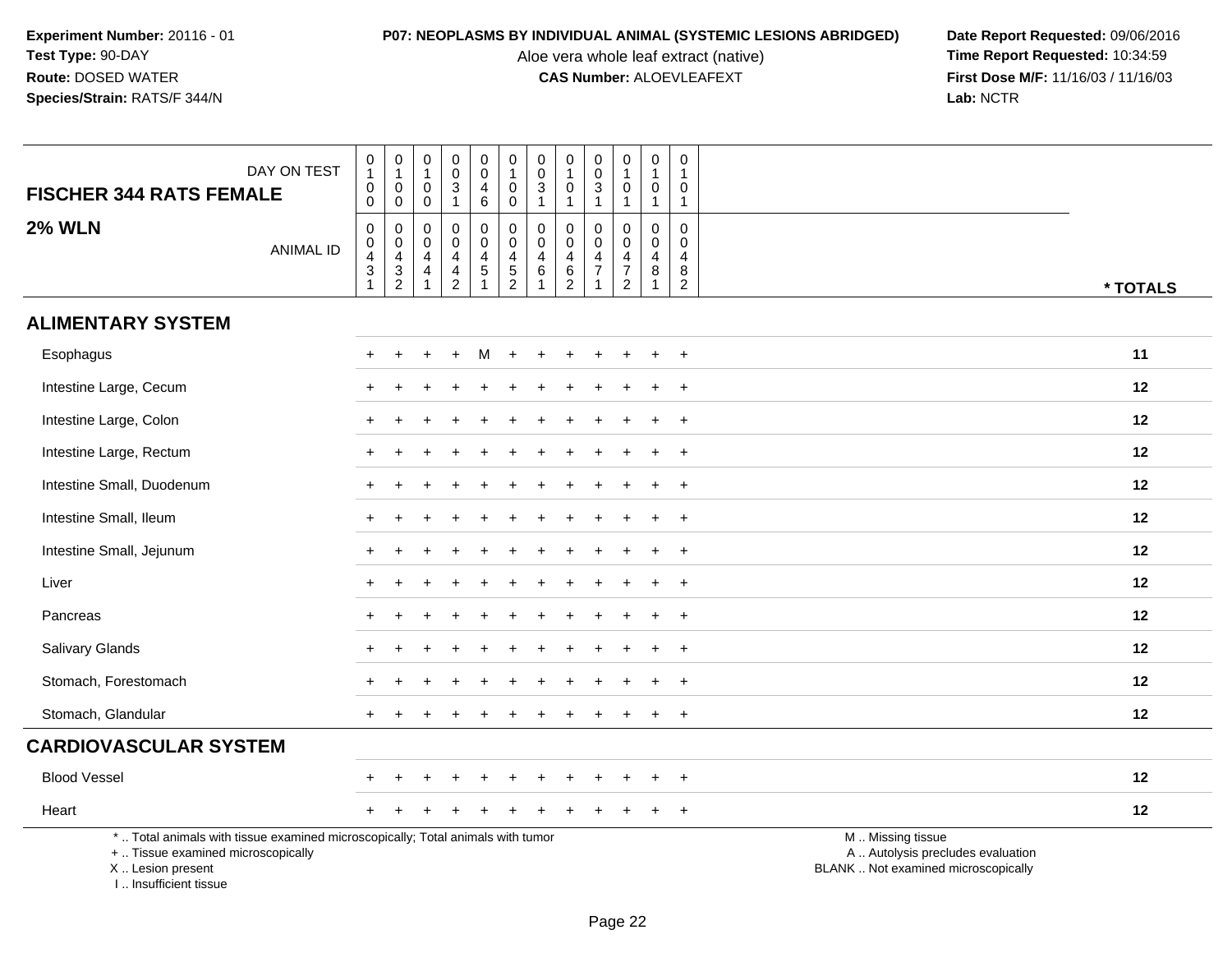Aloe vera whole leaf extract (native)<br>**CAS Number:** ALOEVLEAFEXT

| <b>FISCHER 344 RATS FEMALE</b>                                                                                                                                      | DAY ON TEST      | $\pmb{0}$<br>$\mathbf{1}$<br>$\pmb{0}$<br>$\mathbf 0$           | $\begin{smallmatrix}0\\1\end{smallmatrix}$<br>$\mathsf{O}\xspace$<br>$\mathbf 0$ | $\pmb{0}$<br>$\mathbf{1}$<br>0<br>$\mathbf 0$      | $\pmb{0}$<br>$\mathbf 0$<br>$\sqrt{3}$<br>$\mathbf{1}$                | $_{\rm 0}^{\rm 0}$<br>$\overline{4}$<br>$\,6\,$                             | $\begin{smallmatrix}0\\1\end{smallmatrix}$<br>$\pmb{0}$<br>$\mathbf 0$ | $\begin{smallmatrix} 0\\0 \end{smallmatrix}$<br>$\overline{3}$<br>$\overline{1}$ | 0<br>$\mathbf 0$<br>$\mathbf{1}$               | $\pmb{0}$<br>$\pmb{0}$<br>$\overline{3}$<br>$\mathbf{1}$ | $\pmb{0}$<br>$\mathbf{1}$<br>$\mathbf 0$<br>$\mathbf{1}$                      | $\begin{smallmatrix}0\\1\end{smallmatrix}$<br>$\boldsymbol{0}$<br>$\mathbf{1}$ | 0<br>$\mathbf{1}$<br>0<br>$\mathbf{1}$                    |                                                                                               |
|---------------------------------------------------------------------------------------------------------------------------------------------------------------------|------------------|-----------------------------------------------------------------|----------------------------------------------------------------------------------|----------------------------------------------------|-----------------------------------------------------------------------|-----------------------------------------------------------------------------|------------------------------------------------------------------------|----------------------------------------------------------------------------------|------------------------------------------------|----------------------------------------------------------|-------------------------------------------------------------------------------|--------------------------------------------------------------------------------|-----------------------------------------------------------|-----------------------------------------------------------------------------------------------|
| <b>2% WLN</b>                                                                                                                                                       | <b>ANIMAL ID</b> | 0<br>$\pmb{0}$<br>$\overline{4}$<br>$\mathsf 3$<br>$\mathbf{1}$ | $\mathbf 0$<br>$\begin{array}{c} 0 \\ 4 \\ 3 \\ 2 \end{array}$                   | 0<br>$\mathsf{O}\xspace$<br>4<br>4<br>$\mathbf{1}$ | 0<br>0<br>$\overline{4}$<br>$\overline{\mathbf{r}}$<br>$\overline{2}$ | 0<br>$\mathsf{O}\xspace$<br>$\overline{4}$<br>$\,$ 5 $\,$<br>$\overline{1}$ | 0<br>$\mathbf 0$<br>$\overline{4}$<br>$\frac{5}{2}$                    | $\mathbf 0$<br>$\mathbf 0$<br>$\overline{a}$<br>$\,6\,$<br>$\overline{1}$        | 0<br>$\pmb{0}$<br>4<br>$\,6$<br>$\overline{c}$ | $\mathbf 0$<br>$\mathbf 0$<br>4<br>$\overline{7}$<br>1   | $\Omega$<br>$\mathbf 0$<br>$\overline{4}$<br>$\overline{7}$<br>$\overline{2}$ | 0<br>$\mathsf{O}\xspace$<br>$\overline{4}$<br>$\bf 8$<br>$\mathbf{1}$          | $\Omega$<br>$\mathbf 0$<br>4<br>$\bf 8$<br>$\overline{2}$ | * TOTALS                                                                                      |
| <b>ENDOCRINE SYSTEM</b>                                                                                                                                             |                  |                                                                 |                                                                                  |                                                    |                                                                       |                                                                             |                                                                        |                                                                                  |                                                |                                                          |                                                                               |                                                                                |                                                           |                                                                                               |
| <b>Adrenal Cortex</b>                                                                                                                                               |                  |                                                                 |                                                                                  |                                                    |                                                                       |                                                                             |                                                                        |                                                                                  |                                                |                                                          |                                                                               |                                                                                | $\ddot{}$                                                 | 12                                                                                            |
| Adrenal Medulla                                                                                                                                                     |                  |                                                                 |                                                                                  |                                                    |                                                                       |                                                                             |                                                                        |                                                                                  |                                                |                                                          |                                                                               |                                                                                | $\overline{1}$                                            | 12                                                                                            |
| Islets, Pancreatic                                                                                                                                                  |                  |                                                                 |                                                                                  |                                                    |                                                                       |                                                                             |                                                                        |                                                                                  |                                                |                                                          |                                                                               |                                                                                | $\overline{ }$                                            | 12                                                                                            |
| Parathyroid Gland                                                                                                                                                   |                  |                                                                 |                                                                                  |                                                    | м                                                                     | м                                                                           | $\div$                                                                 |                                                                                  |                                                |                                                          |                                                                               |                                                                                | $\overline{ }$                                            | 10                                                                                            |
| <b>Pituitary Gland</b>                                                                                                                                              |                  |                                                                 |                                                                                  |                                                    |                                                                       |                                                                             |                                                                        |                                                                                  |                                                |                                                          |                                                                               | $\ddot{}$                                                                      | $\div$                                                    | 11                                                                                            |
| <b>Thyroid Gland</b>                                                                                                                                                |                  | $+$                                                             | $\pm$                                                                            | $\div$                                             | ÷                                                                     | м                                                                           | $+$                                                                    | $\ddot{}$                                                                        |                                                |                                                          | $\pm$                                                                         | $+$                                                                            | $+$                                                       | 11                                                                                            |
| <b>GENERAL BODY SYSTEM</b>                                                                                                                                          |                  |                                                                 |                                                                                  |                                                    |                                                                       |                                                                             |                                                                        |                                                                                  |                                                |                                                          |                                                                               |                                                                                |                                                           |                                                                                               |
| <b>NONE</b>                                                                                                                                                         |                  |                                                                 |                                                                                  |                                                    |                                                                       |                                                                             |                                                                        |                                                                                  |                                                |                                                          |                                                                               |                                                                                |                                                           |                                                                                               |
| <b>GENITAL SYSTEM</b>                                                                                                                                               |                  |                                                                 |                                                                                  |                                                    |                                                                       |                                                                             |                                                                        |                                                                                  |                                                |                                                          |                                                                               |                                                                                |                                                           |                                                                                               |
| <b>Clitoral Gland</b>                                                                                                                                               |                  |                                                                 |                                                                                  |                                                    |                                                                       |                                                                             |                                                                        |                                                                                  |                                                |                                                          |                                                                               |                                                                                | $\overline{1}$                                            | 12                                                                                            |
| Ovary                                                                                                                                                               |                  |                                                                 |                                                                                  |                                                    |                                                                       |                                                                             |                                                                        |                                                                                  |                                                |                                                          |                                                                               |                                                                                | $\overline{1}$                                            | 12                                                                                            |
| <b>Uterus</b>                                                                                                                                                       |                  | $\div$                                                          |                                                                                  |                                                    |                                                                       |                                                                             |                                                                        |                                                                                  |                                                |                                                          |                                                                               | $\pm$                                                                          | $+$                                                       | 12                                                                                            |
| <b>HEMATOPOIETIC SYSTEM</b>                                                                                                                                         |                  |                                                                 |                                                                                  |                                                    |                                                                       |                                                                             |                                                                        |                                                                                  |                                                |                                                          |                                                                               |                                                                                |                                                           |                                                                                               |
| <b>Bone Marrow</b>                                                                                                                                                  |                  | $\div$                                                          |                                                                                  | ÷                                                  |                                                                       |                                                                             |                                                                        |                                                                                  |                                                |                                                          | $\ddot{}$                                                                     | $+$                                                                            | $+$                                                       | 12                                                                                            |
| Lymph Node                                                                                                                                                          |                  |                                                                 |                                                                                  |                                                    |                                                                       |                                                                             |                                                                        | $\ddot{}$                                                                        |                                                |                                                          |                                                                               |                                                                                |                                                           | $\mathbf{1}$                                                                                  |
| *  Total animals with tissue examined microscopically; Total animals with tumor<br>+  Tissue examined microscopically<br>X  Lesion present<br>I Insufficient tissue |                  |                                                                 |                                                                                  |                                                    |                                                                       |                                                                             |                                                                        |                                                                                  |                                                |                                                          |                                                                               |                                                                                |                                                           | M  Missing tissue<br>A  Autolysis precludes evaluation<br>BLANK  Not examined microscopically |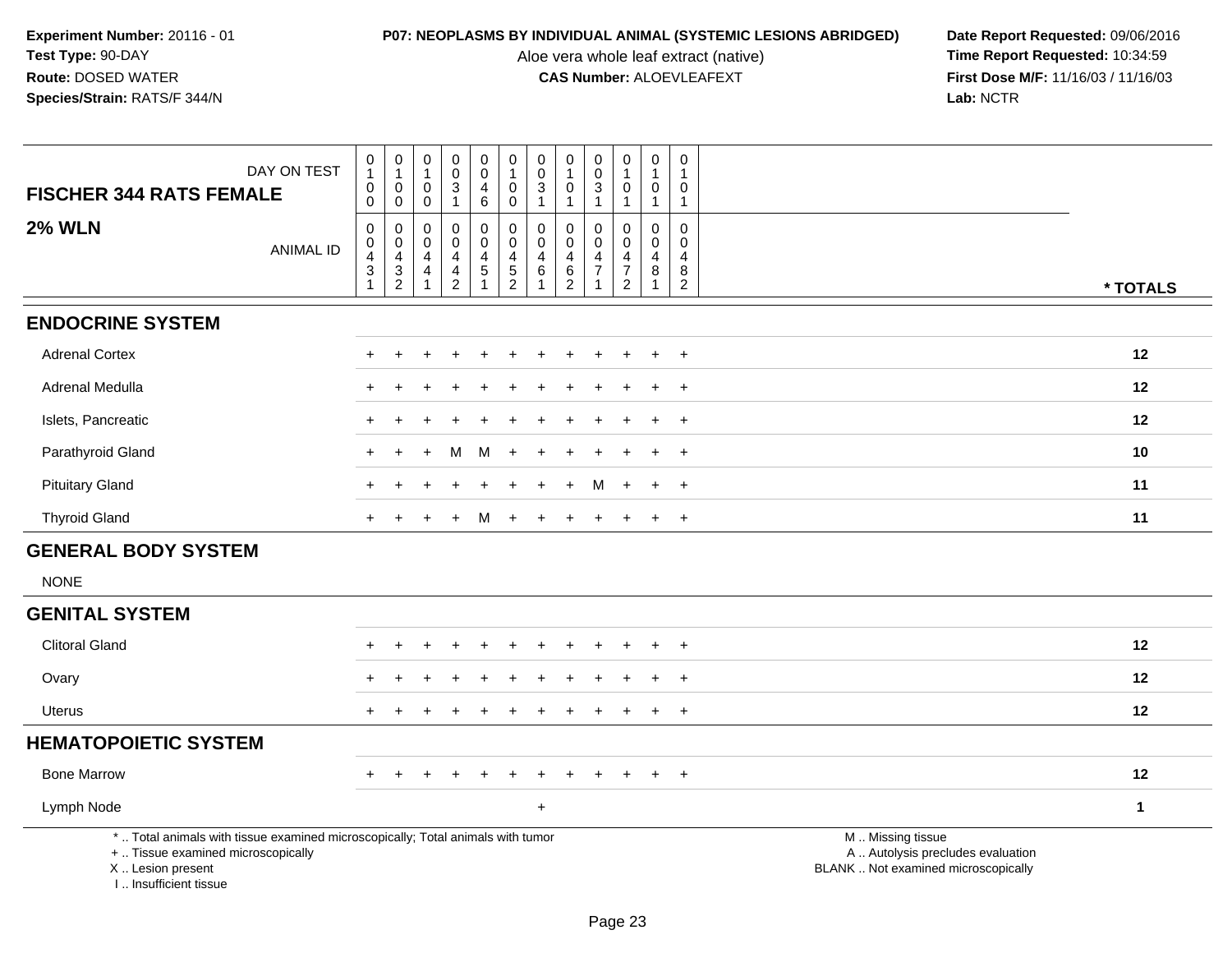Aloe vera whole leaf extract (native)<br>**CAS Number:** ALOEVLEAFEXT

**P07: NEOPLASMS BY INDIVIDUAL ANIMAL (SYSTEMIC LESIONS ABRIDGED)** Date Report Requested: 09/06/2016<br>Aloe vera whole leaf extract (native) **Time Report Requested:** 10:34:59 **First Dose M/F:** 11/16/03 / 11/16/03<br>Lab: NCTR **Lab:** NCTR

|                                                                                                                                            | DAY ON TEST      | $\begin{smallmatrix}0\\1\end{smallmatrix}$                                                         | $\pmb{0}$<br>1                     | $\pmb{0}$<br>$\mathbf{1}$                       | $\pmb{0}$<br>$\pmb{0}$                                                           | 0<br>$\mathbf 0$           | $\begin{smallmatrix}0\\1\end{smallmatrix}$                    | $\pmb{0}$<br>$\boldsymbol{0}$                  | 0<br>$\mathbf{1}$                                             | 0<br>$\mathsf{O}\xspace$             | $\pmb{0}$<br>$\mathbf{1}$                                   | $\pmb{0}$<br>$\mathbf 1$                | $\boldsymbol{0}$<br>$\overline{1}$                                  |                                                                                               |
|--------------------------------------------------------------------------------------------------------------------------------------------|------------------|----------------------------------------------------------------------------------------------------|------------------------------------|-------------------------------------------------|----------------------------------------------------------------------------------|----------------------------|---------------------------------------------------------------|------------------------------------------------|---------------------------------------------------------------|--------------------------------------|-------------------------------------------------------------|-----------------------------------------|---------------------------------------------------------------------|-----------------------------------------------------------------------------------------------|
| <b>FISCHER 344 RATS FEMALE</b>                                                                                                             |                  | $\mathbf 0$<br>$\mathbf 0$                                                                         | $\mathbf 0$<br>$\mathbf 0$         | $\mathbf 0$<br>0                                | $\mathbf{3}$<br>$\mathbf{1}$                                                     | 4<br>6                     | $\mathbf 0$<br>$\mathbf 0$                                    | $\mathbf{3}$<br>$\mathbf{1}$                   | $\Omega$<br>$\mathbf{1}$                                      | 3<br>1                               | $\mathbf 0$<br>$\mathbf{1}$                                 | 0<br>$\mathbf{1}$                       | $\mathbf 0$<br>$\overline{1}$                                       |                                                                                               |
| <b>2% WLN</b>                                                                                                                              | <b>ANIMAL ID</b> | $\mathbf 0$<br>$\mathbf 0$<br>$\overline{\mathbf{4}}$<br>$\ensuremath{\mathsf{3}}$<br>$\mathbf{1}$ | 0<br>0<br>4<br>3<br>$\overline{c}$ | 0<br>0<br>$\overline{4}$<br>4<br>$\overline{1}$ | $\mathbf 0$<br>$\mathbf 0$<br>$\overline{4}$<br>$\overline{4}$<br>$\overline{2}$ | 0<br>$\mathbf 0$<br>4<br>5 | $\mathbf 0$<br>$\mathbf 0$<br>$\overline{4}$<br>$\frac{5}{2}$ | 0<br>$\mathbf{0}$<br>$\overline{4}$<br>$\,6\,$ | 0<br>$\mathbf 0$<br>$\overline{4}$<br>$\,6$<br>$\overline{2}$ | 0<br>$\Omega$<br>4<br>$\overline{7}$ | 0<br>$\mathbf 0$<br>4<br>$\boldsymbol{7}$<br>$\overline{2}$ | $\Omega$<br>$\mathbf 0$<br>4<br>$\bf 8$ | $\mathbf 0$<br>$\mathbf 0$<br>$\overline{4}$<br>8<br>$\overline{2}$ | * TOTALS                                                                                      |
| Lymph Node, Mandibular                                                                                                                     |                  |                                                                                                    |                                    |                                                 |                                                                                  |                            |                                                               |                                                |                                                               |                                      |                                                             | $\ddot{}$                               | $\ddot{}$                                                           | 12                                                                                            |
|                                                                                                                                            |                  |                                                                                                    |                                    |                                                 |                                                                                  |                            |                                                               |                                                |                                                               |                                      |                                                             |                                         |                                                                     |                                                                                               |
| Lymph Node, Mesenteric                                                                                                                     |                  |                                                                                                    |                                    |                                                 |                                                                                  |                            |                                                               |                                                |                                                               |                                      |                                                             |                                         | $\ddot{}$                                                           | 12                                                                                            |
| Spleen                                                                                                                                     |                  |                                                                                                    |                                    |                                                 |                                                                                  |                            |                                                               |                                                |                                                               |                                      |                                                             |                                         | $\ddot{}$                                                           | 12                                                                                            |
| Thymus                                                                                                                                     |                  | $\ddot{}$                                                                                          |                                    |                                                 |                                                                                  |                            |                                                               |                                                |                                                               |                                      | $\pm$                                                       | $\ddot{}$                               | $+$                                                                 | 12                                                                                            |
| <b>INTEGUMENTARY SYSTEM</b>                                                                                                                |                  |                                                                                                    |                                    |                                                 |                                                                                  |                            |                                                               |                                                |                                                               |                                      |                                                             |                                         |                                                                     |                                                                                               |
| Mammary Gland                                                                                                                              |                  |                                                                                                    |                                    |                                                 |                                                                                  |                            |                                                               |                                                |                                                               |                                      |                                                             | $\div$                                  | $\ddot{}$                                                           | 12                                                                                            |
| Skin                                                                                                                                       |                  |                                                                                                    |                                    |                                                 |                                                                                  |                            |                                                               |                                                |                                                               |                                      |                                                             | $\ddot{}$                               | $\ddot{}$                                                           | 12                                                                                            |
| <b>MUSCULOSKELETAL SYSTEM</b>                                                                                                              |                  |                                                                                                    |                                    |                                                 |                                                                                  |                            |                                                               |                                                |                                                               |                                      |                                                             |                                         |                                                                     |                                                                                               |
| Bone, Femur                                                                                                                                |                  |                                                                                                    |                                    |                                                 | $\ddot{}$                                                                        | $\ddot{}$                  |                                                               | ÷                                              |                                                               | $\ddot{}$                            | $\ddot{}$                                                   | $+$                                     | $+$                                                                 | 12                                                                                            |
| <b>NERVOUS SYSTEM</b>                                                                                                                      |                  |                                                                                                    |                                    |                                                 |                                                                                  |                            |                                                               |                                                |                                                               |                                      |                                                             |                                         |                                                                     |                                                                                               |
| Brain, Brain Stem                                                                                                                          |                  |                                                                                                    |                                    |                                                 |                                                                                  |                            |                                                               |                                                |                                                               |                                      |                                                             |                                         | $\ddot{}$                                                           | 12                                                                                            |
| Brain, Cerebellum                                                                                                                          |                  |                                                                                                    |                                    |                                                 |                                                                                  |                            |                                                               |                                                |                                                               |                                      |                                                             | $\overline{ }$                          | $+$                                                                 | 12                                                                                            |
| Brain, Cerebrum                                                                                                                            |                  |                                                                                                    |                                    |                                                 |                                                                                  |                            |                                                               |                                                |                                                               |                                      |                                                             |                                         | $\ddot{}$                                                           | 12                                                                                            |
| <b>RESPIRATORY SYSTEM</b>                                                                                                                  |                  |                                                                                                    |                                    |                                                 |                                                                                  |                            |                                                               |                                                |                                                               |                                      |                                                             |                                         |                                                                     |                                                                                               |
| Lung                                                                                                                                       |                  |                                                                                                    |                                    |                                                 |                                                                                  |                            |                                                               |                                                |                                                               |                                      |                                                             | $\ddot{}$                               | $+$                                                                 | 12                                                                                            |
| Nose                                                                                                                                       |                  |                                                                                                    |                                    |                                                 |                                                                                  |                            |                                                               |                                                |                                                               |                                      |                                                             |                                         | $\ddot{}$                                                           | 12                                                                                            |
| *  Total animals with tissue examined microscopically; Total animals with tumor<br>+  Tissue examined microscopically<br>X  Lesion present |                  |                                                                                                    |                                    |                                                 |                                                                                  |                            |                                                               |                                                |                                                               |                                      |                                                             |                                         |                                                                     | M  Missing tissue<br>A  Autolysis precludes evaluation<br>BLANK  Not examined microscopically |

I .. Insufficient tissue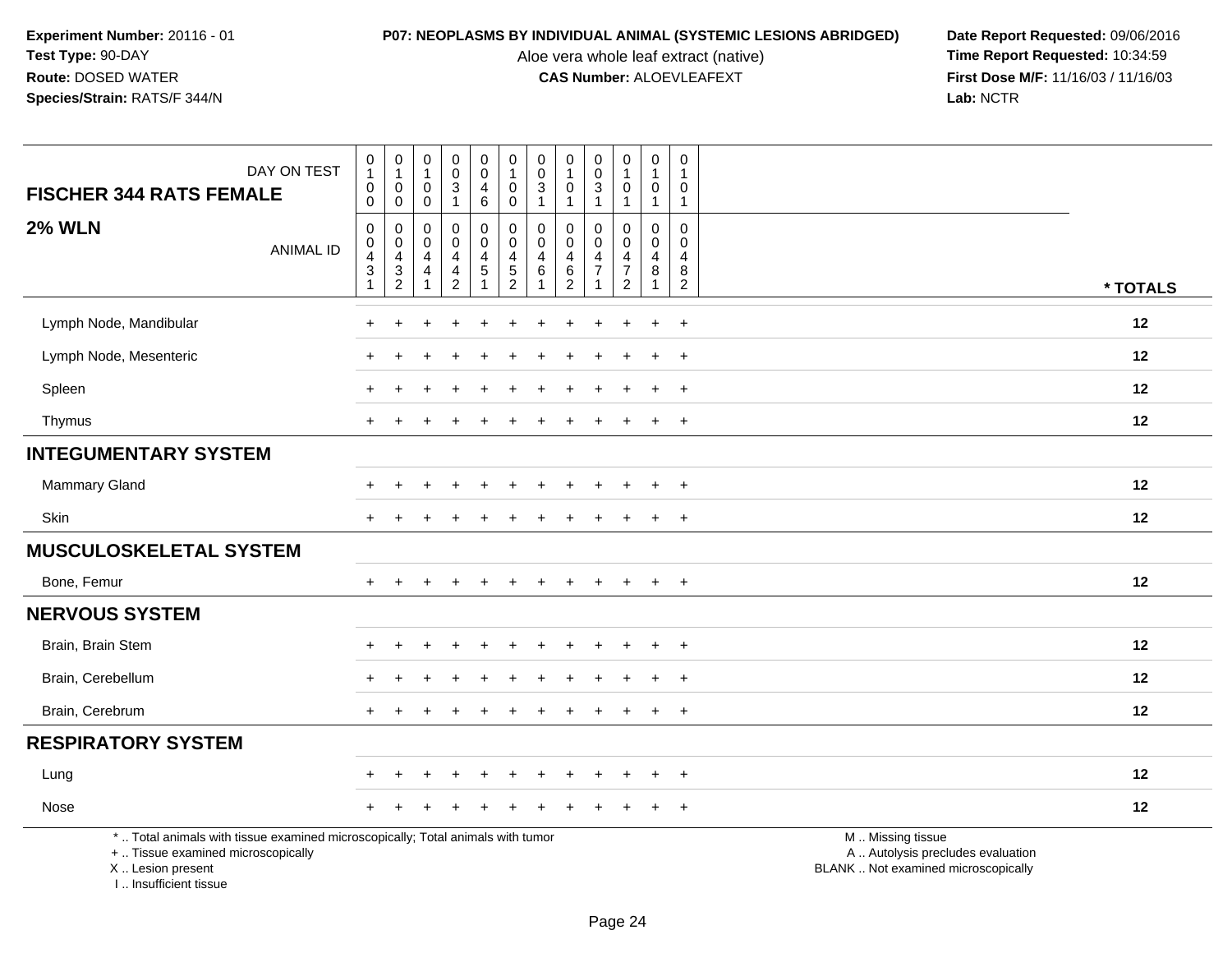Aloe vera whole leaf extract (native)<br>**CAS Number:** ALOEVLEAFEXT

**P07: NEOPLASMS BY INDIVIDUAL ANIMAL (SYSTEMIC LESIONS ABRIDGED) Date Report Requested: 09/06/2016<br>Aloe vera whole leaf extract (native) <b>Time Report Requested:** 10:34:59 **First Dose M/F:** 11/16/03 / 11/16/03<br>Lab: NCTR **Lab:** NCTR

| <b>FISCHER 344 RATS FEMALE</b> | DAY ON TEST | $\mathbf 0$<br>$\mathbf{1}$<br>0<br>$\mathbf 0$           | $\begin{smallmatrix}0\\1\end{smallmatrix}$<br>0<br>0 | $\pmb{0}$<br>$\overline{1}$<br>$\pmb{0}$<br>$\Omega$ | $\begin{smallmatrix} 0\\0\\3 \end{smallmatrix}$ | $_{\rm 0}^{\rm 0}$<br>$\overline{4}$<br>6             | 0<br>$\overline{1}$<br>$\pmb{0}$<br>$\mathbf 0$                                                          | $\begin{smallmatrix}0\\0\\3\end{smallmatrix}$                                         | $\begin{smallmatrix}0\\1\end{smallmatrix}$<br>$\pmb{0}$                         | $\mathbf 0$<br>$\pmb{0}$<br>$\mathbf{3}$        | $\begin{smallmatrix}0\\1\end{smallmatrix}$<br>$\pmb{0}$                         | $\boldsymbol{0}$<br>$\,0\,$                                                | $\mathbf 0$<br>$\mathbf 0$                   |          |
|--------------------------------|-------------|-----------------------------------------------------------|------------------------------------------------------|------------------------------------------------------|-------------------------------------------------|-------------------------------------------------------|----------------------------------------------------------------------------------------------------------|---------------------------------------------------------------------------------------|---------------------------------------------------------------------------------|-------------------------------------------------|---------------------------------------------------------------------------------|----------------------------------------------------------------------------|----------------------------------------------|----------|
| <b>2% WLN</b>                  | ANIMAL ID   | 0<br>$\pmb{0}$<br>$\overline{\mathbf{4}}$<br>$\mathbf{3}$ | 0<br>$\mathsf 0$<br>$\frac{4}{3}$<br>$\overline{c}$  | 0<br>$\pmb{0}$<br>$\overline{\mathbf{4}}$<br>4       | $_0^0$<br>4<br>4<br>$\overline{2}$              | $_{\rm 0}^{\rm 0}$<br>$\frac{4}{5}$<br>$\overline{A}$ | $\begin{smallmatrix} 0\\0 \end{smallmatrix}$<br>$\overline{\mathbf{4}}$<br>$\,$ 5 $\,$<br>$\overline{2}$ | $\begin{smallmatrix} 0\\0 \end{smallmatrix}$<br>$\begin{array}{c} 4 \\ 6 \end{array}$ | $\begin{smallmatrix} 0\\0 \end{smallmatrix}$<br>$\frac{4}{6}$<br>$\overline{2}$ | 0<br>$\mathsf{O}\xspace$<br>4<br>$\overline{7}$ | 0<br>$\mathbf 0$<br>$\overline{\mathbf{4}}$<br>$\overline{7}$<br>$\overline{2}$ | $\boldsymbol{0}$<br>$\boldsymbol{0}$<br>$\overline{\mathbf{r}}$<br>$\bf 8$ | $\mathbf 0$<br>0<br>4<br>8<br>$\overline{2}$ | * TOTALS |
| Trachea                        |             | $+$                                                       | $\ddot{}$                                            | $\ddot{}$                                            | $+$                                             | M                                                     | $+$                                                                                                      | $+$                                                                                   | $\ddot{}$                                                                       | $\ddot{}$                                       | $+$                                                                             | $+$                                                                        | $+$                                          | 11       |
| <b>SPECIAL SENSES SYSTEM</b>   |             |                                                           |                                                      |                                                      |                                                 |                                                       |                                                                                                          |                                                                                       |                                                                                 |                                                 |                                                                                 |                                                                            |                                              |          |
| Eye                            |             |                                                           |                                                      |                                                      | $\ddot{}$                                       | $+$                                                   | $\pm$                                                                                                    | $+$                                                                                   | $\ddot{}$                                                                       | $\overline{+}$                                  | $+$                                                                             | $+$                                                                        | $+$                                          | 12       |
| Harderian Gland                |             | $+$                                                       |                                                      |                                                      |                                                 |                                                       |                                                                                                          |                                                                                       |                                                                                 |                                                 | $+$                                                                             | $+$                                                                        | $\overline{+}$                               | 12       |
| <b>URINARY SYSTEM</b>          |             |                                                           |                                                      |                                                      |                                                 |                                                       |                                                                                                          |                                                                                       |                                                                                 |                                                 |                                                                                 |                                                                            |                                              |          |
| Kidney                         |             |                                                           |                                                      | ÷                                                    | $\ddot{}$                                       | $+$                                                   | $\pm$                                                                                                    | $\ddot{}$                                                                             | $\ddot{}$                                                                       | $\overline{+}$                                  | $+$                                                                             | $+$                                                                        | $+$                                          | 12       |
| <b>Urinary Bladder</b>         |             | $+$                                                       |                                                      |                                                      |                                                 |                                                       |                                                                                                          |                                                                                       | $\div$                                                                          | $\div$                                          | $+$                                                                             | $+$                                                                        | $+$                                          | 12       |
| <b>SYSTEMIC LESIONS</b>        |             |                                                           |                                                      |                                                      |                                                 |                                                       |                                                                                                          |                                                                                       |                                                                                 |                                                 |                                                                                 |                                                                            |                                              |          |
| Multiple Organ                 |             |                                                           |                                                      |                                                      |                                                 |                                                       |                                                                                                          |                                                                                       |                                                                                 |                                                 |                                                                                 | $+$                                                                        | $\overline{+}$                               | 12       |

\* .. Total animals with tissue examined microscopically; Total animals with tumor

+ .. Tissue examined microscopically

X .. Lesion present

I .. Insufficient tissue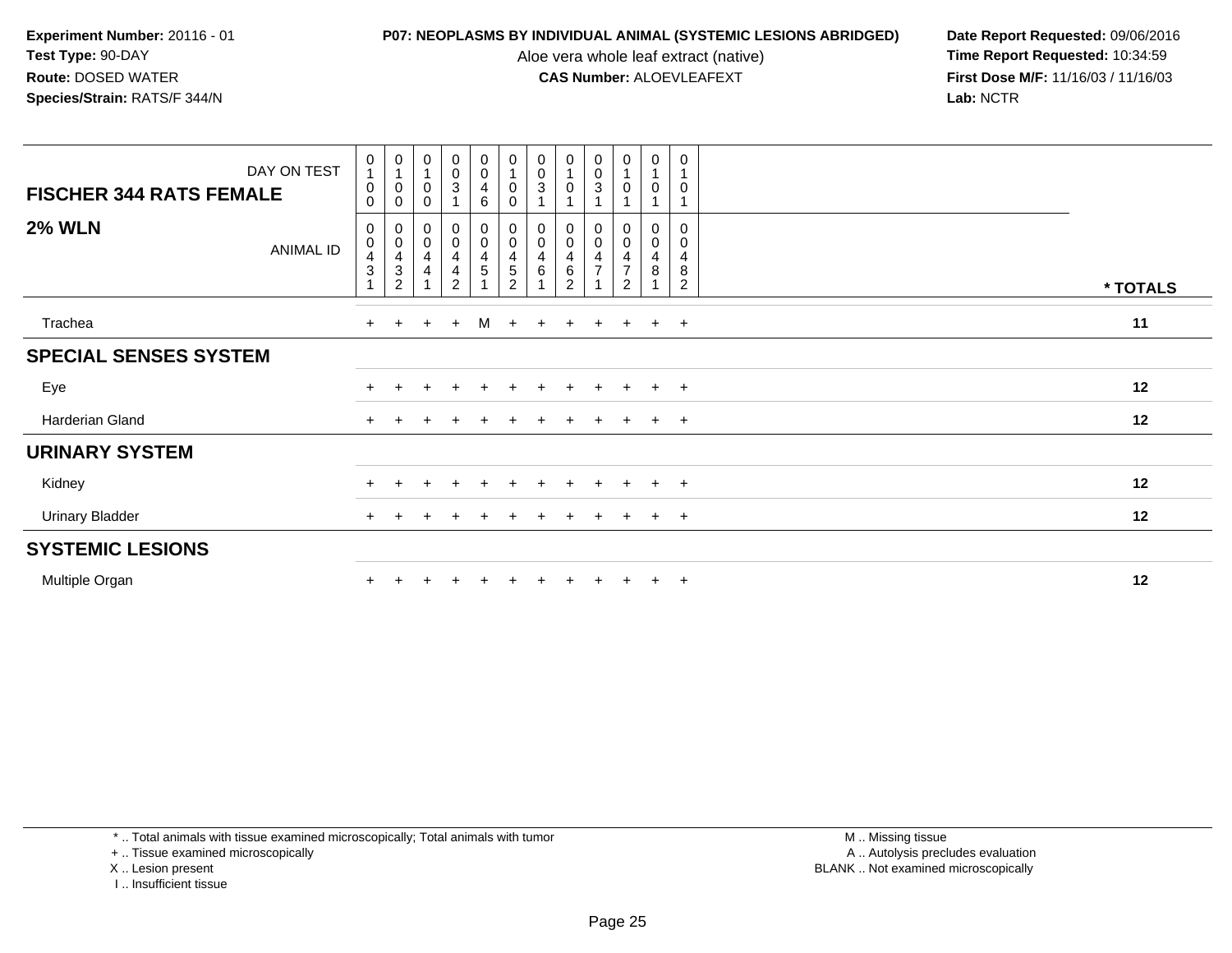Aloe vera whole leaf extract (native)<br>**CAS Number:** ALOEVLEAFEXT

| <b>FISCHER 344 RATS FEMALE</b>                                                   | DAY ON TEST                                                                     | $\pmb{0}$<br>$\mathbf{1}$<br>$\mathbf 0$<br>0           | $\pmb{0}$<br>$\mathbf{1}$<br>$\pmb{0}$<br>$\mathbf 0$                | $\pmb{0}$<br>$\mathbf{1}$<br>$\mathbf 0$<br>$\mathbf 0$                | $\pmb{0}$<br>$\pmb{0}$<br>$\sqrt{3}$<br>$\overline{1}$                | $\pmb{0}$<br>$\mathsf 0$<br>$\frac{2}{6}$                          | $\,0\,$<br>$\mathbf{1}$<br>$\mathbf 0$<br>0 | $\pmb{0}$<br>$\pmb{0}$<br>$\frac{2}{6}$                                    | $\pmb{0}$<br>$\mathbf 0$<br>$\mathbf{3}$<br>$\mathbf{1}$                          | $\pmb{0}$<br>$\pmb{0}$<br>$\mathbf{3}$                     | $\mathsf{O}\xspace$<br>$\mathsf{O}\xspace$<br>$\mathsf 3$<br>$\mathbf{1}$ | $\mathsf{O}\xspace$<br>$\mathbf 0$<br>$\mathbf 3$<br>$\overline{4}$ | $\boldsymbol{0}$<br>$\mathbf 0$<br>$\mathbf{3}$<br>$\overline{4}$ |                                                                                               |
|----------------------------------------------------------------------------------|---------------------------------------------------------------------------------|---------------------------------------------------------|----------------------------------------------------------------------|------------------------------------------------------------------------|-----------------------------------------------------------------------|--------------------------------------------------------------------|---------------------------------------------|----------------------------------------------------------------------------|-----------------------------------------------------------------------------------|------------------------------------------------------------|---------------------------------------------------------------------------|---------------------------------------------------------------------|-------------------------------------------------------------------|-----------------------------------------------------------------------------------------------|
| <b>3% WLN</b>                                                                    | <b>ANIMAL ID</b>                                                                | 0<br>$_{3}^{\rm 0}$<br>$\overline{1}$<br>$\overline{1}$ | 0<br>$\mathbf 0$<br>$\overline{3}$<br>$\mathbf{1}$<br>$\overline{2}$ | $\mathbf 0$<br>$\mathbf 0$<br>$\sqrt{3}$<br>$\sqrt{2}$<br>$\mathbf{1}$ | $\mathbf 0$<br>$\mathsf{O}\xspace$<br>$\overline{3}$<br>$\frac{2}{2}$ | 0<br>$\mathbf 0$<br>$\overline{3}$<br>$\mathbf{3}$<br>$\mathbf{1}$ | 0<br>0<br>$\overline{3}$<br>$\frac{3}{2}$   | 0<br>$\mathsf{O}\xspace$<br>$\ensuremath{\mathsf{3}}$<br>4<br>$\mathbf{1}$ | 0<br>$\mathbf 0$<br>$\ensuremath{\mathsf{3}}$<br>$\overline{4}$<br>$\overline{2}$ | $\mathbf 0$<br>$\mathbf 0$<br>$\overline{3}$<br>$\sqrt{5}$ | $\mathbf 0$<br>$\mathbf 0$<br>$\overline{3}$<br>$\frac{5}{2}$             | $\mathbf 0$<br>$\mathbf 0$<br>$\overline{3}$<br>6<br>$\mathbf{1}$   | $\mathbf 0$<br>$\overline{0}$<br>3<br>6<br>$\sqrt{2}$             | * TOTALS                                                                                      |
| <b>ALIMENTARY SYSTEM</b>                                                         |                                                                                 |                                                         |                                                                      |                                                                        |                                                                       |                                                                    |                                             |                                                                            |                                                                                   |                                                            |                                                                           |                                                                     |                                                                   |                                                                                               |
| Esophagus                                                                        |                                                                                 |                                                         |                                                                      |                                                                        |                                                                       |                                                                    |                                             |                                                                            |                                                                                   |                                                            |                                                                           |                                                                     | $\ddot{}$                                                         | 11                                                                                            |
| Intestine Large, Cecum                                                           |                                                                                 |                                                         |                                                                      |                                                                        |                                                                       |                                                                    |                                             |                                                                            |                                                                                   |                                                            |                                                                           |                                                                     | $\ddot{}$                                                         | 11                                                                                            |
| Intestine Large, Colon                                                           |                                                                                 |                                                         |                                                                      |                                                                        |                                                                       |                                                                    |                                             |                                                                            |                                                                                   |                                                            |                                                                           |                                                                     | $\ddot{}$                                                         | 11                                                                                            |
| Intestine Large, Rectum                                                          |                                                                                 |                                                         |                                                                      |                                                                        | $\div$                                                                |                                                                    |                                             |                                                                            |                                                                                   |                                                            |                                                                           | $\div$                                                              | $+$                                                               | 11                                                                                            |
| Intestine Small, Duodenum                                                        |                                                                                 |                                                         |                                                                      |                                                                        |                                                                       |                                                                    |                                             |                                                                            |                                                                                   |                                                            |                                                                           |                                                                     |                                                                   | 11                                                                                            |
| Intestine Small, Ileum                                                           |                                                                                 |                                                         |                                                                      |                                                                        |                                                                       |                                                                    |                                             |                                                                            |                                                                                   |                                                            |                                                                           |                                                                     |                                                                   | 11                                                                                            |
| Intestine Small, Jejunum                                                         |                                                                                 | $+$                                                     | $\div$                                                               | +                                                                      | $\div$                                                                |                                                                    |                                             |                                                                            |                                                                                   |                                                            | $\ddot{}$                                                                 | $\ddot{}$                                                           | $\overline{+}$                                                    | 11                                                                                            |
| Liver                                                                            |                                                                                 |                                                         |                                                                      |                                                                        |                                                                       |                                                                    |                                             |                                                                            |                                                                                   |                                                            |                                                                           |                                                                     | $\ddot{}$                                                         | 11                                                                                            |
| Pancreas                                                                         |                                                                                 |                                                         |                                                                      |                                                                        |                                                                       |                                                                    |                                             |                                                                            |                                                                                   |                                                            |                                                                           |                                                                     | $\ddot{}$                                                         | 11                                                                                            |
| Salivary Glands                                                                  |                                                                                 | $+$                                                     | $\div$                                                               |                                                                        | $\overline{1}$                                                        |                                                                    |                                             |                                                                            |                                                                                   |                                                            |                                                                           | ÷                                                                   | $\ddot{}$                                                         | 11                                                                                            |
| Stomach, Forestomach                                                             |                                                                                 |                                                         |                                                                      |                                                                        |                                                                       |                                                                    |                                             |                                                                            |                                                                                   |                                                            |                                                                           |                                                                     | $\ddot{}$                                                         | 11                                                                                            |
| Stomach, Glandular                                                               |                                                                                 | $+$                                                     |                                                                      |                                                                        |                                                                       |                                                                    |                                             |                                                                            |                                                                                   |                                                            |                                                                           |                                                                     | $+$                                                               | 11                                                                                            |
| <b>CARDIOVASCULAR SYSTEM</b>                                                     |                                                                                 |                                                         |                                                                      |                                                                        |                                                                       |                                                                    |                                             |                                                                            |                                                                                   |                                                            |                                                                           |                                                                     |                                                                   |                                                                                               |
| <b>Blood Vessel</b>                                                              |                                                                                 |                                                         | <b>+</b>                                                             |                                                                        |                                                                       |                                                                    |                                             |                                                                            |                                                                                   |                                                            |                                                                           |                                                                     | $\ddot{}$                                                         | 11                                                                                            |
| Heart                                                                            |                                                                                 |                                                         |                                                                      |                                                                        |                                                                       |                                                                    |                                             |                                                                            |                                                                                   |                                                            |                                                                           | ٠                                                                   | $+$                                                               | 11                                                                                            |
| +  Tissue examined microscopically<br>X  Lesion present<br>I Insufficient tissue | *  Total animals with tissue examined microscopically; Total animals with tumor |                                                         |                                                                      |                                                                        |                                                                       |                                                                    |                                             |                                                                            |                                                                                   |                                                            |                                                                           |                                                                     |                                                                   | M  Missing tissue<br>A  Autolysis precludes evaluation<br>BLANK  Not examined microscopically |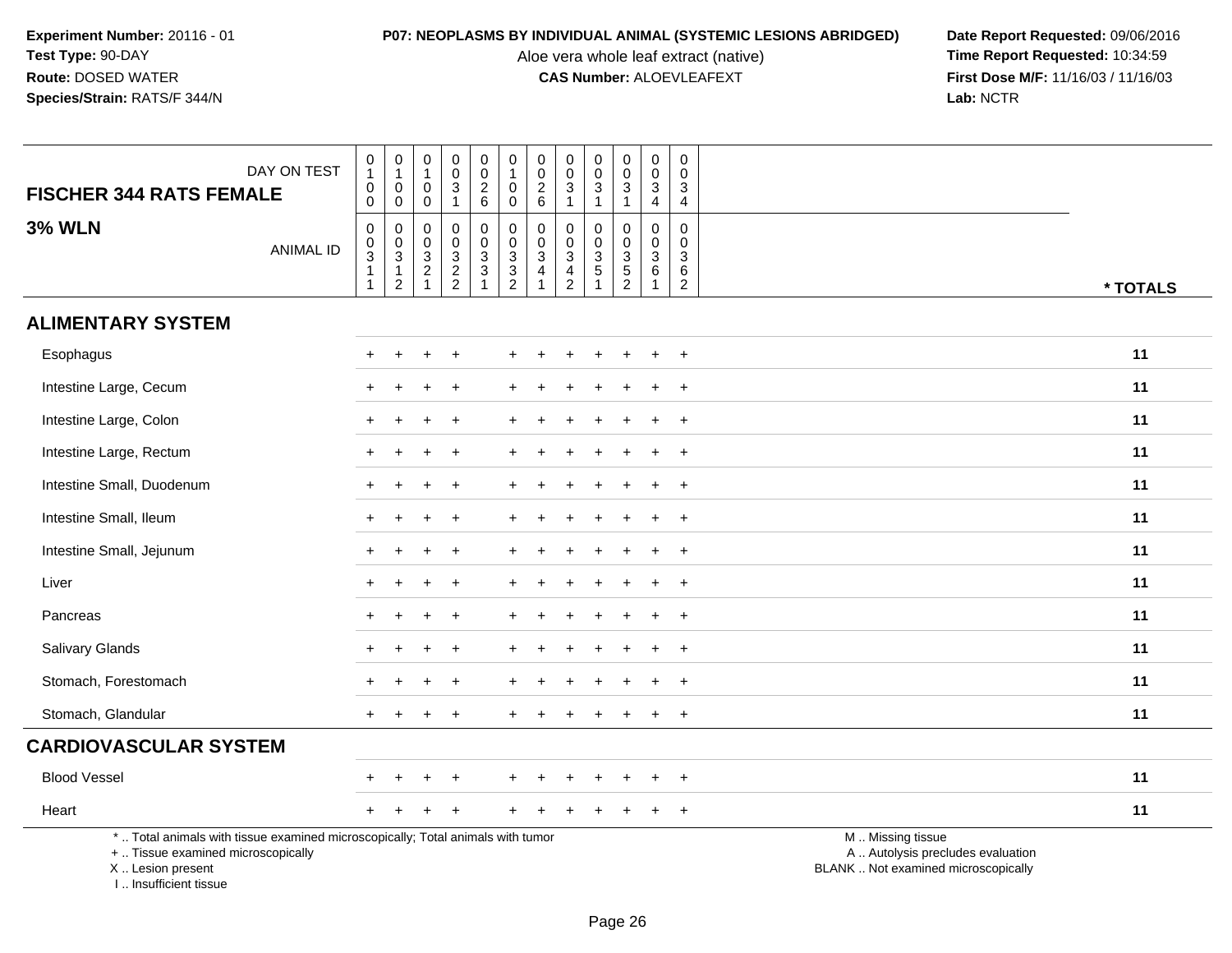Aloe vera whole leaf extract (native)<br>**CAS Number:** ALOEVLEAFEXT

| DAY ON TEST<br><b>FISCHER 344 RATS FEMALE</b>                                                                                                                       | 0<br>$\mathbf{1}$<br>0<br>0                | $\mathbf 0$<br>$\overline{1}$<br>$\mathbf 0$<br>$\mathbf 0$    | 0<br>$\mathbf{1}$<br>0<br>$\mathbf 0$                    | $\pmb{0}$<br>$\pmb{0}$<br>$\sqrt{3}$<br>$\mathbf{1}$ | $\begin{matrix} 0 \\ 0 \\ 2 \end{matrix}$<br>$6\phantom{1}$ | $\pmb{0}$<br>$\mathbf{1}$<br>0<br>$\mathbf 0$ | $\pmb{0}$<br>$\pmb{0}$<br>$\boldsymbol{2}$<br>6              | $\boldsymbol{0}$<br>$\mathbf 0$<br>3<br>$\overline{1}$                        | $\mathbf 0$<br>$\mathbf 0$<br>3<br>$\mathbf{1}$                            | $\,0\,$<br>$\pmb{0}$<br>$\sqrt{3}$<br>$\mathbf{1}$ | 0<br>$\mathbf 0$<br>3<br>$\overline{4}$                                                | 0<br>$\Omega$<br>3<br>$\overline{4}$                         |                                                                                               |
|---------------------------------------------------------------------------------------------------------------------------------------------------------------------|--------------------------------------------|----------------------------------------------------------------|----------------------------------------------------------|------------------------------------------------------|-------------------------------------------------------------|-----------------------------------------------|--------------------------------------------------------------|-------------------------------------------------------------------------------|----------------------------------------------------------------------------|----------------------------------------------------|----------------------------------------------------------------------------------------|--------------------------------------------------------------|-----------------------------------------------------------------------------------------------|
| <b>3% WLN</b><br><b>ANIMAL ID</b>                                                                                                                                   | 0<br>$_{3}^{\rm 0}$<br>$\overline{1}$<br>1 | $\pmb{0}$<br>$\frac{0}{3}$<br>$\overline{1}$<br>$\overline{2}$ | 0<br>0<br>$\mathbf{3}$<br>$\overline{c}$<br>$\mathbf{1}$ | $\mathbf 0$<br>$\pmb{0}$<br>$\frac{3}{2}$            | $\mathsf 0$<br>$\pmb{0}$<br>$\frac{3}{3}$                   | 0<br>$\frac{0}{3}$<br>$\frac{3}{2}$           | $\pmb{0}$<br>$\mathbf 0$<br>$\overline{3}$<br>$\overline{4}$ | $\mathbf 0$<br>$\mathbf 0$<br>$\mathbf 3$<br>$\overline{4}$<br>$\overline{2}$ | $\mathbf 0$<br>$\pmb{0}$<br>$\overline{3}$<br>$\sqrt{5}$<br>$\overline{1}$ | $\mathbf 0$<br>$\pmb{0}$<br>$\frac{3}{5}$          | $\mathsf{O}\xspace$<br>$\mathbf 0$<br>$\overline{3}$<br>$6\phantom{a}$<br>$\mathbf{1}$ | $\mathbf 0$<br>$\mathsf 0$<br>3<br>$\,6\,$<br>$\overline{2}$ | * TOTALS                                                                                      |
| <b>ENDOCRINE SYSTEM</b>                                                                                                                                             |                                            |                                                                |                                                          |                                                      |                                                             |                                               |                                                              |                                                                               |                                                                            |                                                    |                                                                                        |                                                              |                                                                                               |
| <b>Adrenal Cortex</b>                                                                                                                                               | $\div$                                     | $\div$                                                         | $\div$                                                   | $\ddot{}$                                            |                                                             | ÷.                                            |                                                              |                                                                               |                                                                            | $\div$                                             | $\div$                                                                                 | $\overline{+}$                                               | 11                                                                                            |
| Adrenal Medulla                                                                                                                                                     | ÷.                                         |                                                                | $\ddot{}$                                                | М                                                    |                                                             |                                               |                                                              |                                                                               |                                                                            |                                                    |                                                                                        | $\ddot{}$                                                    | 10                                                                                            |
| Islets, Pancreatic                                                                                                                                                  |                                            |                                                                |                                                          |                                                      |                                                             |                                               |                                                              |                                                                               |                                                                            |                                                    |                                                                                        | $\ddot{}$                                                    | 11                                                                                            |
| Parathyroid Gland                                                                                                                                                   |                                            |                                                                |                                                          |                                                      |                                                             |                                               |                                                              |                                                                               |                                                                            |                                                    |                                                                                        | $\overline{ }$                                               | 11                                                                                            |
| <b>Pituitary Gland</b>                                                                                                                                              | $+$                                        | M                                                              | $\ddot{}$                                                | $\ddot{}$                                            |                                                             |                                               |                                                              |                                                                               |                                                                            |                                                    |                                                                                        | $\overline{1}$                                               | 10                                                                                            |
| <b>Thyroid Gland</b>                                                                                                                                                | $+$                                        | $\ddot{}$                                                      | $\ddot{}$                                                | $\ddot{}$                                            |                                                             | $+$                                           | $\div$                                                       |                                                                               |                                                                            | $\div$                                             | $\pm$                                                                                  | $+$                                                          | 11                                                                                            |
| <b>GENERAL BODY SYSTEM</b>                                                                                                                                          |                                            |                                                                |                                                          |                                                      |                                                             |                                               |                                                              |                                                                               |                                                                            |                                                    |                                                                                        |                                                              |                                                                                               |
| <b>NONE</b>                                                                                                                                                         |                                            |                                                                |                                                          |                                                      |                                                             |                                               |                                                              |                                                                               |                                                                            |                                                    |                                                                                        |                                                              |                                                                                               |
| <b>GENITAL SYSTEM</b>                                                                                                                                               |                                            |                                                                |                                                          |                                                      |                                                             |                                               |                                                              |                                                                               |                                                                            |                                                    |                                                                                        |                                                              |                                                                                               |
| <b>Clitoral Gland</b>                                                                                                                                               |                                            |                                                                |                                                          |                                                      |                                                             |                                               |                                                              |                                                                               |                                                                            |                                                    |                                                                                        | $\div$                                                       | 11                                                                                            |
| Ovary                                                                                                                                                               |                                            |                                                                |                                                          |                                                      |                                                             |                                               |                                                              |                                                                               |                                                                            |                                                    |                                                                                        | $\overline{1}$                                               | 11                                                                                            |
| <b>Uterus</b>                                                                                                                                                       | +                                          |                                                                |                                                          | $\div$                                               |                                                             |                                               |                                                              |                                                                               |                                                                            |                                                    |                                                                                        | $+$                                                          | 11                                                                                            |
| Vagina                                                                                                                                                              |                                            |                                                                |                                                          |                                                      |                                                             |                                               |                                                              | $+$                                                                           |                                                                            |                                                    |                                                                                        |                                                              | $\mathbf{1}$                                                                                  |
| <b>HEMATOPOIETIC SYSTEM</b>                                                                                                                                         |                                            |                                                                |                                                          |                                                      |                                                             |                                               |                                                              |                                                                               |                                                                            |                                                    |                                                                                        |                                                              |                                                                                               |
| <b>Bone Marrow</b>                                                                                                                                                  | $\ddot{}$                                  |                                                                |                                                          |                                                      |                                                             |                                               |                                                              |                                                                               |                                                                            |                                                    |                                                                                        | $\overline{+}$                                               | 11                                                                                            |
| *  Total animals with tissue examined microscopically; Total animals with tumor<br>+  Tissue examined microscopically<br>X  Lesion present<br>I Insufficient tissue |                                            |                                                                |                                                          |                                                      |                                                             |                                               |                                                              |                                                                               |                                                                            |                                                    |                                                                                        |                                                              | M  Missing tissue<br>A  Autolysis precludes evaluation<br>BLANK  Not examined microscopically |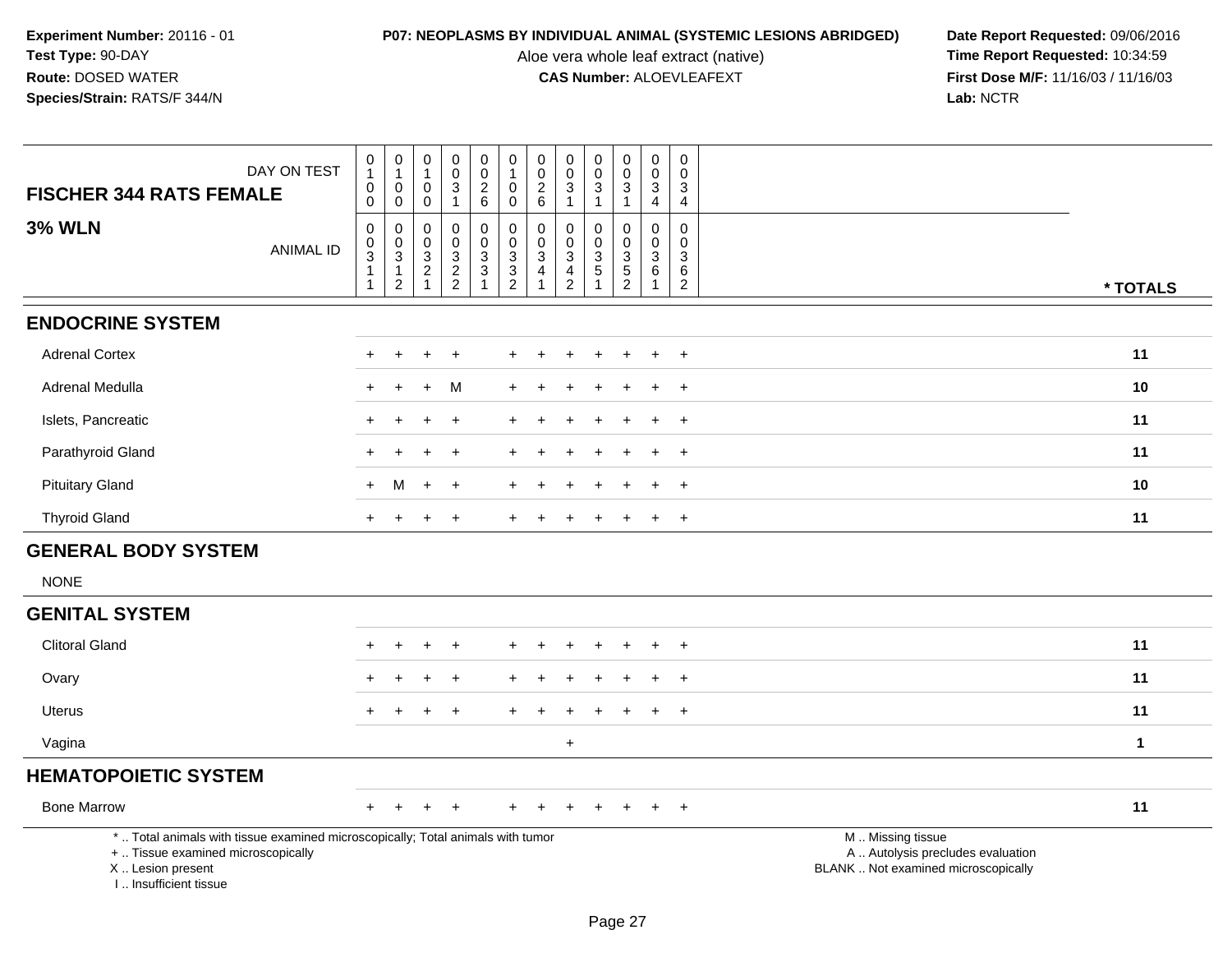I .. Insufficient tissue

Aloe vera whole leaf extract (native)<br>**CAS Number:** ALOEVLEAFEXT

|                                                                                                                                            | DAY ON TEST      | $\begin{smallmatrix}0\\1\end{smallmatrix}$<br>$\pmb{0}$                    | $\begin{smallmatrix}0\\1\end{smallmatrix}$<br>0                         | 0<br>$\mathbf{1}$<br>0             | $\pmb{0}$<br>$\mathsf 0$<br>$\overline{3}$                  | 0<br>$\pmb{0}$<br>$\overline{c}$                            | $\pmb{0}$<br>$\mathbf{1}$<br>$\mathbf 0$                  | 0<br>$\pmb{0}$<br>$\boldsymbol{2}$ | 0<br>$\mathbf 0$<br>$\sqrt{3}$               | $\pmb{0}$<br>$\pmb{0}$<br>$\sqrt{3}$         | $\pmb{0}$<br>$\mathbf 0$<br>3                     | $\boldsymbol{0}$<br>$\mathbf 0$<br>$\mathsf 3$                     | $\mathbf 0$<br>$\Omega$<br>3                            |                                                                                               |
|--------------------------------------------------------------------------------------------------------------------------------------------|------------------|----------------------------------------------------------------------------|-------------------------------------------------------------------------|------------------------------------|-------------------------------------------------------------|-------------------------------------------------------------|-----------------------------------------------------------|------------------------------------|----------------------------------------------|----------------------------------------------|---------------------------------------------------|--------------------------------------------------------------------|---------------------------------------------------------|-----------------------------------------------------------------------------------------------|
| <b>FISCHER 344 RATS FEMALE</b>                                                                                                             |                  | $\mathbf 0$                                                                | $\mathbf 0$                                                             | 0                                  | $\mathbf{1}$                                                | $\,6\,$                                                     | $\mathbf 0$                                               | 6                                  | $\mathbf{1}$                                 | 1                                            | $\overline{1}$                                    | $\overline{4}$                                                     | $\overline{a}$                                          |                                                                                               |
| <b>3% WLN</b>                                                                                                                              | <b>ANIMAL ID</b> | $\mathbf 0$<br>$\pmb{0}$<br>$\overline{3}$<br>$\mathbf{1}$<br>$\mathbf{1}$ | 0<br>$\boldsymbol{0}$<br>$\mathbf{3}$<br>$\mathbf{1}$<br>$\overline{2}$ | 0<br>0<br>$\sqrt{3}$<br>$\sqrt{2}$ | $\mathbf 0$<br>$\pmb{0}$<br>$\overline{3}$<br>$\frac{2}{2}$ | 0<br>$\mathsf 0$<br>$\sqrt{3}$<br>$\ensuremath{\mathsf{3}}$ | $\mathbf 0$<br>$\mathbf 0$<br>$\sqrt{3}$<br>$\frac{3}{2}$ | 0<br>0<br>3<br>4                   | 0<br>$\Omega$<br>$\sqrt{3}$<br>$\frac{4}{2}$ | $\mathbf 0$<br>0<br>$\sqrt{3}$<br>$\sqrt{5}$ | 0<br>$\mathbf 0$<br>$\mathbf{3}$<br>$\frac{5}{2}$ | $\mathbf 0$<br>$\mathbf 0$<br>$\sqrt{3}$<br>$\,6\,$<br>$\mathbf 1$ | $\mathbf 0$<br>$\Omega$<br>3<br>$\,6$<br>$\overline{c}$ | * TOTALS                                                                                      |
| Lymph Node, Mandibular                                                                                                                     |                  | $+$                                                                        | $\ddot{}$                                                               | $\pm$                              | $\overline{1}$                                              |                                                             |                                                           |                                    |                                              |                                              |                                                   | $\ddot{}$                                                          | $\ddot{}$                                               | 11                                                                                            |
| Lymph Node, Mesenteric                                                                                                                     |                  |                                                                            |                                                                         |                                    | $\overline{1}$                                              |                                                             |                                                           |                                    | м                                            |                                              |                                                   |                                                                    | $\overline{+}$                                          | 10                                                                                            |
| Spleen                                                                                                                                     |                  |                                                                            |                                                                         |                                    |                                                             |                                                             |                                                           |                                    |                                              |                                              |                                                   |                                                                    | $+$                                                     | 11                                                                                            |
| Thymus                                                                                                                                     |                  | $+$                                                                        | $\ddot{}$                                                               | $\ddot{}$                          | $+$                                                         |                                                             | $+$                                                       | M                                  | $+$                                          | $\overline{+}$                               | $\overline{+}$                                    | $+$                                                                | $+$                                                     | 10                                                                                            |
| <b>INTEGUMENTARY SYSTEM</b>                                                                                                                |                  |                                                                            |                                                                         |                                    |                                                             |                                                             |                                                           |                                    |                                              |                                              |                                                   |                                                                    |                                                         |                                                                                               |
| Mammary Gland                                                                                                                              |                  |                                                                            |                                                                         | +                                  | $\overline{ }$                                              |                                                             | $+$                                                       | M                                  | $+$                                          | M                                            | $+$                                               | M +                                                                |                                                         | 8                                                                                             |
| Skin                                                                                                                                       |                  | $+$                                                                        | $\ddot{}$                                                               | $\ddot{}$                          | $\overline{+}$                                              |                                                             |                                                           |                                    |                                              |                                              |                                                   | $+$                                                                | $\ddot{}$                                               | 11                                                                                            |
| <b>MUSCULOSKELETAL SYSTEM</b>                                                                                                              |                  |                                                                            |                                                                         |                                    |                                                             |                                                             |                                                           |                                    |                                              |                                              |                                                   |                                                                    |                                                         |                                                                                               |
| Bone, Femur                                                                                                                                |                  | $+$                                                                        | $+$                                                                     | $+$                                | $\overline{+}$                                              |                                                             |                                                           |                                    |                                              | $\ddot{}$                                    | $\ddot{}$                                         | $+$                                                                | $+$                                                     | 11                                                                                            |
| <b>NERVOUS SYSTEM</b>                                                                                                                      |                  |                                                                            |                                                                         |                                    |                                                             |                                                             |                                                           |                                    |                                              |                                              |                                                   |                                                                    |                                                         |                                                                                               |
| Brain, Brain Stem                                                                                                                          |                  |                                                                            | $\ddot{}$                                                               | +                                  |                                                             |                                                             |                                                           |                                    |                                              |                                              |                                                   |                                                                    | $\ddot{}$                                               | 11                                                                                            |
| Brain, Cerebellum                                                                                                                          |                  |                                                                            | $\div$                                                                  | $\ddot{}$                          | $\overline{+}$                                              |                                                             |                                                           |                                    |                                              |                                              | $\div$                                            | $\pm$                                                              | $+$                                                     | 11                                                                                            |
| Brain, Cerebrum                                                                                                                            |                  |                                                                            |                                                                         |                                    |                                                             |                                                             |                                                           |                                    |                                              |                                              |                                                   |                                                                    | $+$                                                     | 11                                                                                            |
| <b>RESPIRATORY SYSTEM</b>                                                                                                                  |                  |                                                                            |                                                                         |                                    |                                                             |                                                             |                                                           |                                    |                                              |                                              |                                                   |                                                                    |                                                         |                                                                                               |
| Lung                                                                                                                                       |                  |                                                                            | $\ddot{}$                                                               | $+$                                | $\overline{1}$                                              |                                                             |                                                           |                                    |                                              |                                              | $\div$                                            | $\ddot{}$                                                          | $+$                                                     | 11                                                                                            |
| Nose                                                                                                                                       |                  |                                                                            |                                                                         |                                    |                                                             |                                                             |                                                           |                                    |                                              |                                              |                                                   |                                                                    | $\ddot{}$                                               | 11                                                                                            |
| *  Total animals with tissue examined microscopically; Total animals with tumor<br>+  Tissue examined microscopically<br>X  Lesion present |                  |                                                                            |                                                                         |                                    |                                                             |                                                             |                                                           |                                    |                                              |                                              |                                                   |                                                                    |                                                         | M  Missing tissue<br>A  Autolysis precludes evaluation<br>BLANK  Not examined microscopically |